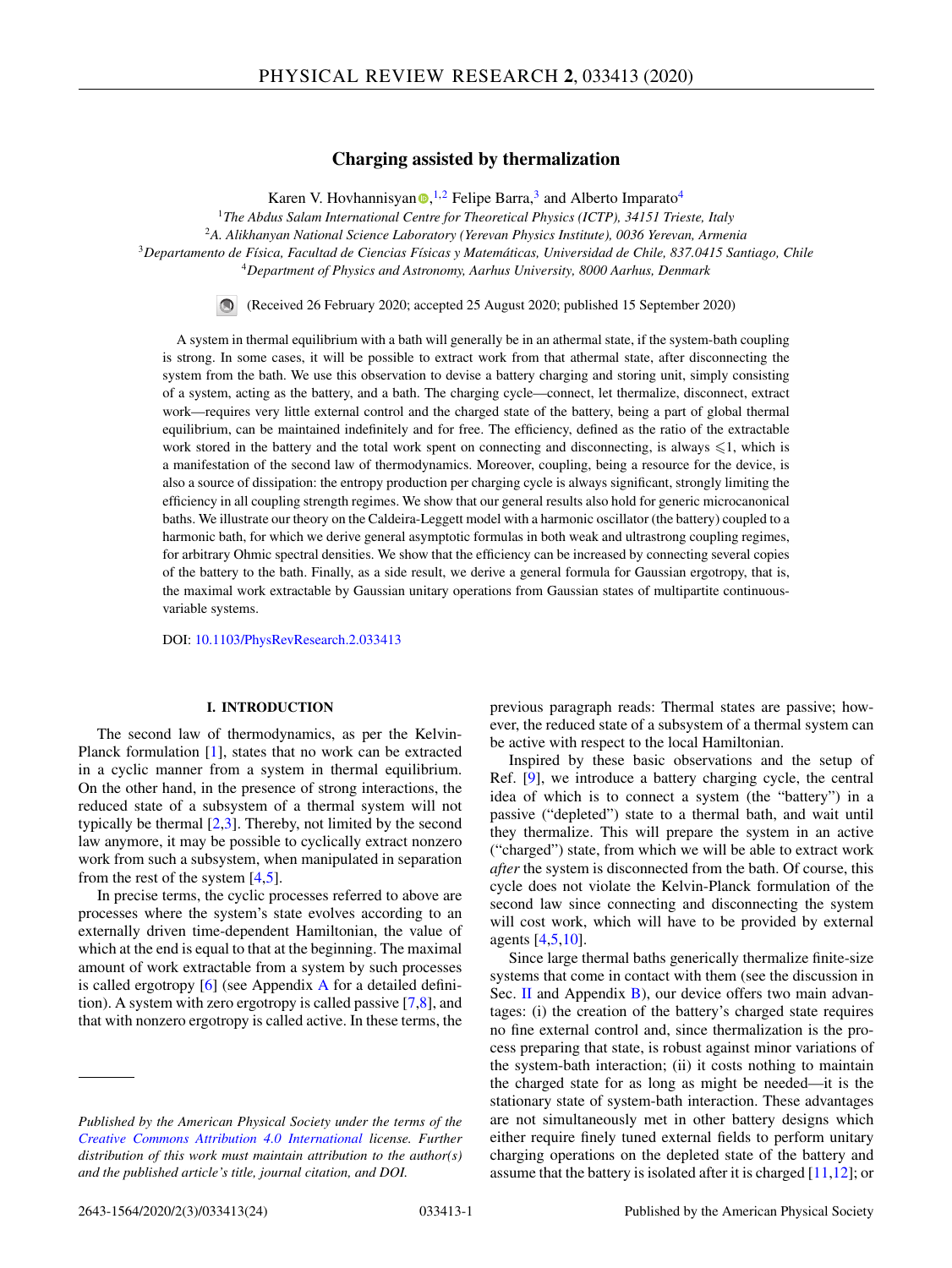<span id="page-1-0"></span>require system-bath interaction engineering [\[9\]](#page-21-0); or, to prevent the battery from leaking the charge, either rely on fragile symmetries of the system-bath interaction  $[13,14]$  or actively manipulate the battery [\[15–17\]](#page-21-0).

Although, at the beginning of the cycle, the state of the total system is not thermal—especially when the bath is not in a canonical (a.k.a., Gibbs) state, e.g., when it is in a microcanonical state—and therefore may be active, we show for a generic thermalizing bath that, due to cyclicity, the total work one has to spend on connecting and disconnecting the system from the bath,  $W_{\text{c:d}}$ , is always larger than the maximal work one can extract from the system after it is detached from the bath, i.e., its ergotropy  $\mathcal E$ . This means that the efficiency, defined as the ratio of the energy one is able to extract and the energy one has to invest for that:  $\eta := \mathcal{E}/W_{\text{c:d}}$ , is  $\leq 1$ . We show that this is nevertheless a consequence of the passivity of Gibbs states, even in those cases when the bath is microcanonical, and hence active [\[18\]](#page-21-0), due to the so-called equivalence of canonical and microcanonical states [\[19–21\]](#page-21-0).

We support our general findings with a detailed calculation of all relevant quantities for the Caldeira-Leggett model [\[22\]](#page-21-0), where the system is a harmonic oscillator and couples to a bath made of harmonic oscillators. We study the operation of the device in all relevant parameter regimes. In particular, we show that, other parameters fixed, the device is most efficient in the intermediate range of couplings. On the route of exploring different parameter regimes, we derive exact asymptotic expansions for the covariance matrix of the oscillator—for general Ohmic spectral densities—in the weak-coupling and ultrastrong-coupling. In the high-temperature limit, we prove an equipartition result for both the kinetic and potential energies of the oscillator, for arbitrary spectral densities and strengths of coupling. Found general expansions can be useful beyond the type of problems studied in this work.

Let us note in passing that, taking a different standpoint, our device can be viewed as a single-bath machine, and our above definition of its efficiency is standardly used in other types of single-bath machines [\[9,23–28\]](#page-21-0). Importantly, however, the working principle of our device is fundamentally different from that of other single-bath machines such as molecular motors or force-to-force converters [\[23–28\]](#page-21-0) in that, as opposed to those machines, in our case, the thermalizing effect of the environment has a constructive role in generating the output work. More generally, our device utilizes an energy storage mechanism which is not characteristic of the conventional molecular motors and force-to-force converters.

## **II. THE CYCLE**

Let us formalize the description of the device and its charging cycle in the introduction. First, we introduce the total system-bath Hamiltonian,

$$
H_{\mathfrak{T}} = H_s + H_B + H_I = H_0 + H_I, \tag{1}
$$

where  $H_s$  is the system Hamiltonian,  $H_B$  is the bath Hamiltonian,  $H_I$  is the interaction Hamiltonian (possibly containing a system renormalization term), and  $H_0 = H_s + H_B$  is the bare, noninteracting total Hamiltonian of the system and the bath. We assume the bath to be large, i.e., consisting of a

large  $N \gg 1$  number of, generically, interacting constituents, and "complex" enough to thermalize nonmacroscopic systems that come in contact with it (see below for precise definitions). We denote the state of the system before interacting with the bath by  $\rho_0$  and the initial state of the bath by  $R_B$ , so that the initial state of the total system is

$$
\Omega = \rho_0 \otimes R_B. \tag{2}
$$

Also, we introduce  $\Omega_{\infty} = e^{-iH_{\mathfrak{T}}t_{\infty}} \Omega e^{iH_{\mathfrak{T}}t_{\infty}}$ , where  $t_{\infty}$  is a duration long enough to equilibrate the overall system. With these, the (Hamiltonian) cycle we consider consists of the following strokes:

$$
\boxed{1} \quad [H_0, \Omega] \xrightarrow{-W_c} [H_{\mathfrak{T}}, \Omega], \tag{3a}
$$

$$
\boxed{2} \quad [H_{\mathfrak{T}}, \Omega] \longrightarrow [H_{\mathfrak{T}}, \Omega_{\infty}], \tag{3b}
$$

$$
\boxed{3} \quad [H_{\mathfrak{T}}, \Omega_{\infty}] \xrightarrow{-W_d} [H_0, \Omega_{\infty}], \tag{3c}
$$

$$
\boxed{4} \quad [H_0, \Omega_{\infty}] \xrightarrow{\varepsilon} [H_0, U_{\text{erg}} \Omega_{\infty} U_{\text{erg}}^{\dagger}], \tag{3d}
$$

[Discard old bath, attach new bath,

start the next cycle from 
$$
\rho_p \otimes R_B
$$
. (3e)

Here, the unitary operator,

$$
U_{\rm erg} = U_{\mathcal{E}} \otimes \mathbb{I}_B, \tag{4}
$$

acts solely on the system, and is such that  $U_{\mathcal{E}}$  extracts the full ergotropy from  $\rho_s^{\infty} = \text{Tr}_B \Omega_{\infty}$ , with respect to  $H_s$ , and leaves the system in the passive state,

$$
\rho_p = \text{Tr}_B \left( U_{\text{erg}} \Omega_\infty U_{\text{erg}}^\dagger \right),\tag{5}
$$

which is the state in which the system enters the next cycle. (See Appendix [A](#page-9-0) for precise definitions of ergotropy and passivity.)

As we mentioned, connecting and disconnecting the system to the bath has a work cost  $W_{c:d} := \underline{W}_c + W_d$ , where  $W_c$  is the cost of stroke  $\boxed{1}$  and  $W_d$  of stroke  $\boxed{3}$ .

Remarkably, the stroke  $2$  can last as long as one wishes. Being the stage at which the active state of the system is prepared, it gives one considerable flexibility in practical situations, as there is no need of fine control—one just leaves the system in contact with a bath, and, whenever work is needed, one abruptly detaches the system (stroke  $\vert 3 \vert$ ) and performs the extraction process (stroke  $\vert 4 \vert$ ), which, when the bath is thermalizing (see below), is conveniently independent of the initial state of the system. Moreover, the time interval between  $\vert 3 \vert$  and  $\vert 4 \vert$  is also arbitrary, since the ergotropy of a system evolving under the influence of its own Hamiltonian is time-independent (see Appendix [A\)](#page-9-0). However, the unitary operation extracting the ergotropy does depend on time, so, although one does not need to perform  $|4|$  immediately after  $\vert 3 \vert$ , fine tuning is necessary in any case. Importantly, in contrast to the lack of upper bound on the duration of stroke  $|2|$ , there is a lower bound: the equilibration time. Although it can sometimes be quite short  $[29-31]$  $[29-31]$ , relaxation generically takes nonnegligible amount of time which depends on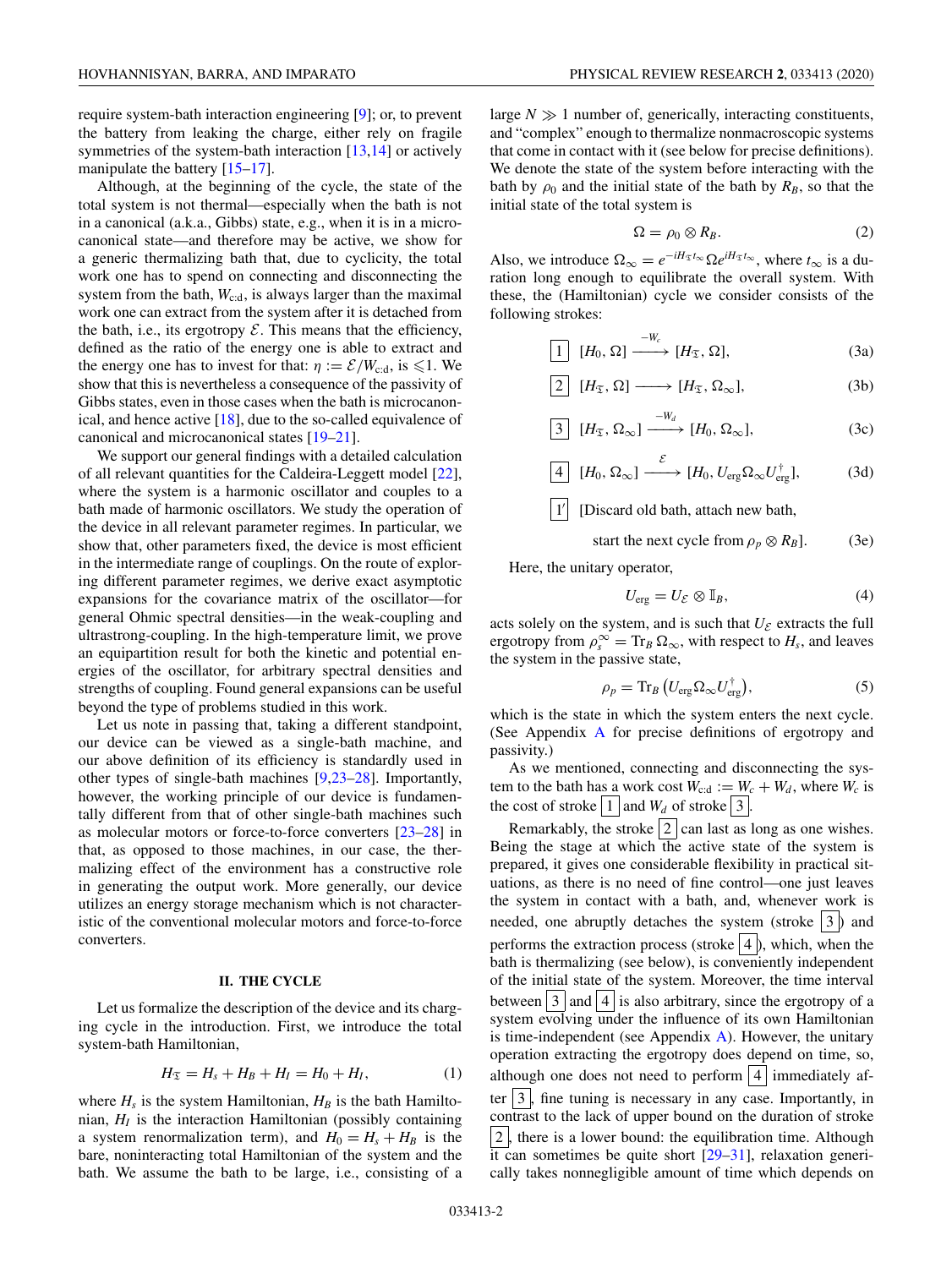<span id="page-2-0"></span>the details of the system-reservoir interaction and the initial state. This time—the charging time in our case—is generally expected to be a decreasing function of the coupling strength [\[22](#page-21-0)[,31,32\]](#page-22-0), especially in those situations when the initial state commutes with the bare Hamiltonian [\[31\]](#page-22-0), which is what we will typically have in our protocol. Indeed, starting from the second cycle, the initial state is  $\rho_p \otimes R_B$ , and passive states always commute with the Hamiltonians with respect to which they are passive  $([\rho_p, H_s] = 0$ ; see Refs. [\[6–8\]](#page-21-0) or Appendix [A\)](#page-9-0). Moreover,  $R_B$  will generically—although not necessarily—be either a canonical or a microcanonical state, and both commute with  $H_B$  [cf. Eqs. (9) and (10) below]. This is a fortunate situation for our device: the need for strong (but not too strong—see Sec. [III A\)](#page-6-0) coupling in order to operate comes with the benefit that it also ensures fast charging.

In our further analysis, we will assume—and this is a crucial assumption—that the joint evolution of the system and bath is thermalizing in the following sense: Say,  $\mathfrak{S}$  is a finite subsystem of the system-plus-bath composite belonging to  $s \cup \text{supp}(H_I)$ , then the long-time limit of the reduced state of  $\mathfrak S$  should be

$$
\rho_{\mathfrak{S}}^{\infty} := \mathrm{Tr}_{\mathfrak{T} \setminus \mathfrak{S}} \Omega_{\infty} = \mathrm{Tr}_{\mathfrak{T} \setminus \mathfrak{S}} \tau_{\mathfrak{T}}, \tag{6}
$$

where

$$
\tau_{\mathfrak{T}} := \frac{e^{-\beta H_{\mathfrak{T}}}}{Z_{\mathfrak{T}}}.
$$
\n(7)

More precisely, Eq. (6) should be understood as a statement about the long-time average of the state:

$$
\lim_{\mathcal{T}\to\infty}\frac{1}{\mathcal{T}}\int_0^{\mathcal{T}}dt\,\|\operatorname{Tr}_{\mathfrak{T}\setminus\mathfrak{S}}\Omega_t-\operatorname{Tr}_{\mathfrak{T}\setminus\mathfrak{S}}\tau_{\mathfrak{T}}\|,\tag{8}
$$

where  $\Omega_t = e^{-iH_\mathfrak{T}t} \Omega e^{iH_\mathfrak{T}t}$  and  $\|\cdot\|$  is the trace norm [\[33\]](#page-22-0), should be small and tend to zero as the size of the bath (*N*) increases (see Refs. [\[29,](#page-21-0)[31,34,35\]](#page-22-0) for examples of such bounds). By the Markov inequality, this means that the system's state will be close to  $\text{Tr}_{\mathfrak{T}\setminus\mathfrak{S}}\tau_{\mathfrak{T}}$  for most of the time.

This is a rather weak assumption as thermalization is ubiquitous in macroscopic systems [\[19–21,29,30](#page-21-0)[,34–39\]](#page-22-0). When the bath starts in a canonical (Gibbs) state,

$$
R_B = \tau_B := \frac{e^{-\beta H_B}}{Z_B},\tag{9}
$$

thermalization in the above sense is sometimes referred to as "return to equilibrium." It has been rigorously proven in several generic scenarios. First is when, to an infinitely large, strictly continuous bosonic bath, is linearly coupled a continuous-variable system (e.g., the Caldeira-Leggett model [\[22\]](#page-21-0)) [\[40,41\]](#page-22-0) or a system with a finite-dimensional Hilbert space (e.g., the spin-boson model [\[42\]](#page-22-0)) [\[37,43\]](#page-22-0). The other scenario is when the bath is a many-body system with shortrange interactions, away from criticality (i.e., with a finite correlation length), satisfying some transport conditions, e.g., nonzero Lieb-Robinson velocity ("speed of sound") [\[44\]](#page-22-0) or absence of many-body localization [\[39\]](#page-22-0). Note that exponential decay of correlations is very common in short-range interacting systems and is guaranteed for arbitrary Fermi systems at nonzero temperature [\[45\]](#page-22-0), vacuum states of gapped lattice Hamiltonians [\[46\]](#page-22-0), general lattice systems above a critical

temperature [\[47\]](#page-22-0), and is often related to the presence of a finite Lieb-Robinson velocity in the system [\[48–50\]](#page-22-0). Early results about thermalization in systems with short-range interactions deal with the thermalization of locally perturbed translationally invariant infinite chains satisfying certain ergodicity-like properties (see, e.g., Ref. [\[36\]](#page-22-0) and references therein). More recent results for lattice systems are based on the ideas of equilibration [\[29](#page-21-0)[,31,34\]](#page-22-0) and the equivalence of canonical and microcanonical ensembles and Berry-Esseen-type concentration bounds  $[19-21,35,51]$  $[19-21,35,51]$ , and therefore require only few generic assumptions in order to hold. The most general rigorous proof of thermalization in the sense of Eq. (6) holds for any finite-range  $H_{\mathfrak{T}}$  (i.e., containing at most *k*-body interaction terms, where *k* is some finite number) such that both  $\tau_{\mathfrak{T}}$  and  $\tau_B$  have exponentially decaying correlations [\[35\]](#page-22-0), with the only additional (weak) requirement being that  $H<sub>T</sub>$  needs to have not too many repeating gaps in its spectrum (see Appendix  $\bf{B}$  $\bf{B}$  $\bf{B}$  for more details). Using the fact that, with these conditions, microcanonical and canonical states are locally equivalent  $[21,51]$  $[21,51]$ , in Appendix [B,](#page-10-0) and combining results from Refs. [\[21,](#page-21-0)[35\]](#page-22-0), we show that subsystems thermalize (i.e., Eq. (6) holds) also when the bath starts in the microcanonical state [\[20,21,](#page-21-0)[52\]](#page-22-0):

$$
R_B = \mu_B(E, \Delta) := \frac{1}{d(E, \Delta)} \sum_{|e_n - E| \leq \Delta} |e_n\rangle \langle e_n|, \qquad (10)
$$

where  $e_n$  and  $|e_n\rangle$  are, respectively, the eigenvalues and where  $e_n$  and  $|e_n\rangle$  are, respectively, the eigenvalues and eigenvectors of  $H_B$ ,  $O(\ln^{2d} N) \le \Delta \le O(\sqrt{N})$  is the microcanonical energy window,  $d(E, \Delta)$  is the amount of energy levels in the interval  $[E - \Delta, E + \Delta]$ , and *E* (chosen to be macroscopic, i.e.,  $\alpha N$ ) is the energy of the microcanonical state. Temperature is prescribed to the microcanonical state through  $E = \text{Tr}(H_B \tau_B)$ , which, in view of  $\text{Tr}(H_B \tau_B)$  also being  $\alpha N$  and monotonic with respect to  $\beta$ , defines a unique function  $\beta = \beta(E/N)$ .

In view of the thermalization assumption, let us point out that, whereas, similar to stroke  $2$ , stroke  $1$  can last as long as one wishes  $(W_c$  will of course depend on the details of the switching protocol, but the end result of stroke  $2 \vert$  will always be the same), stroke  $\begin{vmatrix} 3 \end{vmatrix}$  has to be a nonstationary process. Indeed, if performed in a slow, "quasi-equilibrium" manner, the system will at all times remain thermalized with the bath. Therefore, by the end of the disconnection process, when the interaction vanishes, it will simply be in a Gibbs state with respect to *Hs*, hence, no work will be possible to extract during stroke  $\vert 4 \vert$ , rendering the cycle useless.

We also note that, since the Ohmic Caldeira-Leggett model with a Lorentz-Drude cut-off function can be mapped into a gapless harmonic lattice (where the system maps to a node) with polynomially decaying interactions [\[53\]](#page-22-0), the thermalization result for the CL model [\[40,41\]](#page-22-0) can be thought of as an extension of the above-described paradigm of [short-range]+[noncritical]→[thermalization] to critical systems with long-range interactions; in this context, the result about the microcanonical bath also being thermalizing is unlikely to hold.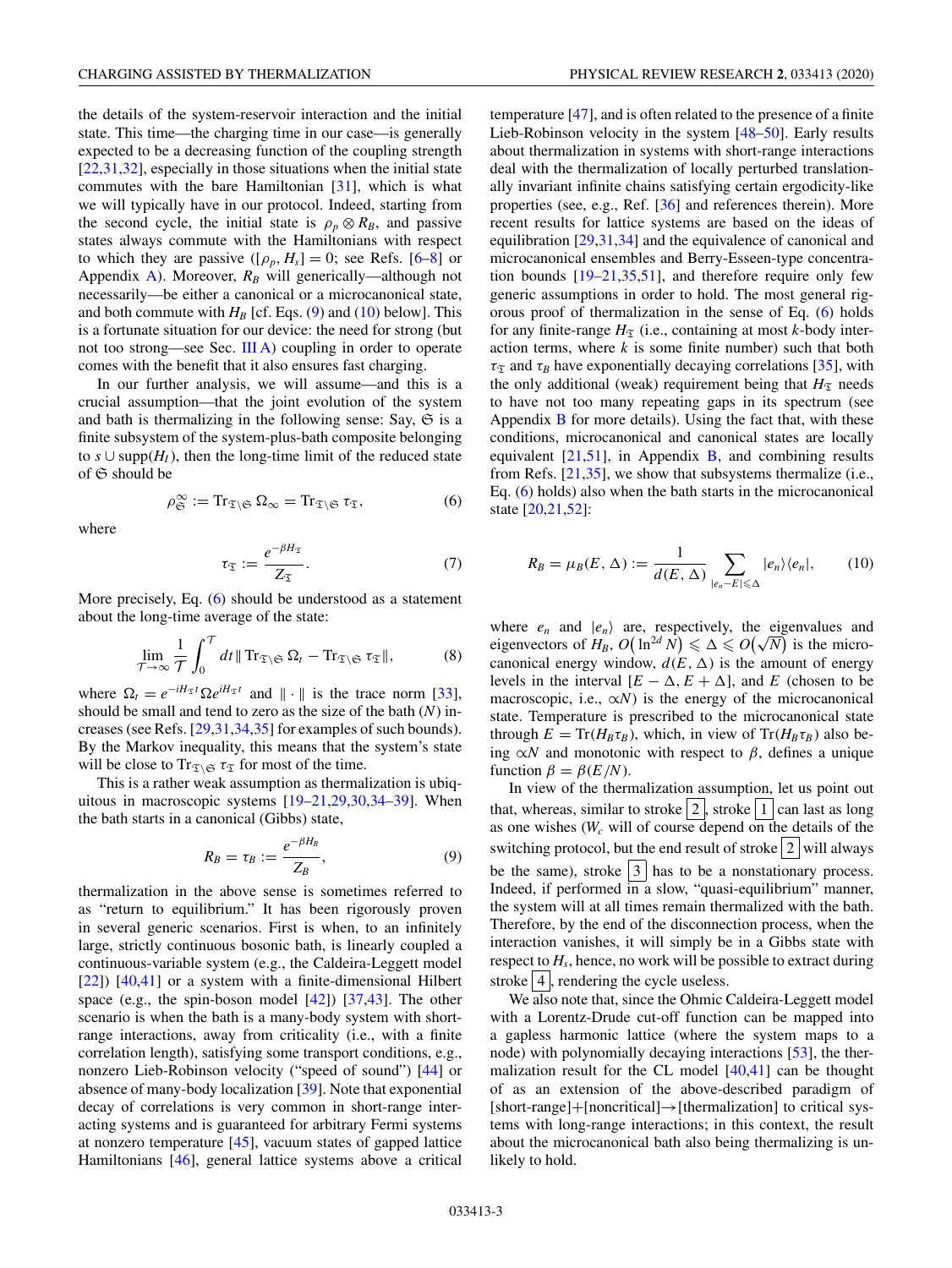### **A. The energetics of the cycles**

<span id="page-3-0"></span>Here we will study the energetics of the device and find its efficiency. Directly reading from Eqs.  $(3a)$ – $(3d)$ ,

$$
W_c = \text{Tr}[H_I \Omega],\tag{11a}
$$

$$
W_d = -\operatorname{Tr}[H_I \Omega_\infty],\tag{11b}
$$

$$
\mathcal{E} = \text{Tr}[H_s \rho_s^{\infty}] - \text{Tr}[H_s \rho_p], \qquad (11c)
$$

where  $\rho_s^{\infty}$  is given by Eq. [\(6\)](#page-2-0). Mind the sign convention: *Wc* and *Wd* are *works performed on* the (composite) system, whereas  $\mathcal E$  is the *work extracted from* the system.

Relying on the thermalization results discussed in the previous subsection, we will henceforth assume that the system-bath evolution is thermalizing for all finite subsystems of  $s \cup \text{supp}(H_I)$ , and therefore, in Eqs. (11a) and (11b), we will substitute  $R_B$  by  $\tau_B$  [if  $R_B$  is not  $\tau_B$ , e.g., when it is the microcanonical state [\(10\)](#page-2-0)] and  $\Omega_{\infty}$  by  $\tau_{\mathfrak{T}}$ :

$$
W_{\rm c:d} = W_c + W_d = \text{Tr}[H_I \rho_0 \otimes \tau_B] - \text{Tr}[H_I \tau_{\mathfrak{T}}]. \tag{12}
$$

Here we need to maintain caution, since, as is detailed in Appendix  $\overline{B}$ , Eq. [\(6\)](#page-2-0) generally holds only up to a correction  $O(N^{-\epsilon})$  (with some  $\epsilon > 0$ ) if supp(*H<sub>I</sub>*) is finite. However, when  $\text{supp}(H_I)$  scales with *N*, the corrections may potentially accumulate into something nonnegligible. We discuss this further in Appendix  $\bf{B}$  1, where we show the conditions on  $H_I$  that guarantee the correctness of Eq. (12); for the Caldeira-Leggett model, these reduce to an explicit condition on the spectral density.

Now, defining "dissipated work" as

$$
W_{\text{diss}} = W_{\text{c:d}} - \mathcal{E},\tag{13}
$$

which, according to our sign convention, corresponds to the total work performed during the cycle, and putting Eqs.  $(11a)$ – (12) together, we find that

$$
W_{\text{diss}} = w^{(1)} + T\Sigma, \tag{14}
$$

where

$$
w^{(1)} = \text{Tr}[H_I(\rho_0 - \rho_p) \otimes \tau_B]
$$
 (15)

and

$$
T\Sigma = \text{Tr}[H_I \rho_p \otimes \tau_B] - \text{Tr}[H_I \tau_{\mathfrak{T}}]
$$
  
+ 
$$
\text{Tr}[H_s \rho_p] - \text{Tr}[H_s \rho_s^{\infty}];
$$
 (16)

the reason for this notation will become clear in what follows.

Starting from the second cycle, the information about the initial state of the system,  $\rho_0$ , is lost: the system starts and ends in the state  $\rho_p$  [see Eqs. [\(3e\)](#page-1-0) and [\(5\)](#page-1-0)], meaning that

$$
w^{(i)} = 0, \quad \text{for} \quad i \geqslant 2,\tag{17}
$$

where *i* counts the cycles. In fact, in most physically relevant situations,  $w^{(1)}$  will also be =0. Indeed, generically,  $H_I = \sum_{\kappa} g_{\kappa} S_{\kappa} \otimes B_{\kappa}$ , where  $S_{\kappa}$  are some system operators and  $B_k$  are bath operators. The latter will typically be some sort of "field operators," and, above a critical temperature (and at any temperature in one- and two-dimensional systems with continuous symmetries), will generically have zero thermal averages:  $Tr[B_{\kappa} \tau_B] = 0$  (see the discussion of the Mermin-Wagner theorem in, e.g., Ref. [\[54\]](#page-22-0)), meaning that  $w^{(1)} = 0$ irrespective of  $\rho_0$ . This is obviously the case for all quadratic bosonic [\[22,](#page-21-0)[42\]](#page-22-0) and fermionic baths [\[55\]](#page-22-0). That said, note that we need not and will not make such an assumption in what follows. In fact, we could get rid of  $w^{(1)}$  altogether, by permuting the strokes of our cycle in Eqs. [\(3a\)](#page-1-0)–[\(3e\)](#page-1-0):  $|2| \rightarrow |3|$  $\rightarrow$  |4|  $\rightarrow$  |1' |  $\rightarrow$  |1|. For this "reshuffled" cycle, the initial state of the system will never enter the energetics, since the first cycle in this protocol will be equivalent to the second cycle in the original protocol.

Now, let us come back to  $T\Sigma$ . Noting that  $Tr[H_s \rho_p] =$  $\mathrm{Tr}[H_s \otimes \mathbb{I}_B \rho_p \otimes \tau_B]$  and  $\mathrm{Tr}(H_s \rho_s^{\infty}) = \mathrm{Tr}(H_s \otimes \mathbb{I}_B \tau_{\mathfrak{T}})$ , and introducing  $\rho_B^{\dot{\infty}} = \text{Tr}_s \tau_{\mathfrak{T}}$ , we can rewrite Eq. (16) as

$$
T\Sigma = \text{Tr}[H_{\mathfrak{T}}\rho_p \otimes \tau_B] - \text{Tr}[H_{\mathfrak{T}}\tau_{\mathfrak{T}}]
$$

$$
- \text{Tr}[H_B\tau_B] + \text{Tr}[H_B\rho_B^{\infty}]. \tag{18}
$$

Note that this formula holds both when  $R_B = \tau_B$  and  $R_B =$  $\mu_B(E, \Delta)$  (and whenever the bath is thermalizing).

Furthermore, introducing

$$
\tau'_{\mathfrak{T}} = \frac{e^{-\beta'H_{\mathfrak{T}}}}{Z'_{\mathfrak{T}}},\tag{19}
$$

where  $\beta'$  is determined from

$$
S(\tau'_{\mathfrak{T}}) = S(\rho_p \otimes \tau_B) = S(\rho_s^{\infty}) + S(\tau_B), \tag{20}
$$

where  $S(\rho) = -\operatorname{Tr}(\rho \ln \rho)$  is the von Neumann entropy and, in the second equality, we noted that  $\rho_p$  and  $\rho_s^{\infty}$  have the same entropy because one is a unitary transformation of the other. Next, by a series of algebraic manipulations, presented in Appendix [C,](#page-12-0) we prove the following identity:

$$
\Sigma = \frac{T'}{T} S(\rho_p \otimes \tau_B || \tau'_{\mathfrak{T}}) + S(\tau'_{\mathfrak{T}} || \tau_{\mathfrak{T}})
$$
  
+  $I_{\tau_{\mathfrak{T}}}(s : B) + S(\rho_B^{\infty} || \tau_B),$  (21)

where  $S(\rho||\tau) = \text{Tr}[\rho(\ln \rho - \ln \tau)]$  is the relative entropy and  $I_{\tau_{\mathfrak{T}}}(s : B) = S(\rho_s^{\infty}) + S(\rho_B^{\infty}) - S(\tau_{\mathfrak{T}}) \geq 0$  is the mutual information [\[33\]](#page-22-0) between the system and the bath in the state  $\tau_{\mathcal{T}}$ .

All the terms in the right-hand side of Eq.  $(21)$  are nonnegative, therefore,

$$
\Sigma \geqslant 0,\tag{22}
$$

which, given that  $T\Sigma$  is the dissipated work, allows us to loosely interpret  $\Sigma \geq 0$  as the entropy production of the cycle [\[56\]](#page-22-0). In the following subsection, we will corroborate this interpretation by putting the energetics of the cycle in the context of the second law.

#### **B. Discussion of the energetics**

Ergotropy,  $\mathcal{E}$ , is by definition nonnegative, and since  $T \Sigma \geq$ 0, the connection-disconnection work will also be nonnegative:

$$
W_{\rm c:d} \geqslant 0. \tag{23}
$$

In those cases when  $w^{(1)}$  happens to be nonzero, it can be both positive and negative, therefore, (only) for the first cycle,  $W_{\text{c:d}} \geqslant 0$  may not hold.

Therefore, in the general spirit of thermodynamics, and particularly the example of other single-bath machines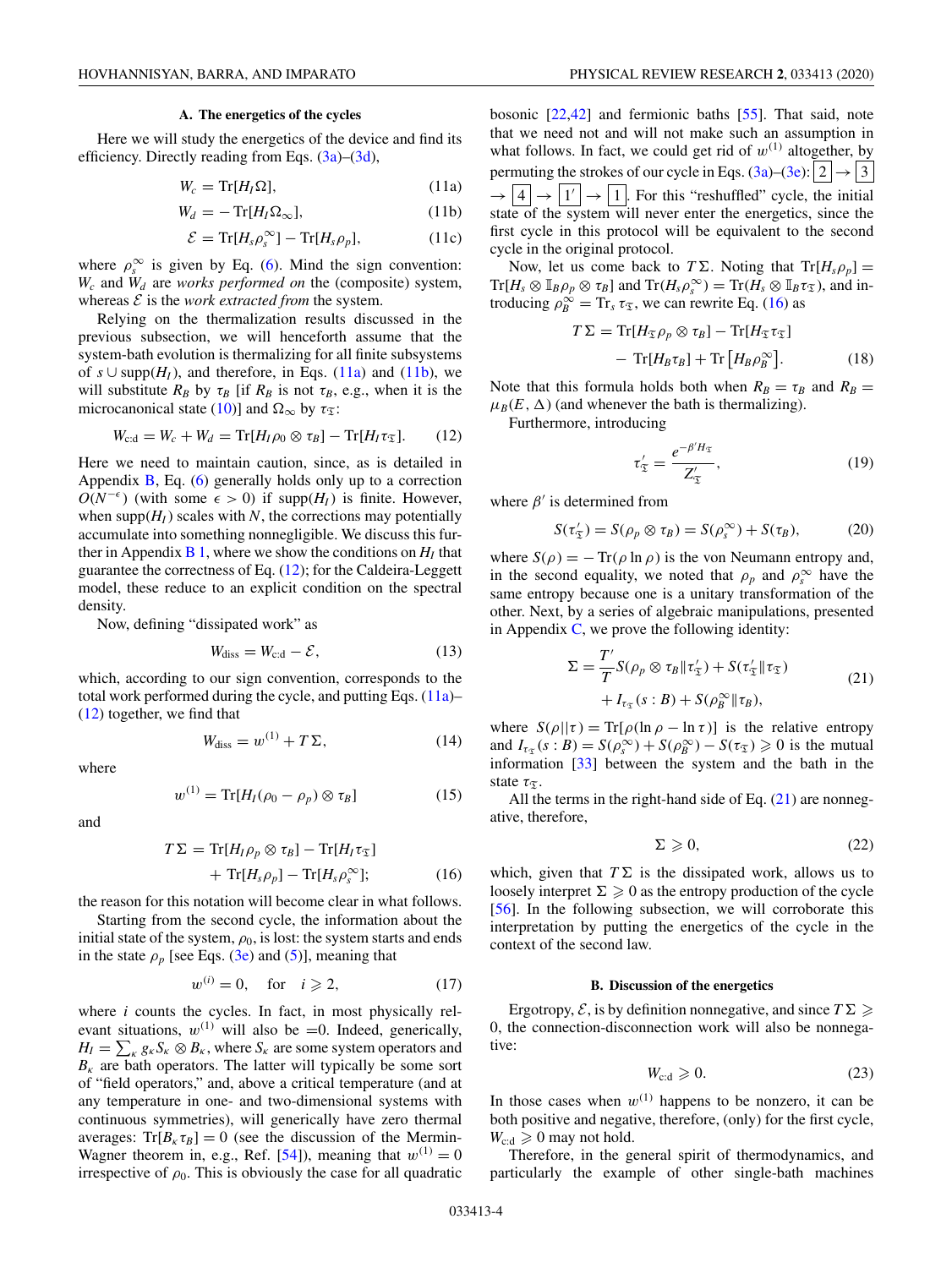<span id="page-4-0"></span>[\[9,23,24\]](#page-21-0), we will define the efficiency of our device as an output/expenditure ratio:

$$
\eta := \frac{\mathcal{E}}{W_{\text{cd}}} = 1 - \frac{T\Sigma}{W_{\text{cd}}} \leqslant 1. \tag{24}
$$

System-bath coupling is what powers our device, which is expressed in the fact that

$$
T\Sigma = \mathcal{E} = 0, \quad \text{whenever} \quad H_I = 0,
$$
 (25)

as follows from Eqs.  $(11a)$ – $(11c)$ . Suppose for a moment that there exists a single parameter, *g*, that controls the strength of the interaction (say,  $H_I = gV$ ). Then, assume that  $\Sigma$  is differentiable in *g* (this is not guaranteed as  $U_{\mathcal{E}}$  is a permutation matrix that depends on eigenvalue ordering). Now, since both the relative entropy and mutual information are nonnegative, their Taylor expansion for small *g*'s cannot start with a  $\alpha g$ term, because otherwise the  $g \rightarrow -g$  transformation would change the sign of the quantity, for sufficiently small *g*'s; therefore,  $T\Sigma = O(g^{2k})$ , where  $k \geq 1$  is a natural number. For the same reason, since  $W_{c:d} \ge 0$  and  $\rightarrow 0$  as  $g \rightarrow 0$ , we also conclude that  $W_{c:d} = O(g^{2m})$ , where  $m \ge 1$  is another natural number (see Ref. [\[57\]](#page-22-0) for an example of an explicit calculation of connection-disconnection work in a harmonic chain, with continuous switching, where  $m = 1$ ). This means that, although both the nominator and denominator in Eq.  $(24)$ go to zero, their ratio, and therefore  $\eta$ , will either go to zero (if  $k > m$ ), or remain finite but <1 (if  $k = m$ ), or go to one (if  $k < m$ ). The latter case is obviously the most interesting, however, we could not find such an example.

Now we will link Eq.  $(22)$  to the second law. With this purpose, we note that, by virtue of Eqs.  $(12)$ – $(14)$ , the total work performed on the total system in *n* cycles is  $nT\Sigma$  (when  $w^{(1)} \neq 0$ , we need to add it as well, however, it will play no role for sufficiently large *n*'s, therefore, we will omit it). By definition,  $-nT\Sigma$  is the net extracted work in *n* cycles. On the other hand, when the bath is canonical, the bird-eye view on the cycle reveals a simple picture: the total system starts with  $(\rho_0 \otimes \tau_B^{(n)}, H_s + H_B^{(n)})$ , where  $H_B^{(n)} = H_B + \cdots$ *H<sub>B</sub>* and  $\tau_B^{(n)} = \tau_B^{\otimes n} \propto e^{-\beta H_B^{(n)}}$  (the subsequent argumentation does not rely on the baths being identical; we made that choice to merely simplify notation). Then, the overall Hamiltonian,  $H_s + H_B^{(n)}$ , undergoes a cyclic variation in time, thereby driving the overall system unitarily, and, at the end of the cycle, we are left with  $(U\rho_0 \otimes \tau_B^{(n)}U^{\dagger}, H_s + H_B^{(n)})$ , where *U* is the unitary evolution operator generated by the cyclic variation of the Hamiltonian. Now, a well-known formulation of the second law (which was first noted in phenomenological thermodynamics in Refs. [\[1](#page-21-0)[,52\]](#page-22-0) and rigorously proven in the quantum regime in Ref. [\[58\]](#page-22-0)), states that the maximal work that can be extracted by a cyclic variation of the Hamiltonian (that is, ergotropy) from  $(\rho_0 \otimes \tau, H_s + H)$  (where *H* is an arbitrary Hamiltonian and  $\tau \propto e^{-\beta H}$ ) is upper-bounded by the difference of nonequilibrium free energies of the system:

$$
W_{\text{max}} \leqslant F_{\beta}[H_s, \rho_0] - F_{\beta}[H_s, \tau_s] = TS(\rho_0 \| \tau_s), \qquad (26)
$$

where  $\tau_s \propto e^{-\beta H_s}$  and  $F_\beta[H,\rho] = \langle H \rangle - TS = \text{Tr}[\rho H] +$ *T* Tr[ $\rho$  ln  $\rho$ ] is the nonequilibrium free energy of the system with respect to a *T*-temperature bath. This fact is a consequence of the simple identity

$$
W = TS(\rho_0 \| \tau_s) - TS(U\rho_0 \otimes \tau U^{\dagger} \| \tau_{sB}), \qquad (27)
$$

where  $U$  is the unitary evolution operator generated by the cyclic variation of the Hamiltonian,  $\tau_{sB} \propto e^{-\bar{\beta}(H_s + H)}$ , and  $W =$  $Tr[(H_s + H)\rho_0 \otimes \tau] - Tr[(H_s + H)U\rho_0 \otimes \tau U^{\dagger}]$  is the average extracted work. For sufficiently large baths, the upper bound in Eq. (26) is always reachable through a sequence of small quenches and thermalizations (namely,  $S(U\rho_0 \otimes$  $\tau U^{\dagger}$   $\left|\tau_{SB}\right\rangle$  can be made arbitrarily small; see, e.g., Ref. [\[59\]](#page-22-0)). Note that, in view of Eq. (27), extracting  $TS(\rho_0||\tau_s)$  amount of work necessarily leaves the system in the state τ*s*.

It follows from Eq.  $(26)$  that, even in the presence of *n* copies of the bath, the maximal work extractable from all the systems altogether is upper-bounded by a fixed quantity,  $TS(\rho_0||\tau_s)$ , meaning that, if the net extracted work in a single cycle would be positive, then, after sufficiently many cycles, one would surpass  $W_{\text{max}}$ , which is impossible. For our cycle, this indeed means that  $\Sigma \geq 0$ , which we now derived as a consequence of the second law. Interestingly, Eq. (26) also implies that, since at the beginning of each cycle the Hamiltonian is *H*<sub>0</sub> and the state is  $\rho_p \otimes \tau_B$  (or  $\rho_0 \otimes \tau_B$  for the first cycle), the ergotropy of the system-plus-bath is  $TS(\rho_p || \tau_s) > 0$  (if the bath is large). However, as we noted above, spending that resource in one cycle would leave the system in the state  $\tau_s$ , thereby trivializing all subsequent cycles.

Note that the argument about no positive net extracted work applies to an arbitrary cycle, not just the one defined by Eqs. [\(3a\)](#page-1-0)–[\(3d\)](#page-1-0). More formally, any [attach]-[operate]- [detach]–type cycle (after the first one) of a single-bath machine can be thought of as a unitary transformation  $\rho_p \otimes$  $\tau_B \to \Omega' = U \rho_p \otimes \tau_B U^{\dagger}$  such that  $Tr_B \Omega' = \rho_p$  (*U* is the unitary evolution operator generated by the cyclic variation of the Hamiltonian, which depends on the particularities of the cycle). Now, it immediately follows from  $I_{\Omega}(s : B) \ge 0$ that  $S(\text{Tr}_s \Omega') \geq S(\tau_B)$ . Therefore, for the invested ("dissipated") work we have:  $W_{\text{diss}} = \text{Tr}[(H_s + H_B) \Omega'] - \text{Tr}[(H_s + H_B) \Omega']$  $(H_B)\rho_p \otimes \tau_B$ ] = Tr[ $H_B$  Tr<sub>s</sub>  $\Omega'$ ] – Tr[ $H_B \tau_B$ ], which, using the  $H_B = -T \ln \tau_B - T \ln Z_B$  identity, we rewrite as

$$
\beta W_{\text{diss}} = S(\text{Tr}_s \Omega') - S(\tau_B) + S(\text{Tr}_s \Omega' || \tau_B) \geq 0. \tag{28}
$$

This relation of course applies to our cycle as well. The merit of Eq. [\(21\)](#page-3-0) for canonical baths is in the nuance that, in general, Eq. [\(6\)](#page-2-0) applies only to small subsystems of the whole, which means that the final state of the bath,  $Tr_s \Omega'$ , does not coincide with  $Tr_s \tau_{\mathfrak{T}}$ , and accessing the state of the bath is usually an intractable problem. Whereas Eq.  $(21)$  does not require knowledge of Tr*<sup>s</sup>* .

The content of Eq.  $(21)$  is much more nontrivial when the baths are microcanonical. In that case, the baths themselves are active, in the sense that the ergotropy of the bath (or the are active, in the sense that the ergotropy of the bath (or the system-plus-bath) can be  $\alpha\sqrt{N}$  [\[18\]](#page-21-0). Moreover, it is possible system-plus-bath) can be  $\alpha\sqrt{N}$  [18]. Moreover, it is possible<br>to extract  $\alpha\sqrt{N}$  work from them in a (global) process that is cyclic in terms of both the Hamiltonian and the state of the system, in other words, there exist [attach]-[operate]-[detach] system, in other words, there exist [attach]-[operate]-[detach]<br>cycles which extract  $O(\sqrt{N})$  amount of work on each run. In this context, Eq.  $(22)$  [and Eq.  $(29)$  below, in the worst-case scenario for the first cycle] pose very strong restrictions on the operation of the device. These restrictions are the price we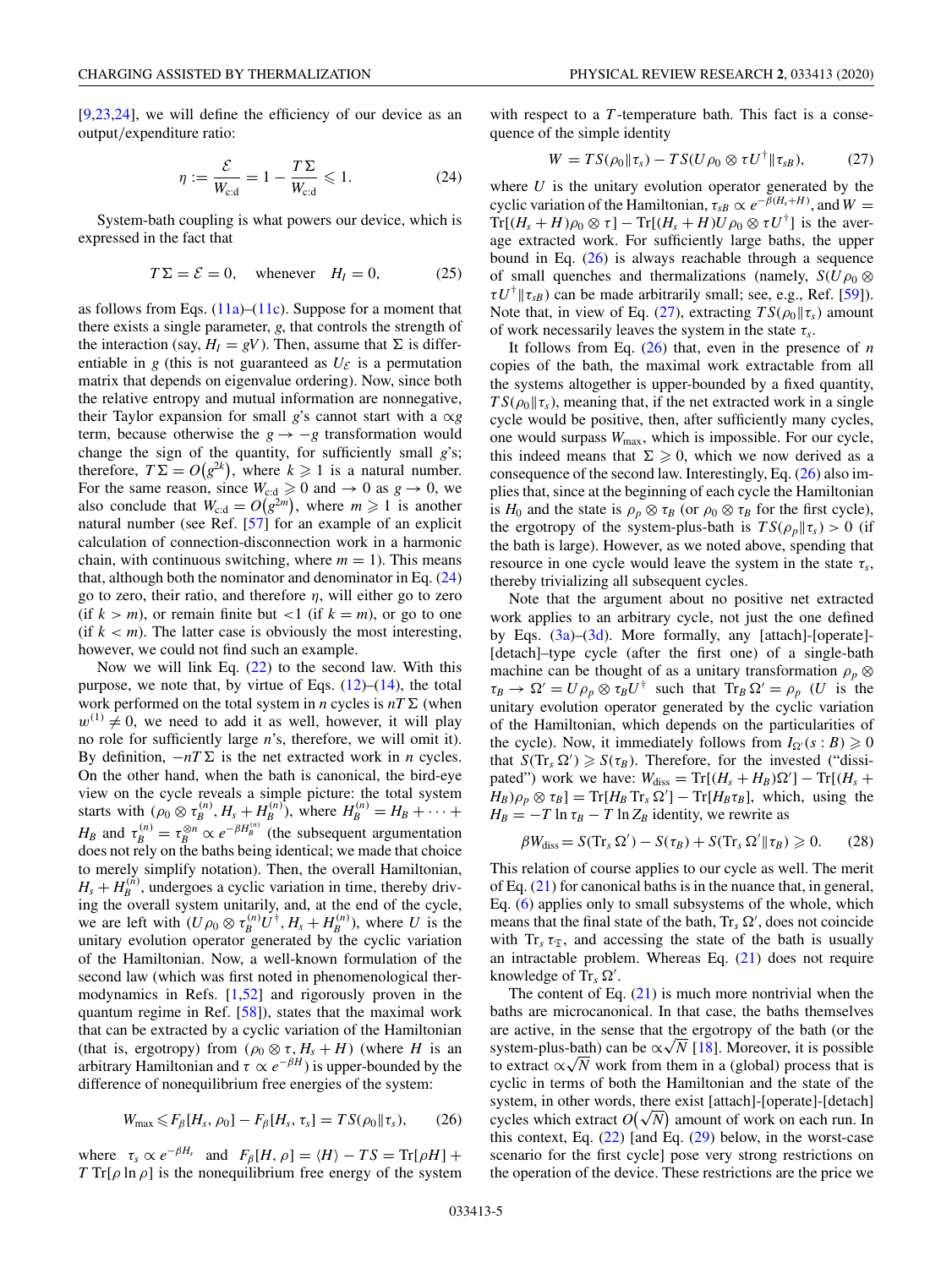<span id="page-5-0"></span>pay for designing our cycle in such a way that the maintenance of the active state comes for free.

We observe, in passing, that Eq.  $(26)$  also allows us to lower-bound  $w^{(1)}$ . Indeed, since one can extract at most  $TS(\rho_0||\tau_s)$  net amount of work in the first cycle,

$$
w^{(1)} \geqslant -TS(\rho_0 \| \tau_s). \tag{29}
$$

Importantly, this bound holds also when the bath is microcanonical, since the expression for  $w^{(1)}$ , Eq. [\(15\)](#page-3-0), is the same for canonical and microcanonical baths.

Remarkably, in the context of Eq. [\(25\)](#page-4-0), Eq. [\(21\)](#page-3-0) provides yet another nontrivial insight: on the one hand, the device needs nonzero coupling in order to function; on the other hand, nonzero coupling inevitably leads to dissipation. This conflict is an analog of the power-efficiency trade-off in ordi-nary thermal machines (see, e.g., Refs. [\[60–62\]](#page-22-0)).

Finally, let us comment on the necessity of attaching the system to a new bath at the beginning of each cycle. If one would have to literally keep many copies of the bath in store to operate the device, then the whole setup would have virtually no practical significance. However, we expect a generic many-body, short-range-interacting bath which couples to the system locally will, upon the start of each cycle, appear to the system as if it were new. The idea is that, as we argued above, for the bath to be thermalizing, it needs to have exponentially decaying correlations, which generically means that there is nonzero Lieb-Robinson velocity in the bath [\[48–50\]](#page-22-0). Therefore, once the system is detached from the interaction site of the bath, the area around the interaction site, perturbed by the interaction with the system, will diffuse away from the site, carrying the system-bath correlations along with it. Thus, by the time the next interaction session starts, the interaction site will be only slightly perturbed, as if the bath were fresh. An example explicitly illustrating such a behavior, on the specific model of the bath being a linear chain of harmonic oscillators with nearest-neighbor interactions, was reported in Ref. [\[57\]](#page-22-0). Of course, when dealing with finite-size baths, after a certain amount of cycles, the perturbations will travel back to the interaction site. The rigorous formalization and justification of the described picture and the study of finite-size-bath effects delineate a motivating class of problems for future studies, but are beyond the scope of the present work.

#### **III. CALDEIRA-LEGGETT MODEL FOR THE DEVICE**

We will now illustrate the theory developed above on the example of a harmonic oscillator (the system) linearly coupled to a bath consisting of independent harmonic oscillators and starting in a Gibbs state. This system-bath model is widely used to study quantum Brownian motion and is known as the Caldeira-Leggett (CL) model [\[22\]](#page-21-0). Its total Hamiltonian,  $H_{\mathfrak{T}}^{(\mathrm{CL})}$ , is thus defined through

$$
H_s^{(\text{CL})} = \frac{1}{2}p^2 + \frac{1}{2}\omega_0^2 q^2,
$$
  
\n
$$
H_l^{(\text{CL})} = \frac{1}{2}\omega_R^2 q^2 - q \sum_k g_k q_k,
$$
  
\n
$$
H_B^{(\text{CL})} = \sum_k \left[ \frac{p_k^2}{2m_k} + \frac{m_k \omega_k^2 q_k^2}{2} \right],
$$
\n(30)

where the renormalization frequency of the system,  $\omega_R$  is given by

$$
\omega_R^2 = \sum_k \frac{g_k^2}{m_k \omega_k^2},\tag{31}
$$

and ensures that the Hamiltonian is bounded from below.

In the continuous limit, namely, when the bath frequencies,  $ω<sub>k</sub>$ , are very close to each other  $(ω<sub>k+1</sub> − ω<sub>k</sub> < ∞<sub>0</sub>)$  and range from near-zero values to those significantly larger than  $\omega_0$ (see, e.g., Ref. [\[53\]](#page-22-0) for a careful treatment of the discretecontinuous transition), there exists a unique steady state to which the oscillator evolves [\[41\]](#page-22-0). Moreover, this state is Gaus-sian, since it is given by Eq. [\(6\)](#page-2-0) [\[41\]](#page-22-0) and  $\tau_{\mathfrak{T}}^{(CL)}$  is a Gaussian state (as  $H_{\mathfrak{T}}^{(CL)}$  is quadratic). This means that the oscillator's steady state can be fully described by the first moments,  $\langle q \rangle_{\infty}$ ,  $\langle p \rangle_{\infty}$ , and second moments,

$$
\sigma_{ij}^{\infty} = \frac{1}{2} \langle \{x_i, x_j\} \rangle_{\infty},\tag{32}
$$

where  $x = (q, p)$  and

$$
\langle \bullet \rangle_{\infty} := \text{Tr}\left[\; \bullet \; \Omega_{\infty}^{(CL)} \right]
$$

is the infinite-time average and  $\sigma_{ij}^{\infty}$  comprise the so-called covariance matrix of the oscillator in the steady state. The covariance matrix can be defined for any state [see Eq.  $(E2)$ ] in Appendix  $E$ , and it fully determines the state if the state is Gaussian.

Writing the Heisenberg equations,

$$
\ddot{q} + (\omega_0^2 + \omega_R^2)q = \sum_k g_k q_k, \quad \ddot{q}_k + \omega_k^2 q_k = \frac{g_k}{m_k}q, \quad (33)
$$

and introducing the so-called spectral density,

$$
J(\omega) = \frac{\pi}{2} \sum_{k} \frac{g_k^2}{m_k \omega_k} \delta(\omega - \omega_k),
$$
 (34)

one can show that (see, e.g., Ref. [\[22\]](#page-21-0) or Appendix [D\)](#page-12-0), as long as  $J(\omega) \neq 0$  for  $\omega \neq 0$ ,  $\langle q \rangle_{\infty} = \langle p \rangle_{\infty} = \sigma_{12}^{\infty} = 0$  and

$$
\sigma_{ii}^{\infty} = \frac{1}{\pi} \int_0^{\infty} d\omega \frac{J(\omega)\omega^{2(i-1)}}{|\alpha(\omega)|^2} \coth \frac{\omega}{2T},
$$
 (35)

where *i* is either 1 or 2 and  $\alpha(\omega) = \omega_0^2 - \omega^2 + \omega_R^2 - \chi(\omega)$ , with  $\chi(\omega) = \frac{1}{\pi} \mathcal{P} \int_{-\infty}^{\infty} d\omega' \frac{J(\omega')}{\omega' - \omega}$  (the symbol  $\mathcal{P}$  in front of an integral means the Cauchy principal value; see Appendix [D](#page-12-0) for details).

In this paper (except for Appendix  $F$ ), we will work with so-called Ohmic spectral densities, which are characterized by a linear scaling of  $J(\omega)$  with respect to  $\omega$ , for small  $\omega$ 's [\[22\]](#page-21-0). Also, since a given oscillator with frequency  $\omega_0$  cannot couple to bath modes with much higher frequencies,  $J(\omega)$  must be a decaying function for  $\omega \gg \omega_0$ . With these in mind, we write the spectral density as

$$
J(\omega) = \gamma \omega_0 \omega f(\omega/\omega_c), \tag{36}
$$

where  $\omega_c$  is the cutoff frequency and  $f(z)$  is a well-behaved dimensionless "cutoff" function that decays for  $z > 1$  (i.e., when  $\omega$  is above the cutoff frequency  $\omega_c$ ) and  $f(0) > 0$ . In this notation, taking into account Eqs.  $(34)$  and  $(31)$ ,

$$
\omega_R^2 = \frac{2}{\pi} \int_0^\infty d\omega \frac{J(\omega)}{\omega} = \frac{2\gamma \omega_0 \omega_c}{\pi} \int_0^\infty dz f(z), \qquad (37)
$$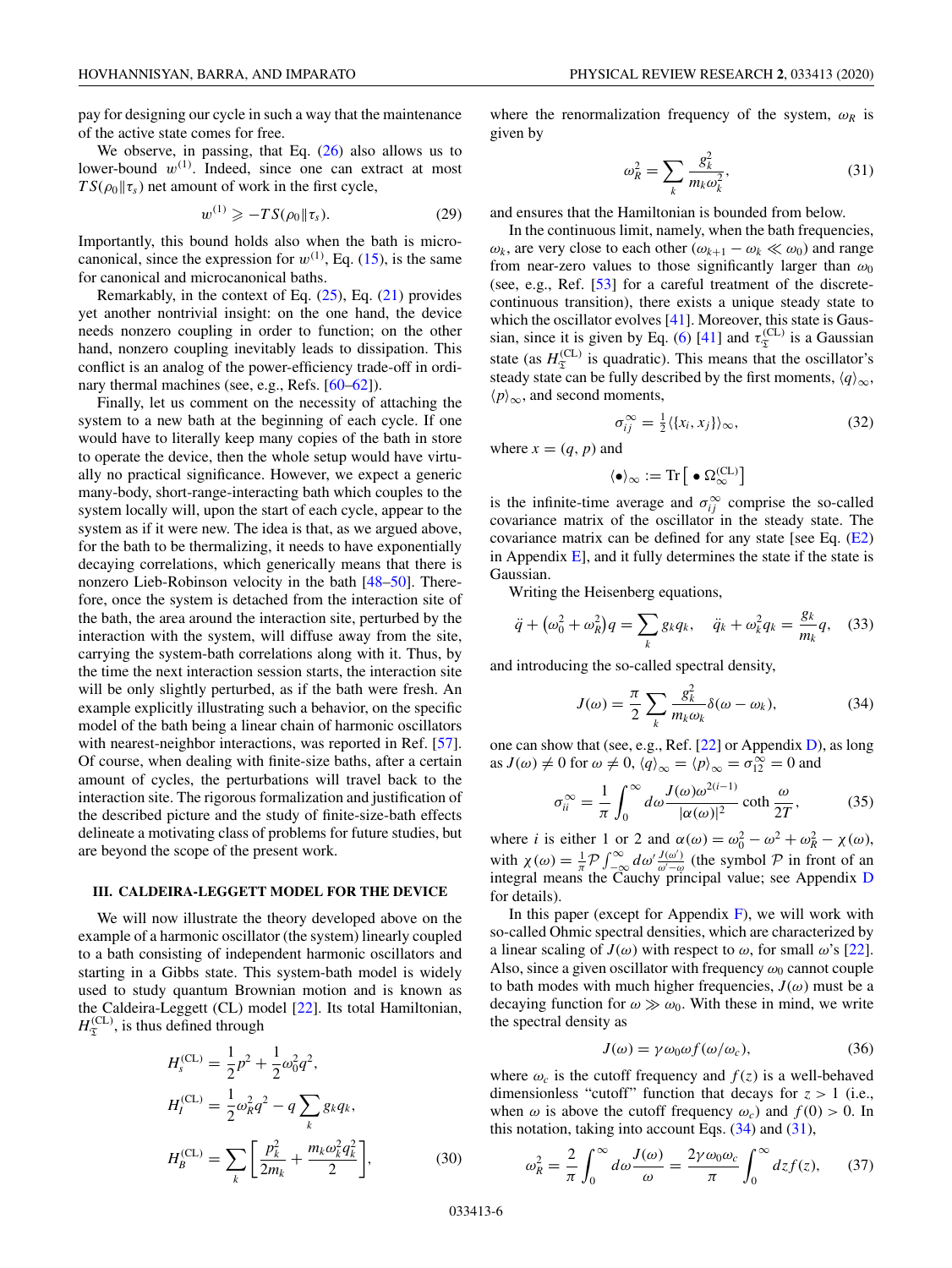<span id="page-6-0"></span>therefore, for  $\omega_R$  to be finite (so that the model has a physical meaning),  $f(z)$  should decay fast enough for the second inte-gral in Eq. [\(37\)](#page-5-0) to be convergent. Here,  $\gamma$  is a dimensionless constant defining the coupling strength. The most common choices for the cutoff function in the literature are the Lorentz-Drude,

$$
f^{(L)}(z) = \frac{2}{1 + z^2},
$$
\n(38)

and exponential,  $f^{(exp)}(z) = \pi e^{-z}$ , cutoff functions [\[22\]](#page-21-0).

Equation [\(35\)](#page-5-0) clearly shows that  $\rho_s^{\infty}$ <sup>(CL)</sup>  $\neq \tau_s^{\text{(CL)}}$ . Indeed,  $\tau_s^{\text{(CL)}}$ , the thermal state of a free (i.e., not interacting with any other system) harmonic oscillator with frequency  $\omega_0$  is characterized by

$$
\sigma_{11}^{\text{(free)}} = \frac{1}{2\omega_0} \coth \frac{\omega_0}{2T}, \quad \sigma_{22}^{\text{(free)}} = \frac{\omega_0}{2} \coth \frac{\omega_0}{2T}, \quad (39)
$$

and only in the zero-coupling limit do  $\sigma_{11}^{\infty}$  and  $\sigma_{22}^{\infty}$  coincide with  $\sigma_{11}^{(\text{free})}$  and  $\sigma_{22}^{(\text{free})}$ , i.e.,  $\rho_s^{\infty}$  (CL)  $\rightarrow \tau_s^{(\text{CL})}$  (see Appendix [G\)](#page-16-0). We emphasize that Eq. [\(6\)](#page-2-0), i.e.,  $\rho_s^{\infty (CL)} = Tr_B \tau_s^{(CL)}$ , holds in all coupling regimes.

### **A. Energetics of the single-oscillator device**

For the Caldeira-Leggett model described above, we can derive explicit expressions for all the relevant quantities: the ergotropy,  $\mathcal{E}^{(CL)}$  [Eq. [\(11c\)](#page-3-0)], the connection work,  $W_c^{(CL)}$ <br>[Eq. [\(11a\)](#page-3-0)], and the disconnection work,  $W_d^{(CL)}$  [Eq. [\(11b\)](#page-3-0)].

Starting with the ergotropy, we show in Appendix  $E_3$  that the ergotropy of the state  $\rho_s^{\infty}$ <sup>(CL)</sup> [the covariance matrix of which is  $\sigma^{\infty}$  in Eq. [\(35\)](#page-5-0)], with respect to  $H_s^{\text{(CL)}}$ , is given by

$$
\mathcal{E}^{(CL)} = \frac{1}{2} \left( \sqrt{\sigma_{22}^{\infty}} - \omega_0 \sqrt{\sigma_{11}^{\infty}} \right)^2, \tag{40}
$$

and the extraction of the ergotropy leaves the system in the Gaussian state  $\rho_p^{\text{(CL)}}$  characterized by the covariance matrix

$$
\sigma_p = \sqrt{\sigma_{11}^{\infty} \sigma_{22}^{\infty}} \begin{pmatrix} \omega_0^{-1} & 0\\ 0 & \omega_0 \end{pmatrix},
$$
 (41)

which is in fact a thermal state at inverse temperature  $\beta_p =$  $2\omega_0^{-1}$  arccoth $\left(2\sqrt{\sigma_{11}^{\infty}\sigma_{22}^{\infty}}\right)$  (see Appendix E3). From Eq. (40) we immediately see that the ergotropy vanishes if and only if the steady state of the system,  $\rho_s^{\infty, (CL)}$ , is characterized by energy equipartition, namely, the average kinetic and potential energies are equal:  $\sigma_{22}^{\infty} = \omega_0^2 \sigma_{11}^{\infty}$ . As we will discuss below, this occurs in both weak-coupling and high-temperature limits. In the following, we will assume that the device has already performed the first cycle, so that the state of the total system at the beginning of the cycle (stroke  $|1|$ ) is

$$
\Omega^{\rm (CL)}=\rho^{\rm (CL)}_p\otimes \tau^{\rm (CL)}_B,
$$

where we emphasize again that  $\rho_p^{\text{(CL)}}$  is the "exhausted" state, characterized by the covariance matrix in Eq. (41). With this premise, invoking the fact that  $\text{Tr} [q_k \tau_B^{\text{(CL)}}] = 0$ ,  $\forall k$ , and taking into account the definitions [\(30\)](#page-5-0) and [\(32\)](#page-5-0), the connecting work,  $W_c^{\text{(CL)}} = \text{Tr} [H_I^{\text{(CL)}} \Omega^{\text{(CL)}}]$  [cf. Eq. [\(11a\)](#page-3-0)], will read

$$
W_c^{(\text{CL})} = \frac{1}{2} \omega_R^2 (\sigma_p)_{11} = \frac{\omega_R^2}{2\omega_0} \sqrt{\sigma_{11}^{\infty} \sigma_{22}^{\infty}},
$$
 (42)

where, in the second equality, we used Eq. (41).

For the disconnecting work,  $W_d = -\text{Tr}\left[H_I^{(CL)}\Omega_\infty^{(CL)}\right]$  [cf. Eq.  $(11b)$ ], we have

$$
W_d^{\text{(CL)}} = \langle q\ddot{q}\rangle_{\infty} + \left(\omega_0^2 + \frac{1}{2}\omega_R^2\right)\sigma_{11}^{\infty},\tag{43}
$$

where we have used Eq. [\(33\)](#page-5-0) to get rid of the  $q \sum_{k} g_{k}q_{k}$ term in  $H_I^{(CL)}$ . As we show in Appendix [D,](#page-12-0)  $\langle \ddot{q} q \rangle_{\infty} = -\sigma_{22}^{\infty}$ , therefore, with Eq. (42),

$$
W_{\text{cd}}^{(\text{CL})} = \frac{\omega_R^2}{2\omega_0} \sqrt{\sigma_{11}^{\infty} \sigma_{22}^{\infty}} + \left(\omega_0^2 + \frac{1}{2}\omega_R^2\right) \sigma_{11}^{\infty} - \sigma_{22}^{\infty}.
$$
 (44)

In the weak-coupling limit, namely, when  $\gamma \ll 1$ , in Appendix [G,](#page-16-0) we prove that, up to the first order in  $\gamma$ ,  $\sigma_{11}^{\infty}$  =  $\sigma_{11}^{(\text{free})} + \frac{\Phi_T}{2\pi \omega_0} \gamma$  and  $\sigma_{22}^{\infty} = \sigma_{22}^{(\text{free})} + \frac{\omega_0 \Psi_T}{2\pi} \gamma$ , where  $\Phi_T$  and  $\Psi_T$ are dimensionless functions of  $\omega_0$ ,  $\omega_c$ , and *T* [see Eqs. [\(G19\)](#page-18-0) and  $(G22)$ ]. Using these in Eqs.  $(40)$  and  $(44)$ , we find that  $W_{c:d}^{(CL)} \propto \omega_0 \gamma$  and

$$
\mathcal{E}^{(\text{CL})} \propto \omega_0 \gamma^2, \Longrightarrow \eta^{(\text{CL})} \propto \gamma; \tag{45}
$$

see Appendix [G 4](#page-19-0) for details (as well as a discussion on the low-temperature limit). The message of Eq. (45) is that the device is essentially useless in the weak coupling limit: not only the output is small—which is indeed expected in this regime—but also the efficiency is vanishing.

Interestingly, the ultrastrong-coupling limit ( $\gamma \to \infty$ ) is not much better: the efficiency also goes to zero, this time,  $\alpha \gamma^{-1/2}$ . Indeed, in Appendix [H](#page-20-0) we show that, when  $\gamma \gg \omega_c^2/\omega_0^2$ ,  $\sigma_{11}^{\infty} \propto \frac{1}{\omega_0} \gamma^{-1/2}$  and  $\sigma_{22}^{\infty} \propto \omega_0 \gamma^{1/2}$ , which, plugged into Eqs. (40) and (44), yield  $W_{\text{c:d}}^{(\text{CL})} \propto \omega_c \gamma$  and

$$
\mathcal{E}^{(\text{CL})} \propto \omega_0 \gamma^{1/2}, \Longrightarrow \eta^{(\text{CL})} \propto \gamma^{-1/2}.
$$
 (46)

With these observations, we expect that the efficiency, as a function of  $\gamma$ , is maximized at some intermediate value of  $\gamma$ , which is in fact what we observe in Fig.  $1(a)$ , where, for the Lorentz-Drude cutoff function [Eq. (38)], the numerically calculated  $\eta^{\text{(CL)}}$  is plotted against  $\gamma$ , for three different values of the temperature, *T*. Figure [1\(b\)](#page-7-0) shows the dependence of  $\mathcal{E}^{(CL)}$ on  $\gamma$  for the same choice of parameters, and it can be seen how  $\mathcal{E}^{(CL)}$  changes its convex  $(\gamma^2)$  behavior, at small  $\gamma$ 's, to concave behavior  $(\sqrt{\gamma})$ , at large  $\gamma$ 's. Plausibly assuming that the thermalization (hence, charging) time,  $t_c$ , monotonically decreases with  $\gamma$  (see the corresponding discussion in Sec. [II\)](#page-1-0) for all values of  $\gamma$ , and viewing the device as a thermal machine, we notice that the power per cycle,  $\mathcal{E}^{(CL)}/t_c$ , increases with  $\gamma$  [see Eq. (46)]. Therefore, the assumption holding, there is a certain power-efficiency tradeoff: for sufficiently large  $\gamma$ 's, more power means less efficiency.

An interesting observation from Fig. [1](#page-7-0) is that, after its peak,  $\eta^{\text{(CL)}}$  decays rather slowly with the increase of  $\gamma$ , which means that the device can maintain a close-to-maximum efficiency while producing a significantly larger amount of output work (ergotropy) than that at maximum efficiency. Indeed, e.g., for  $T = 0.1$ , the maximum of  $\eta^{\text{(CL)}}$  ( $\approx 6.5\%$ ) is reached at  $\gamma_{\text{max}} \approx 3.8$ , with  $\mathcal{E}^{(CL)}(\gamma_{\text{max}}) \approx 0.7$ , whereas at  $\gamma = 14.4$ , the device still operates at  $\approx 80\%$  of the maximal efficiency, while outputting 3.2 times as much ergotropy compared to that at γmax.

We also observe from Fig. [1](#page-7-0) that both  $\eta^{\text{(CL)}}$  and  $\mathcal{E}^{\text{(CL)}}$ are *decreasing* as the temperature increases. It can also be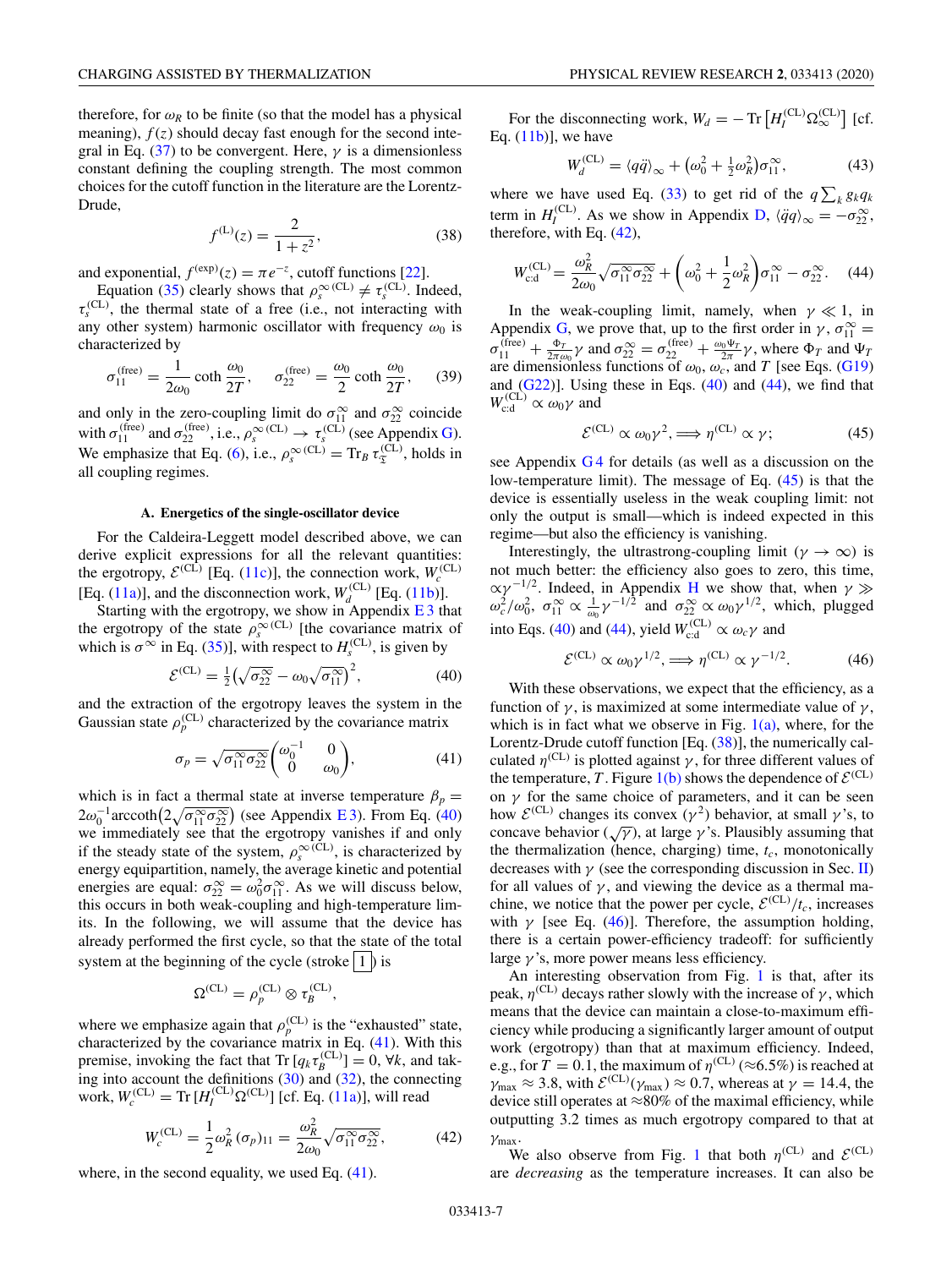<span id="page-7-0"></span>

FIG. 1. Figures of merit of the device as functions of the coupling strength. (a) Efficiency,  $\eta^{\text{(CL)}}$ , and (b) ergotropy,  $\mathcal{E}^{\text{(CL)}}$ , as functions of  $\gamma$ , for different values of the temperature *T*. The cutoff function is of Lorent-Drude form and  $\omega_0 = 2$ ,  $\omega_c = 4$ .

checked that  $W_{\text{c}d}^{(\text{CL})}$  is an *increasing* function of *T*. In fact, by numerically checking a wide range of parameters and several cutoff functions, we found that these monotonicities are a general feature of the Caldeira-Leggett model. Moreover, as we prove in Appendix [F](#page-16-0) for an arbitrary Caldeaira-Leggett model, at high temperatures  $(T \gg \omega_c)$ , energy equipartition holds:  $\omega_0^2 \sigma_{11}^{\infty} = T + O(\frac{\omega_0^2}{T})$  and  $\sigma_{22}^{\infty} = T + O(\frac{\omega_0^2}{T})$ . Through Eqs.  $(40)$  and  $(44)$ , these yield

$$
W_{\text{c:d}}^{(\text{CL})} = \frac{\omega_R^2}{\omega_0^2} T + O\left(\frac{\omega_0^2}{T}\right) \quad \text{and} \quad \mathcal{E}^{(\text{CL})} = O\left(\frac{\omega_0^4}{T^3}\right),
$$

and therefore,  $\eta^{(CL)} = O(\frac{\omega_0^4}{T^4})$ . We see that the device's figures of merit,  $\mathcal{E}^{(CL)}$  and  $\eta^{(CL)}$ , decay with *T* very quickly, which means that low temperatures are essential for the efficient operation of the device.

We can see in Fig. 1 that the device operates with a rather small efficiency. Looking to find high-efficiency regimes, we turn to  $\omega_c$ —the only parameter we have not explored yet. Generically, it is assumed that  $\omega_c$  is large enough to be greater than  $\omega_0$ , and it is the choice made in Fig. 1:  $\omega_0 = 2$ and  $\omega_c = 4$ . However, it turns out that the maximal—over all the parameters—efficiency the Caldeira-Legget model can allow, with the condition that  $\omega_c \geq \omega_0$ , is ≈10.19%, which is achieved at  $T = 0$ ,  $\gamma \approx 5.94$ , and  $\omega_c = \omega_0$ , and does not depend on the value of  $\omega_0$ , as long as it is >0. Indeed, we already knew that  $\eta^{\text{(CL)}}$  is a monotonically decreasing function of *T*, so  $T = 0$  follows trivially. With  $T = 0$ , the only dimensional parameters are  $\omega_0$  and  $\omega_c$ , therefore, the dimensionless  $\eta^{\text{(CL)}}$ 



FIG. 2. Figures of merit of the device as functions of the cutoff frequency. On the main plot, efficiency,  $\eta^{\text{(CL)}}$  is shown as a function of  $\omega_c$ , for different values of the coupling constant,  $\gamma$ . Observe that the higher the desired efficiency, the sharper the peak and the smaller the  $\omega_c$  have to be. The inset, where  $\mathcal{E}^{(CL)}$  and  $W_{\text{c.d}}^{(CL)}$  are plotted against  $\omega_c$ , for  $\gamma = 15$ , is to illustrate that, in contrast to the efficiency,  $\mathcal{E}^{(CL)}$ and  $W_{\text{c,d}}^{(\text{CL})}$  are monotonically increasing, respectively, concave and convex functions of ω*c*. The cutoff function is of Lorentz-Drude form and  $\omega_0 = 2, T = 0.1$ .

can depend only on  $\tilde{\omega}_0 = \omega_0/\omega_c$ . We find numerically that, for sufficiently large values of  $\gamma$ ,  $\eta^{\text{(CL)}}$  is an increasing function of  $\tilde{\omega}_0$ , for  $\tilde{\omega}_0 \le 1$ ; this fact is illustrated in Fig. 2. The only free parameter left now is  $\gamma$ , and we find the above-mentioned optimal values of  $\gamma$  and  $\eta^{\text{(CL)}}$  also numerically. To sum up, if we want efficiencies higher than 10%, we need to consider  $\omega_c < \omega_0$ . Such situations may occur when the bath is a harmonic (Rubin) chain with nearest-neighbour interactions [\[53\]](#page-22-0), and the individual frequencies of the oscillators in the chain are smaller than  $\omega_0$ . In Fig. 2, it is shown that, for sufficiently high  $\gamma$ 's, the efficiency does go above the 10% value. The nonmonotonic behavior of  $\eta^{\text{(CL)}}$  is due to the fact that  $\mathcal{E}^{(CL)}$  is concave, whereas  $W_{\text{c,d}}^{(CL)}$  is convex, although both  $\mathcal{E}^{(CL)}$  are  $W_{\text{cd}}^{(CL)}$  monotonic in  $\omega_c$  (see the inset of Fig. 2). Importantly, high efficiencies are obtained only at small values of  $\omega_c$ , which means that the output work also has to be small. On the other hand, with the increase of  $\gamma$ , the peak around the maximum becomes increasingly sharper, which means that the cutoff frequency of the bath needs to be fine-tuned to achieve higher efficiencies. The efficiency can be further increased by taking larger  $\omega_0$ 's and  $\gamma$ 's; we numerically found that the highest efficiency possible within this model is 50%, which is achieved in the  $\tilde{\omega}_0 \rightarrow \infty$  and  $\gamma \rightarrow \infty$  limit.

#### **B. Several identical oscillators attached to a common bath**

As we saw in the preceding subsection, for the device to produce a significant output ergotropy with a reasonably high efficiency, large values of the coupling constant are necessary, which may be challenging to achieve in practice. Here, we discuss a collective enhancement effect appearing when the system is comprised by *n* copies of the oscillator, which are simultaneously coupled to a common bath. Below, we will show that this system is essentially equivalent to a single oscillator coupled to the bath, but with a rescaled coupling constant: *n*γ .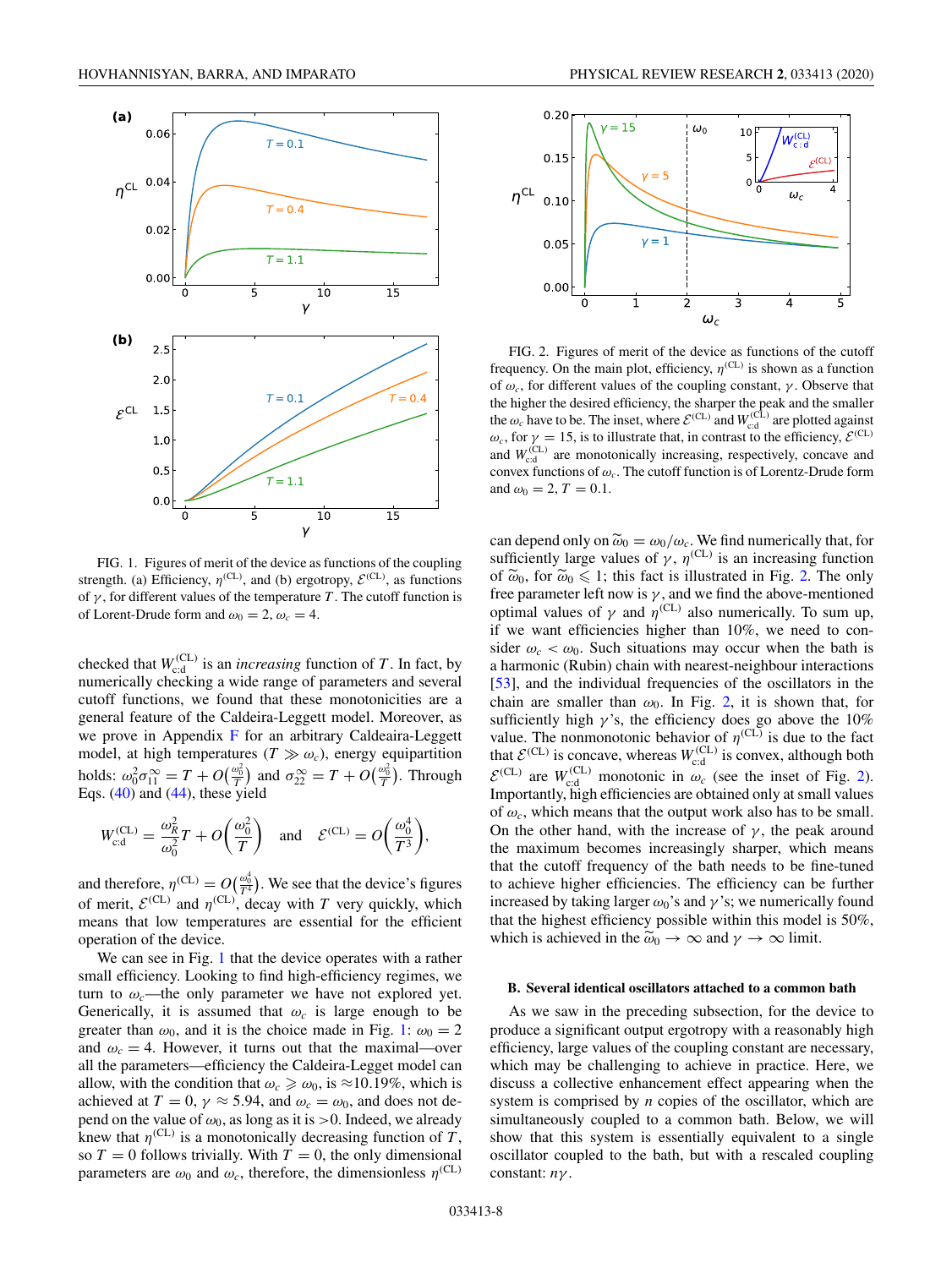$$
H_I^{(n\text{-CL})} = \frac{1}{2} \omega_R^2 \bigg( \sum_{a=1}^n q_a \bigg)^2 - \sum_{a=1}^n q_a \sum_k g_k q_k.
$$

By introducing

$$
x = (q_1, ..., q_n, p_1, ..., p_n),
$$
  $Q_1 = \frac{\sum_{a=1}^{n} q_a}{\sqrt{n}},$  (47)

we can rewrite the total Hamiltonian as

$$
H_{\mathfrak{T}}^{(n\text{-CL})} = \frac{1}{2} x^{\text{T}} M x + \frac{\Omega_R^2 Q_1^2}{2} - Q_1 \sum_k G_k q_k + H_B^{\text{(CL)}},
$$

where

$$
M = (\omega_0^2 \mathbb{I}_n) \oplus \mathbb{I}_n, \quad \Omega_R^2 = n\omega_R^2, \quad G_k = g_k \sqrt{n}, \quad (48)
$$

with  $\mathbb{I}_n$  being the  $n \times n$  identity matrix and the symbol ⊕ denoting the direct sum. Note that the indices *a* and *b* will, in this subsection, distinguish the system degrees of freedom from those of the bath, labeled by *k*.

Now, we introduce a change in the system's variables, according to  $Q_a = \sum_b \aleph_{ab} q_b$  and  $P_a = \sum_b \aleph_{ab} p_b$ , with  $\aleph$  being an orthogonal matrix ( $\aleph \aleph^T = \mathbb{I}_n$ ) such that  $Q_1 = \sum_a \aleph_{1a} q_a$ coincides with that defined in Eq. (47). (Note that this condition fixes *only* the first row of ℵ.) Given the special structure of *M* [Eq. (48)], this transformation leaves *M* unchanged. Therefore, in terms of the new system variables, the total system-bath Hamiltonian will be

$$
H_{\mathfrak{T}}^{(n\text{-CL})} = \sum_{a=1}^{n-1} \left[ \frac{1}{2} P_a^2 + \frac{1}{2} \omega_0^2 Q_a^2 \right] + \frac{1}{2} P_1^2 + \frac{1}{2} \omega_0^2 Q_1^2 + \frac{1}{2} \Omega_R^2 Q_1^2 - Q_1 \sum_k G_k q_k + H_B^{(\text{CL})}, \tag{49}
$$

which means that the original total system is equivalent to a collection of *n* − 1 free oscillators and a single oscillator coupled to a bath.

As per the initial state of the system, given the symmetry of the problem, we choose it to be a product of identical single-oscillator states, and the initial system-bath state is, as usual, given by Eq. [\(2\)](#page-1-0). Moreover, we will assume the single-oscillator states to be purely quadratic Gaussian, so that

$$
\Omega^{(n-CL)} = \bigotimes_{a=1}^{n} \mathbb{J}(A, B, C, q_a, p_a) \otimes \tau_B^{(CL)},
$$

with

$$
\mathbf{I}(A, B, C, q_a, p_a) \propto e^{-A q_a^2 - B p_a^2 - \frac{1}{2} C \{q_a, p_a\}}, \tag{50}
$$

where *A*, *B*, and *C* are real, subject only to the condition that the operator  $Aq_a^2 + Bp_a^2 + \frac{1}{2}C\{q_a, p_a\} > 0$ . Noting that, due to the orthogonality of  $\aleph$ ,  $\sum_a q_a^2 = \sum_a Q_a^2$ ,  $\sum_a p_a^2 = \sum_a P_a^2$ , and  $\sum_{a} \{q_a, p_a\} = \sum_{a} \{Q_a, P_a\}$ , the initial state looks the same

from the perspective of the new variables:

$$
\Omega^{(n-CL)} = \bigotimes_{a=1}^{n} \mathbb{I}(A, B, C, Q_a, P_a) \otimes \tau_B^{(CL)}.
$$
 (51)

Let us note at this point that, although all states of the form of Eq. (50) have identical spectra, they all live in different subspaces of the system's Hilbert space.

Summing up Eqs.  $(49)$  and  $(51)$ , the model consists of *n* identical oscillators with frequency  $\omega_0$ , *n* − 1 (numbers 2 to *n*) of which are uncorrelated and uncoupled from the first one and from the bath, whereas the first one evolves as a standard quantum Brownian particle with rescaled coupling: *g<sub>k</sub>*  $\rightarrow$  *g<sub>k</sub>* $\sqrt{n}$ . The states of the uncoupled oscillators evolve under the influence of their internal Hamiltonian [and therefore (i) they do not relax and (ii) their ergotropy is constant in time] and remain uncorrelated to the state of the first particle (which thermalizes with the bath).

Moreover, as we show in Appendix  $E$ , the maximal work cyclic (in Hamiltonian) Gaussian operations can extract from a (multimode) Gaussian state—the "Gaussian ergotropy"—is given by

$$
\mathcal{G} = \frac{1}{2} \operatorname{Tr}(\sigma M) - \sum_{a} s_a^{\dagger} m_a^{\dagger}, \tag{52}
$$

where  $\{s_a^{\uparrow}\}\$  are the symplectic eigenvalues of the covariance matrix,  $\sigma$  [defined in the multimode case identically to the single-mode case given in Eq.  $(32)$ ], taken in increasing order, and  $\{m_a^{\downarrow}\}\$  are those of *M*, taken in decreasing order [see Appendix  $\overline{E}$  $\overline{E}$  $\overline{E}$  for detailed definitions and a proof of Eq. (52)]. Now, since all *n* symplectic eigenvalues of *M* are equal to each other (all are  $\omega_0$ ), the ergotropy of the *n*-oscillator system is equal to the sum of individual ergotropies. Therefore, our protocol [Eqs.  $(3a)$ – $(3e)$ ] will independently process the first (Brownian) particle and the rest of the *n* − 1 particles. Thus, the latter will have no role in the energetics at all, because we will extract all the erogtropy from them during the first cycle—which will be nonzero only if  $\exists (A, B, C, Q_a, P_a)$  is active with respect to  $\frac{1}{2}P_a^2 + \frac{1}{2}\omega_0^2 Q_a^2$ —and for the rest of the time, they will just remain in their passive states. The energetics for the Brownian particle  $(Q_1, P_1)$ , on the other hand, will be identically as described in Sec. [III A,](#page-6-0) with the only will be identically as described in sec. III A, with the only difference that, since  $G_k = g_k \sqrt{n}$  and  $J(\omega)$  is quadratic in  $g_k$ [Eq.  $(34)$ ], the coupling constant is now  $n\gamma$ .

# **IV. DISCUSSION**

In this paper, we investigated the arguably simplest model of charging a battery: a system in strong contact with a bath, jointly evolving towards global thermal equilibrium (or a nonthermal state appearing to be thermal when viewed locally). The idea is based on the basic observation that the reduced state of a subsystem of a globally thermal system is not generally thermal and may thus harbor extractable work when disconnected from the global system. This setup presents a number of benefits, not simultaneously met in any other battery-charger setup, such as no need of fine control over the preparation of the charged state and no necessity to exert any effort to maintain the battery in that state. Indeed, the existing setups either require isolating the system or engineering a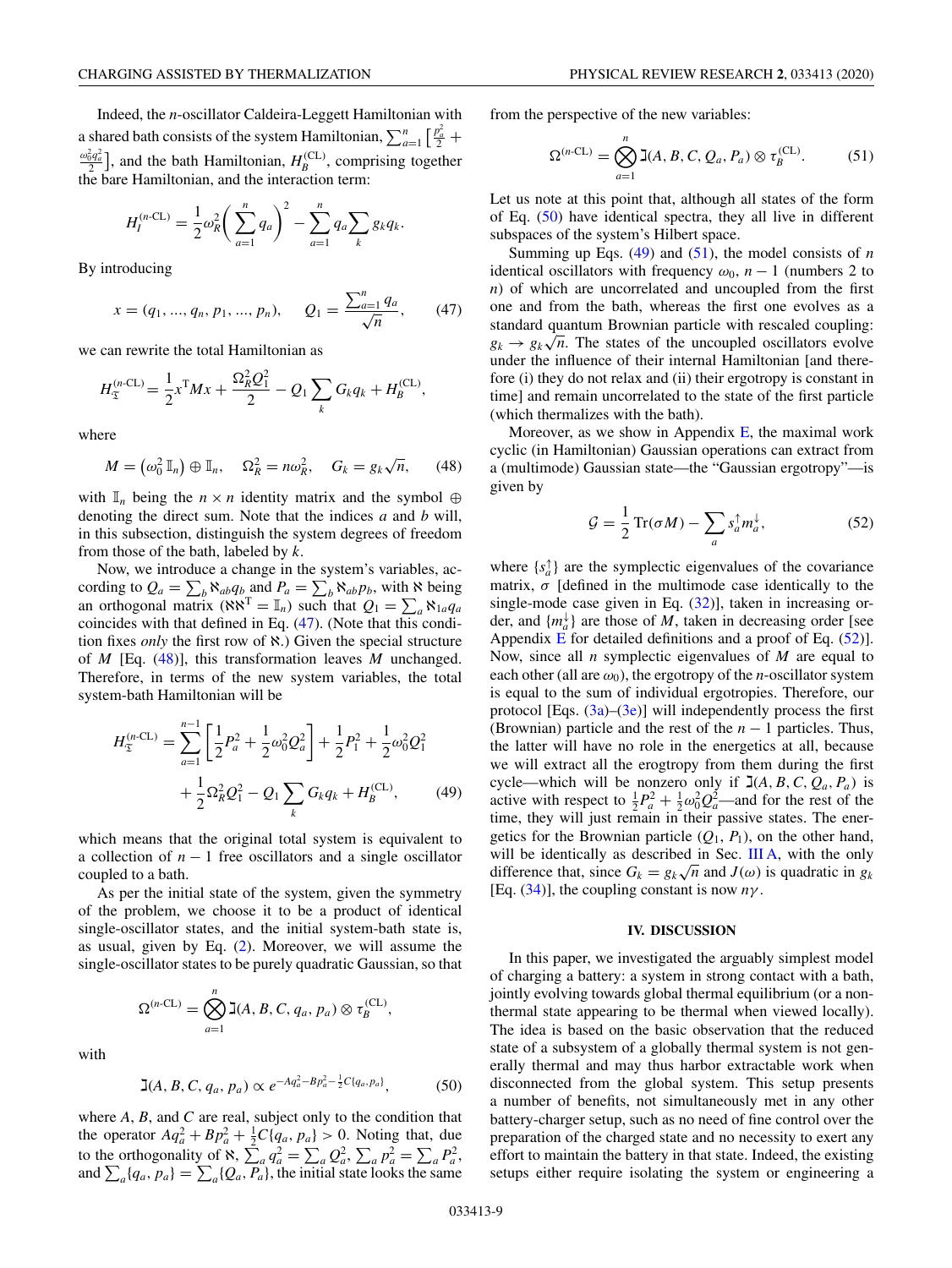<span id="page-9-0"></span>special system-bath evolution [\[9,11,12\]](#page-21-0) or maintaining fragile internal symmetries [\[13,14\]](#page-21-0) or active external stabilization [\[16\]](#page-21-0) to preserve the charged state.

We studied this setup in full generality, revealing fundamental limitations on the process, encapsulated in a nonnegative entropy production [Eq.  $(21)$ ], quantifying the amount of work that needs to be dissipated in order for the device to function. A key peculiarity of the charging cycle is that, nonweak coupling, being responsible for preparing the charged state of the battery, is also an inevitable source of dissipation. Indeed, at least the disconnecting stroke must be fast, because, otherwise, by the end of the disconnecting stroke, the system will be in thermal equilibrium with the bath while being only weakly coupled to it, i.e., it will be in a Gibbs state, which is passive. Therefore, the device is expected to function optimally in the moderate-to-large coupling regime, which is what we saw on the example of Caldeira-Leggett model in Sec. [III A.](#page-6-0)

Rephrasing the previous paragraph, the autonomy and robustness of our device come at the cost of limited efficiency. However, it is important to note that  $\eta$  is merely an upper bound to the "*de facto* efficiency," which we define to be one that compares  $\mathcal E$  to the *actual energy spent* on the charging cycle, including the energy spent on control and stabilization. To illustrate this point, observe that one can simply take a system in the ground state and call it a depleted battery; then, one can use a unitary transformation to rotate that ground state to the highest energy eigenstate of that system, thereby charging the battery. The "formal efficiency" of that charging cycle is 1—no energy is dissipated and all energy transferred to the battery is unitarily extractable [\[63\]](#page-22-0). Immersed into reality, this simple picture breaks down by the necessities of isolating the battery and performing tailored unitary operations on it. All this requires an intervention of macroscopic laboratory equipment that consumes macroscopic amounts of energy. Moreover, keeping an excited system from spontaneously emitting a photon (i.e., leaking the charge) also requires complicated equipment, thus also requiring macroscopic energy expenditures. With all these taken into account, the de facto efficiency of that simple battery will essentially be zero. Although our design is not completely autonomous in that it is sensitive to the bath's temperature and certain, albeit little, external control is required, it is free from two major sources of macroscopic energy expenditure described above. Therefore, the de facto efficiency of our design is arguably higher than that of other existing designs, which are at best free from only one of such sources of energy expenditure and therefore suffer close-to-zero de facto efficiency. Moreover, to the best of our knowledge, except for this work, the thermodynamic efficiency of charging and discharging process has been addressed only in Ref. [\[9\]](#page-21-0), albeit in a slightly different setting.

In our cycle, the connection and disconnection steps are instantaneous, therefore, the minimum time needed to run the cycle is determined by the relaxation time, which in turn depends on the strength of the coupling. As we briefly mentioned in Sec. [II B,](#page-3-0) other time-dependent protocols for connecting and disconnecting the system could be considered, exploring whether (and ultimately to what extent) the efficiency can increase and whether that occurs at the expense of the time it takes to run the cycle.

Another aspect of the device is that the "battery" system has to be small. Indeed, the athermality of a macroscopic system coupled to a bath will generically be a boundary effect tending to thermalize away once the system is detached from the bath. Moreover, generically, the effect of systembath correlations due to interaction are more pronounced at low temperatures. Therefore, although the working principle of our device is not inherently quantum, it is better suited for the quantum regime. This aspect is well illustrated by the Caldeira-Leggett model, for which the machine is most efficient in the low-temperature regime, where its quantum features are most prominent. In the classical (high temperature) regime, the system exhibits energy equipartition, independently from the details of the bath and the strength of the coupling, so that the ergotropy vanishes. We note, however, that in this work we forewent studying quantum effects such as system-bath entanglement and coherence in the system's state, leaving the study of these important questions to the future.

In a simplistic scenario of *n* noninteracting oscillators coupled to a common bath, in Sec. [III B,](#page-7-0) we showed that enhancement of both the output and efficiency takes place in the Caldeira-Leggett model. Situations where collective effects are more pronounced, e.g., when the "working medium" is critical [\[64,65\]](#page-22-0), constitute a promising direction of future research.

Lastly, we envision that our battery-charger setup can be experimentally realized on certain quantum optical platforms where strong and ultrastrong coupling regimes are reachable [\[66,67\]](#page-22-0), such as, e.g., cavity QED [\[68,69\]](#page-22-0). Another possible direction to look for practical realizations of our protocol, is using chemical bonds, which are a good example of naturally occurring strongly coupled microscopic systems. For example, the cycle can be realized through creating chemical bonds, which can store the energy for a long time, and then breaking them and using the athermal states of the components to extract work.

### **ACKNOWLEDGMENTS**

We thank Jerzy Łuczka for making us aware of Ref. [\[70\]](#page-22-0) after the first preprint version of this work appeared on arXiv.org. F.B. thanks Fondecyt Project No. 1191441 and the Millennium Nucleus "Physics of active matter" of the Millennium Scientific Initiative. A.I. was supported by the Danish Council for Independent Research and the Villum Foundation. A.I. gratefully acknowledges the hospitality of the Department of Physics at the University of Chile and the financial support from Fondecyt Project No. 1191441 during his stay at the University of Chile, where part of this project was initiated.

### **APPENDIX A: THE DEFINITION OF ERGOTROPY**

In this Appendix, we briefly outline well-known results about passivity [\[7,8\]](#page-21-0) and ergotropy [\[6\]](#page-21-0).

Ergotropy is defined as the maximal amount of work extractable from a system by means of a cyclic Hamiltonian process [\[6\]](#page-21-0). Namely, given a system in a *d*-dimensional Hilbert space in some state  $\rho$  and Hamiltonian  $H = \sum_k E_k |k\rangle\langle k|$  at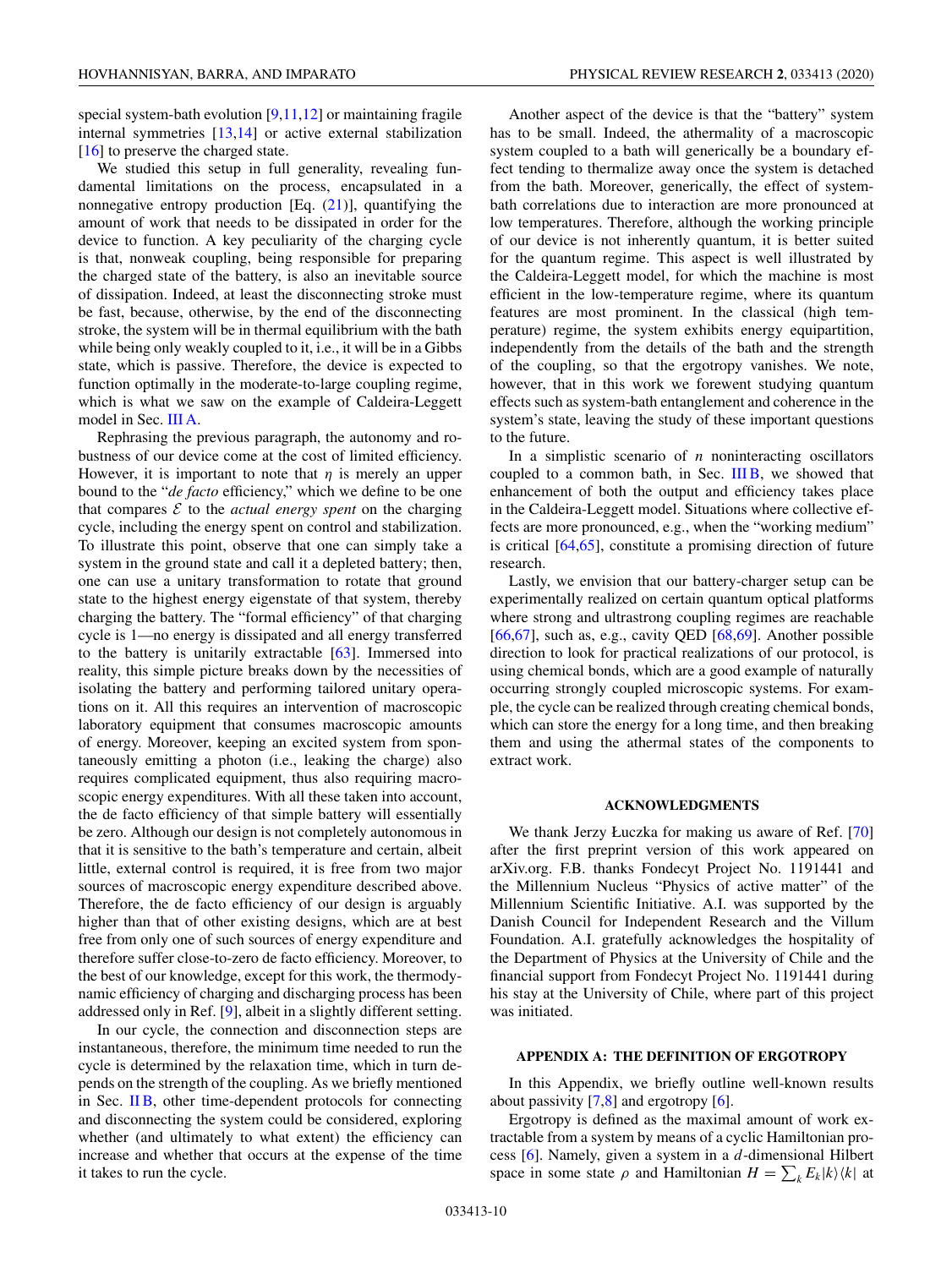<span id="page-10-0"></span>the initial moment of time  $t = t_{\text{in}}$ , one drives the system Hamiltonian according to some time-dependent protocol *H*(*t*) in such a way that, at the end of the process (the final moment of time  $t = t_{fin}$ ) the system Hamiltonian is back to its original value:  $H(t_{\text{in}}) = H(t_{\text{fin}}) = H$ . Such processes are called cyclic Hamiltonian processes, and their fundamental importance in thermodynamics is that, at the end of the process, we end up with the *same system* as we had at the beginning of the process. The Kelvin-Planck formulation of the second law refers to these very processes. Indeed, if one considers processes at the end of which the Hamiltonian is allowed to differ from the initial Hamiltonian, then extracting work from a thermal system becomes trivial: imagine an initially thermal gas in a chamber expanding adiabatically and pushing against a piston—this process extracts work from a system in thermal equilibrium, as long as one does not require the piston to be back at its original position at the end of the process.

The time evolution of the state under the influence of the time-dependent Hamiltonian is unitary: for  $\forall t \in [t_{in}, t_{fin}]$ ,

$$
\rho(t) = U(t, t_{\rm in})\rho U(t, t_{\rm in})^{\dagger},\tag{A1}
$$

where the unitary evolution operator is standardly written as

$$
U(t, t_{\rm in}) = \mathcal{T}e^{-i\int_{t_{\rm in}}^t ds H(s)},\tag{A2}
$$

the symbol  $\mathcal T$  signifying chronological ordering. The inverse is also true: any unitary evolution can be generated by a time-dependent Hamiltonian process. Indeed, given a unitary  $U(t_{\text{fin}}, t_{\text{in}})$ , we can generate it by the cyclic Hamiltonian process where we, at the moment of time *t*in abruptly change the Hamiltonian from *H* to  $\frac{i}{t_{fin}-t_{in}} \ln U(t_{fin}, t_{in})$ , let it run until the moment of time  $t_{fin}$ , and then abruptly change the Hamiltonian back to *H*. In view of this, the ergotropy of a system in state  $\rho$ with respect to Hamiltonian *H* can be defined as

$$
\mathcal{E} = \mathcal{E}(\rho, H) = \text{Tr}[H\rho] - \min_{U} \text{Tr}[H U \rho U^{\dagger}], \quad (A3)
$$

therefore,  $\mathcal E$  is sometimes also called unitarily extractable work.

The unitary evolution operator delivering the minimum in Eq. (A3),

$$
U_{\mathcal{E}} := \arg\min_{U} \text{Tr}[H U \rho U^{\dagger}], \tag{A4}
$$

thus takes the system to a state from which no more work can be extracted (by means of cyclic Hamiltonian processes). The latter,  $\rho_p = U_{\mathcal{E}} \rho U_{\mathcal{E}}^{\dagger}$ , is called *passive* [\[7,8\]](#page-21-0), and it can be shown that, in the eigenbasis of *H* with the basis elements chosen such that the eigenvalues of *H* are in the increasing order:  $E_1 \leqslant E_2 \cdots \leqslant E_d$ ,

$$
\rho_p = \text{diag}(r_1^\downarrow, r_2^\downarrow, \cdots, r_d^\downarrow),\tag{A5}
$$

where  $r_k^{\downarrow}$  are the eigenvalues of  $\rho$  in the decreasing order  $(r_1^{\downarrow} \geqslant \cdots \geqslant r_d^{\downarrow})$ . Obviously, since  $\rho_p$  is diagonal in the eigenbasis of  $H^{\prime}$ ,  $[\rho_p, H] = 0$ . Also note that, since all positive-temperature Gibbs states over *H* are already in the form of Eq.  $(A5)$ , they are all passive; however, not all passive states are Gibbs states (see the discussion about complete passivity in Refs. [\[7,8\]](#page-21-0)). Lastly, let us note that the ergotropy of a system is invariant under the internal dynamics. Indeed,  $\text{Tr} [He^{-iHt} \rho e^{iHt}] = \text{Tr}[H\rho]$  and, since  $e^{-iHt}$ 

is unitary,  $\min_{U} \text{Tr} [H U e^{-iHt} \rho e^{iHt} U^{\dagger}] = \min_{U} \text{Tr} [H U \rho U^{\dagger}],$  so  $\mathcal{E}(e^{-iHt} \rho e^{iHt}, H) = \mathcal{E}(\rho, H).$ 

# **APPENDIX B: THERMALIZATION IN NONCRITICAL MANY-BODY SYSTEMS WITH SHORT-RANGE INTERACTIONS**

Generally, the results on thermalization are obtained in two steps. One first proves that the system equilibrates, i.e.,

$$
\nu_{\mathfrak{S}}(\langle\Omega\rangle) := \lim_{\mathcal{T}\to\infty} \frac{1}{\mathcal{T}} \int_0^{\mathcal{T}} dt' || \operatorname{Tr}_{\mathfrak{T}\setminus\mathfrak{S}} \Omega_{t'} - \operatorname{Tr}_{\mathfrak{T}\setminus\mathfrak{S}} \langle\Omega\rangle ||,
$$

is small. Here,  $\langle \Omega \rangle = \lim_{\mathcal{T} \to \infty}$ 1  $\frac{1}{\tau} \int_0^{\tau} dt \Omega_t$ . To establish that, one uses the general bounds on equilibration obtained in Refs. [\[29,](#page-21-0)[31,34\]](#page-22-0); most appropriately in our situation [\[34\]](#page-22-0),

$$
\nu_{\mathfrak{S}}(\langle \Omega \rangle) \leqslant \sqrt{\frac{d_{\mathfrak{S}}^2 G_D}{d_{\text{eff}}}},\tag{B1}
$$

where  $d_{\mathfrak{S}}$  is the Hilbert-space dimension of the subsystem  $\mathfrak{S}$ ,  $G_D$  is the highest "gap degeneracy" of  $H_{\mathfrak{T}}$  (gap degeneracy is the number of times a given gap is repeated in the spectrum, and  $G_D$  is the largest such number), and  $d_{\text{eff}}$ , the "effective dimension," is

$$
d_{\text{eff}} = \frac{1}{\sum_{a} [\text{Tr}(\Omega P_a)]^2},\tag{B2}
$$

where  $P_a$  are the eigenprojectors of  $H_{\mathfrak{T}}$  ( $H_{\mathfrak{T}} = \sum_a E_a P_a$ , where  $E_a$  are  $H_{\mathfrak{T}}$ 's eigenvalues). When, as in our setting,  $d_{\mathfrak{S}}$  is a fixed finite number, the thermalization is guaranteed as long as  $\frac{G_D}{d_{\text{eff}}}$  is  $\ll 1$  and tends to zero with  $N \to \infty$ . Generically, for canonical and microcanonical  $R_B$ 's, one expects  $d_{\text{eff}}$  to be exponential in *N* in view of the exponential (in *N*) density of eigenvalues of  $H<sub>T</sub>$  and  $H<sub>B</sub>$  [\[38\]](#page-22-0). However, that is not always the case; instead, in Ref. [\[35\]](#page-22-0), it was shown that, whenever  $H_{\mathfrak{T}}$  is *k*-local and  $\Omega$  has exponentially decaying correlations, which, since in our case  $\Omega = \rho_0 \otimes R_B$ , is guaranteed as long as  $R_B$  has exponentially decaying correlations,

$$
d_{\text{eff}} \geqslant O\bigg(\frac{\sqrt{N}}{\ln^{2d} N}\bigg),\tag{B3}
$$

where *d* is the spatial dimension of the lattice, meaning that equilibration is guaranteed as long as  $G<sub>D</sub>$  does not scale with *N* (or scales slower than  $\sqrt{N}$ ), which is expected to not hold only in extremely exotic cases as it holds in all known models and, in general, Hamiltonians with degenerate gaps are of zero measure in the space of all Hamiltonians and any given degeneracy can be lifted by an infinitesimal perturbation. See also Ref. [\[31\]](#page-22-0) for a discussion on equilibration timescales.

Another important bound proven in Ref. [\[21\]](#page-21-0), and adapted in Ref. [\[35\]](#page-22-0), is the following. Say,  $\tau$  is some state with exponentially decaying correlations on the lattice and  $0 < \alpha < 1$ . Then, for any state  $\rho$  satisfying

$$
S(\rho \| \tau) = \circ (N^{\frac{\alpha}{d+1}}), \tag{B4}
$$

it holds that

$$
\mathbb{E}_m \| \operatorname{Tr}_{\mathfrak{T}\setminus\mathfrak{S}_m} \rho - \operatorname{Tr}_{\mathfrak{T}\setminus\mathfrak{S}_m} \tau \| \leqslant O\big(N^{-\frac{1-\alpha}{2d+4}}\big),\qquad( \mathrm{B5})
$$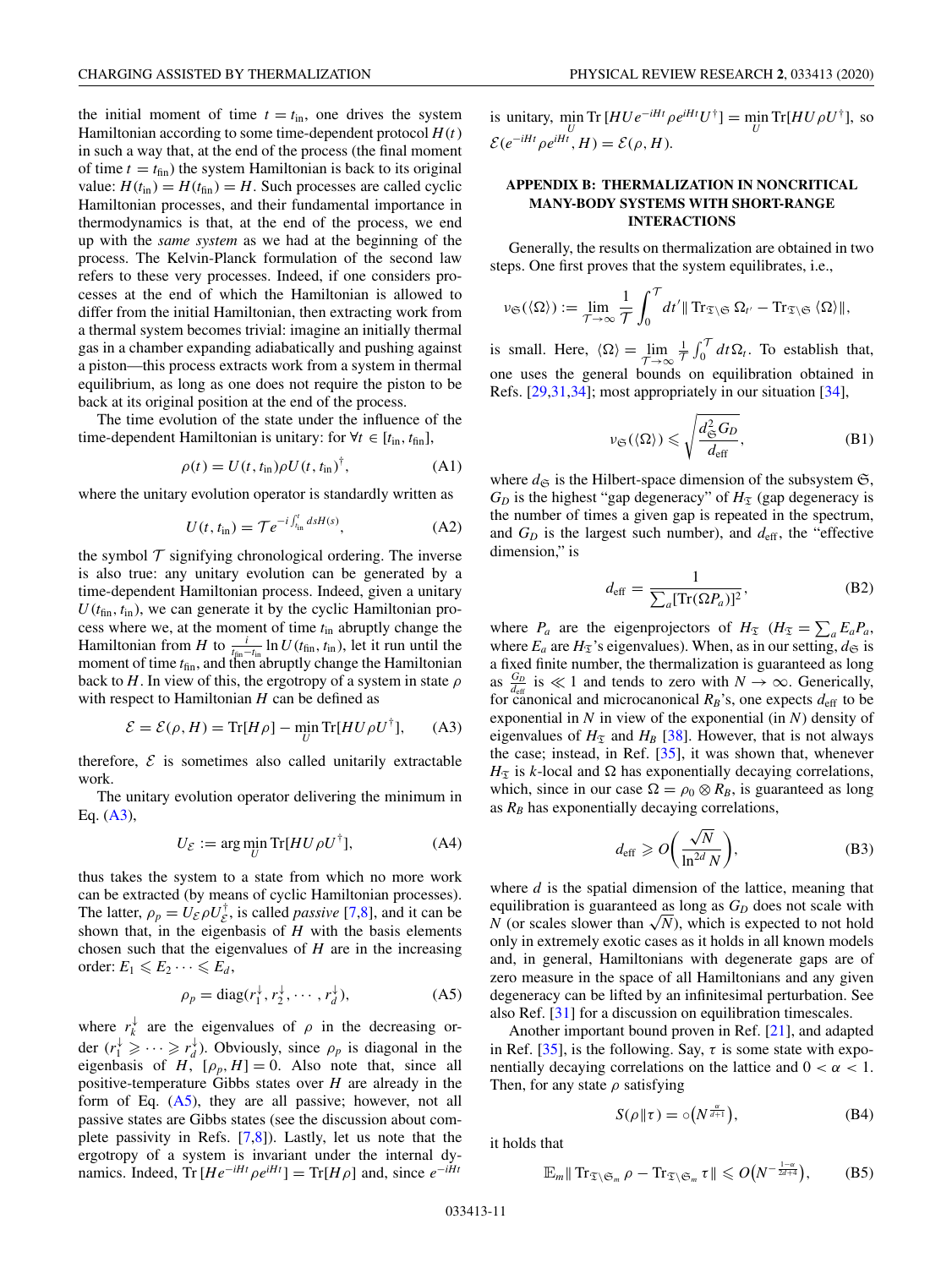<span id="page-11-0"></span>where  $\mathbb{E}_m$  denotes the arithmetic mean over all subsystems S*<sup>m</sup>* of diameter *m* lattice units. For this bound to be valid, *m* must be  $\circ \left( N^{\frac{d+1+\alpha}{(d+1)(d+2)}} \right)$ , which is the case in our analysis as we will always work with subsystems that do not scale with *N*, i.e., *m* will always be a finite number. Note that the bound in Eq.  $(B5)$  holds on average, whereas in this paper we need it to hold only for all subsystems in  $s \cup \text{supp}(H_I)$ . Importantly, we do not require Eq.  $(B5)$  to be valid for all subsystems of  $\mathfrak{T}$ , so we do not need to require translation invariance of  $\mathfrak{T}$ . However,  $H_{\mathfrak{T}}$  must satisfy certain transport properties such as nonzero Lieb-Robinson velocity [\[44\]](#page-22-0). Indeed, in systems with inhibited energy/information transport, e.g., those that are many-body localized, there will be subsystems which "re-member" their initial states (see Ref. [\[39\]](#page-22-0) for a discussion); here, we require that no localization phenomena occur on (or near)  $s$  ∪ supp $(H<sub>I</sub>)$ .

Combining Eqs.  $(B1)$ ,  $(B3)$ , and  $(B5)$ , and using the triangle inequality for the trace norm [\[33\]](#page-22-0), one obtains [\[35\]](#page-22-0)

$$
\nu_{\mathfrak{S}}(\tau_{\mathfrak{T}}) \leqslant O\big(G_D^{1/2} N^{-1/4} \ln^d N\big) + O\big(N^{-\frac{1-\alpha}{2d+4}}\big), \qquad (B6)
$$

whenever  $S(\langle \Omega \rangle || \tau_{\mathfrak{T}}) = \circ(N^{\frac{\alpha}{d+1}})$ . Since  $\langle \Omega \rangle$  is obtained from  $\Omega$  by erasing some of its nondiagonal elements in  $H_{\mathcal{I}}$ 's eigenbasis,  $S(\langle \Omega \rangle) \ge S(\Omega)$ . Also, by  $\langle \Omega \rangle$ 's definition, it holds that  $\mathrm{Tr}(H_{\mathfrak{T}}\langle \Omega \rangle) = \mathrm{Tr}(H_{\mathfrak{T}}\Omega)$ . Therefore,  $S(\langle \Omega | \mathfrak{r}_{\mathfrak{T}}) \leqslant S(\Omega | \mathfrak{r}_{\mathfrak{T}})$ , meaning that the bound in Eq.  $(B6)$  holds as long as

$$
S(\Omega \mid \tau_{\mathfrak{T}}) = \circ(N^{\frac{\alpha}{d+1}}). \tag{B7}
$$

Now, when the initial state of the bath is  $\tau_B$ , for any  $\rho_0$ , we can write

$$
\Omega_c := \rho_0 \otimes \tau_B = \frac{e^{-\beta \overline{H}}}{\text{Tr } e^{-\beta \overline{H}}},
$$
 (B8)

with

$$
\overline{H} = -T \ln \rho_0 + H_B,\tag{B9}
$$

and hence,

$$
S(\Omega_c || \tau_{\mathfrak{T}}) = \beta \operatorname{Tr}((H_{\mathfrak{T}} - \overline{H})\Omega_c) + \ln \frac{\operatorname{Tr} e^{-\beta H_{\mathfrak{T}}}}{\operatorname{Tr} e^{-\beta \overline{H}}} \tag{B10}
$$

$$
\leq \beta \operatorname{Tr}((H_{\mathfrak{T}} - \overline{H})\Omega_c) - \beta \operatorname{Tr}((H_{\mathfrak{T}} - \overline{H})\tau_{\mathfrak{T}})
$$
  

$$
\leq 2\beta \|H_{\mathfrak{T}} - \overline{H}\|
$$
  

$$
= 2\beta \|H_s + T \ln \rho_0 + H_I\| = O(1),
$$
 (B11)

where the first inequality is due to the Peierls-Bogoliubov inequality [\[71\]](#page-22-0), the second inequality is by the very definition of the trace norm [\[33\]](#page-22-0), and the last equality is due to the fact that  $H_I$  is at most *k*-local (because  $H_{\mathfrak{T}}$  is). Hence, Eq. [\(B5\)](#page-10-0) is satisfied with  $\alpha = 0$ , which, in view of Eq. [\(B4\)](#page-10-0), means that  $v_{\mathfrak{S}}(\tau_{\mathfrak{T}})$  goes to zero polynomially with *N*. In other words, when the bath starts in a canonical state  $(R_B = \tau_B)$ , thermalization as in Eq.  $(6)$  takes place.

Using the results in Refs.  $[21,51]$  $[21,51]$  about the equivalence of canonical and microcanonical ensembles, and combining them with results in Ref. [\[35\]](#page-22-0) mentioned above, we will now show that, with the same requirements on  $H<sub>T</sub>$  as above, thermalization as in Eq. [\(6\)](#page-2-0) takes place also when the bath starts in a microcanonical state,  $\mu(E, \Delta)$ , as defined in Eq. [\(10\)](#page-2-0). To ensure that  $\tau_B$  and  $\mu_B(E, \Delta)$  [with  $E = \text{Tr}(H_B \tau_B)$ ] are equivalent, we choose [\[21\]](#page-21-0)

$$
O\big(\ln^{2d} N\big) \leqslant \Delta \leqslant O\big(\sqrt{N}\big). \tag{B12}
$$

For such a choice, as is proven in Refs. [\[21](#page-21-0)[,51\]](#page-22-0),

$$
\|\operatorname{Tr}_{B\setminus\mathfrak{S}}\mu_B(E,\,\Delta)-\operatorname{Tr}_{B\setminus\mathfrak{S}}\tau_B\|\leqslant O\bigg(\frac{\ln^d N}{N^{\frac{1}{2d+4}}}\bigg),\qquad(B13)
$$

where  $\mathfrak S$  is an arbitrary subsystem of *B* with a diameter  $\leqslant O\left(N^{\frac{1}{d(d+1)}}\right).$ 

In order to prove that the system equilibrates, we need to ensure that  $d_{\text{eff}}$  is large. To see that it is, we note that, in view of local indistinguishability of  $\mu_B(E,\Delta)$  and  $\tau_B$ [Eq. (B13)], the correlators on  $\mu_B(E,\Delta)$  and  $\tau_B$  will coincide up to an  $O\left(\frac{\ln^d N}{1}\right)$  $N^{\frac{1}{2d+4}}$ ) correction, meaning that, up to distances  $\leq O(\ln N)$ , correlations in  $\mu_B(E,\Delta)$  are guaranteed to decay exponentially, which is sufficient to prove the bound in Eq. [\(B3\)](#page-10-0) [\[35\]](#page-22-0). In systems where the density of eigenstates of the bath increases exponentially with  $N$ ,  $d_{\text{eff}}$  is obviously guaranteed to also be large (keeping in mind that  $||H_I||$  does not scale with *N*, see also the discussion in Ref. [\[31\]](#page-22-0)).

Having established equilibration, we now need to bound  $S(\Omega_{\text{mc}}||\tau_{\mathfrak{T}})$ , where  $\Omega_{\text{mc}} = \rho_0 \otimes \mu_B(E,\Delta)$ :

$$
S(\Omega_{\rm mc} || \tau_{\mathfrak{T}}) = \text{Tr}(\Omega_{\rm mc} \ln \Omega_{\rm mc}) - \text{Tr}(\Omega_{\rm mc} \ln \tau_{\mathfrak{T}})
$$
  
+ 
$$
[\text{Tr}(\Omega_{\rm mc} \ln \Omega_c) - \text{Tr}(\Omega_{\rm mc} \ln \Omega_c)]
$$
  
= 
$$
S(\mu_B(E, \Delta) || \tau_B) + \beta \text{ Tr}[\Omega_{\rm mc}(H_{\mathfrak{T}} - \overline{H})]
$$
  
+ 
$$
\frac{\text{Tr } e^{-\beta H_{\mathfrak{T}}}}{\text{Tr } e^{-\beta \overline{H}}}.
$$

Again, using the Peierls-Bogoliubov inequality in the last term and the definition of trace norm as we did in Eqs. (B10)–  $(B11)$ , we get that

$$
S(\Omega_{\rm mc}||\tau_{\mathfrak{T}}) \leqslant S(\mu_B(E,\Delta)||\tau_B) + 2\beta||H_s + T \ln \rho_0 + H_I||.
$$

Finally, invoking the following inequality from Ref. [\[21\]](#page-21-0) (Lemma 7):

$$
S(\mu_B(E, \Delta) \| \tau_B) \leqslant O(\ln^{2d} N), \tag{B14}
$$

we obtain that  $S(\Omega_{\text{mc}} || \tau_{\mathfrak{T}}) \leqslant O(|\ln^{2d} N)$ , and therefore it satisfies Eq.  $(B4)$ . In turn, this means that Eq.  $(B6)$  again holds, implying that thermalization takes place also when the bath starts in a microcanonical state.

#### **1.** The case when  $\text{supp}(H_I)$  is not finite

We have just shown that, for any  $H_I$ , as long as supp $(H_I)$  is *finite*, Eq. [\(6\)](#page-2-0) generally holds up to a correction  $O(N^{-\epsilon})$ , with some  $\epsilon > 0$  which is to be read from Eq. (B6) [although it is possible to be more specific, it is sufficient to note that, when  $G_D$  scales at most as  $N^y$ , with some  $0 \le y < 1/2$ ,  $O(N^{-\epsilon})$ , with an arbitrary  $0 < \epsilon < \min\left\{\frac{1}{4} - \frac{y}{2}, \frac{1-\alpha}{2d+4}\right\}$ , will be an upper bound for the corrections to Eq.  $(6)$ ].

Let us now turn to the case when  $\text{supp}(H_I)$  is not finite, e.g., when it scales with *N*. In this case, the  $O(N^{-\epsilon})$  corrections may potentially sum up into something nonnegligible. Therefore, we consider only such  $H_I$ 's that can be decomposed into a sum of local terms:  $H_I = \sum_{\kappa} \gamma_{\kappa} V_{\kappa}$ , where  $\gamma_{\kappa} \geq 0$ are the "coupling constants" and, for all  $\kappa$ 's, the diameter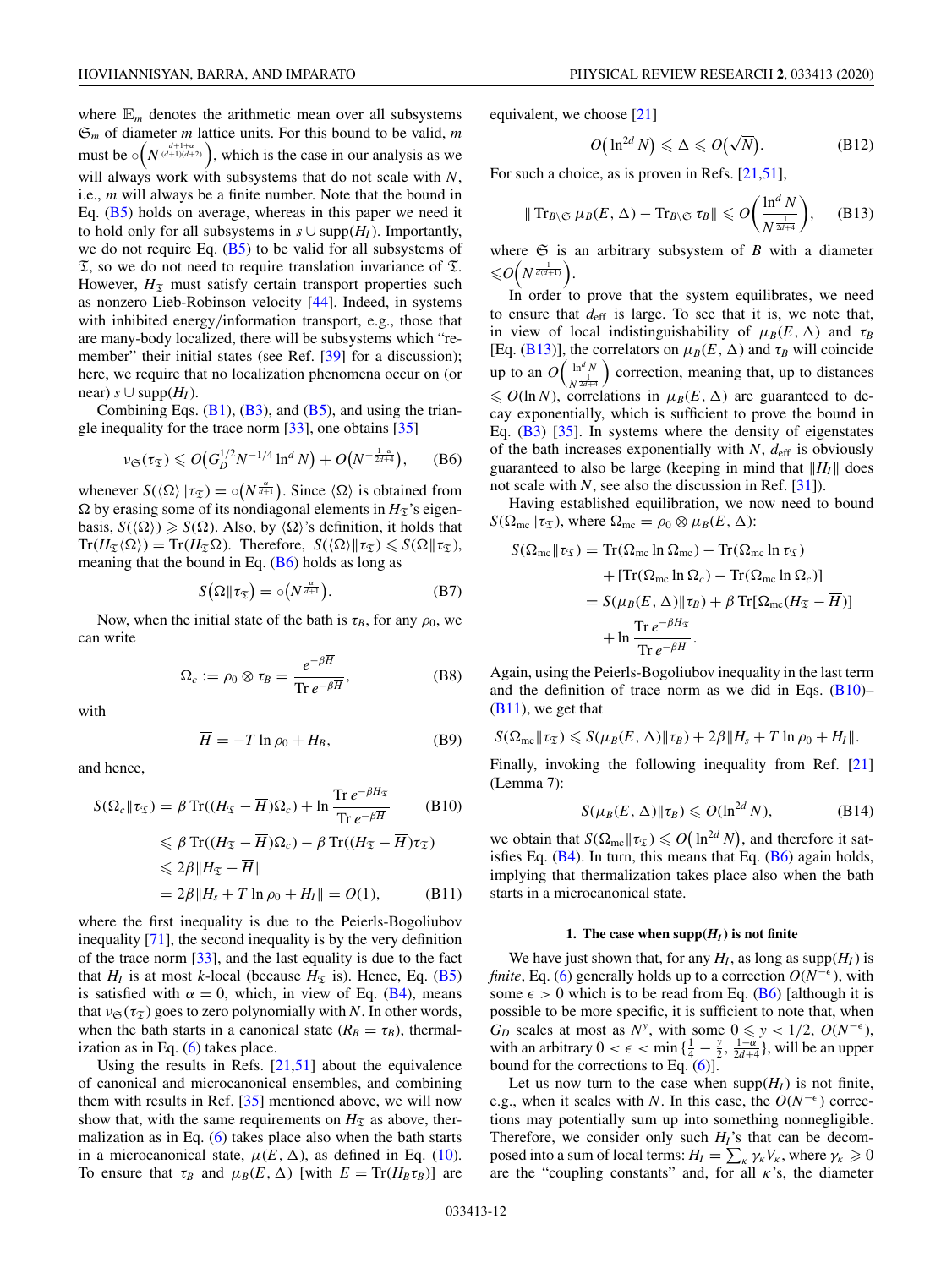<span id="page-12-0"></span>of supp $(V_K)$  is  $\lt C$ , with *C* being some finite number not depending on  $\kappa$ . Moreover,  $\gamma_{\kappa}$  are adjusted so that, for any  $\kappa$ , max{ $|\text{Tr}(V_{\kappa} \Omega)|$ ,  $|\text{Tr}(V_{\kappa} \tau_{\mathfrak{T}})| \leq K$ , where  $K > 0$  is a finite constant independent on  $\kappa$ . Then, for each term, the substitution of  $R_B$  by  $\tau_B$  and  $\Omega_{\infty}$  by  $\tau_{\mathfrak{T}}$  in Eqs. [\(11a\)](#page-3-0) and [\(11b\)](#page-3-0) introduces an  $f(\gamma_k)O(N^{-\epsilon})$  correction (here *f* is some function; see next). Therefore, to guarantee that Eq. [\(12\)](#page-3-0) is correct, we require the series  $\sum_{k} f(\gamma_k)$  to scale slower than  $N^{\epsilon}$ . Note that this case formalizes the situation when the system is attached to a bosonic bath, as in the Caldeira-Leggett and spin-boson models, where the accumulation of corrections is forestalled by the introduction of a cutoff frequency (see Sec. [III](#page-5-0) for definitions). There,  $V_k$ 's correspond to  $q \otimes q_k$ 's and  $\gamma_k$ 's to  $g_k$ 's. Due to the fact that  $\text{Tr}(q_k \tau_B) = 0$ , any nonzero quantity in  $Tr(H_I \tau_{\mathfrak{T}})$  will be due to system-bath correlations in  $\tau_{\mathfrak{T}}$  stemming from  $g_k \neq 0$  [\[72\]](#page-22-0), and, given that  $H_l$  is itself  $\propto g_k$ , any such quantity will be  $\propto g_k^2$ , meaning that  $f(\gamma_k) \to$  $g_k^2$ . In turn,  $\sum_k g_k^2 \approx \int_0^\infty d\omega \omega J(\omega)$ , which, for the exponential cutoff, is finite and, for the Lorentz-Drude cutoff, is  $\propto \ln N$ , which is slow enough to guarantee the correctness of Eq.  $(12)$ .

#### **APPENDIX C: THE DERIVATION OF EQ. [\(21\)](#page-3-0)**

Here, we show how to get from Eq.  $(18)$  to Eq.  $(21)$ . To do so, we start with Eq. [\(18\)](#page-3-0),

$$
T\Sigma = \text{Tr}[H_{\mathfrak{T}}\rho_p \otimes \tau_B] - \text{Tr}[H_{\mathfrak{T}}\tau_{\mathfrak{T}}]
$$

$$
- \text{Tr}[H_B\tau_B] + \text{Tr}[H_B\rho_B^{\infty}], \qquad (C1)
$$

and adding and subtracting  $\text{Tr}[H_{\mathfrak{T}} \tau'_{\mathfrak{T}}]$  to it, we rewrite it as

$$
T\Sigma = \text{Tr}[H_{\mathfrak{T}}\rho_p \otimes \tau_B] - \text{Tr}[H_{\mathfrak{T}}\tau_{\mathfrak{T}}'] + \text{Tr}[H_{\mathfrak{T}}\tau_{\mathfrak{T}}'] - \text{Tr}[H_{\mathfrak{T}}\tau_{\mathfrak{T}}] - \text{Tr}[H_B\tau_B] + \text{Tr}[H_B\rho_B^{\infty}], \quad (C2)
$$

where, using that  $H_{\mathfrak{T}} = -T' \ln \tau'_{\mathfrak{T}} - T' \ln Z'_{\mathfrak{T}}$ , we can transform the first two terms on the right-hand side into  $T'$  Tr[ $\tau_{\mathfrak{T}}'$ ]  $T'$   $T'$  Tr[ $\rho_p \otimes \tau_B$  ln  $\tau_{\mathfrak{T}}'$ ]. Noticing, in view of Eq. [\(20\)](#page-3-0), that  $Tr[\tau'_{\mathfrak{T}} \ln \tau'_{\mathfrak{T}}] = Tr[\rho_p \otimes \tau_B \ln(\rho_p \otimes \tau_B)],$  we arrive at

$$
T\Sigma = T'S(\rho_p \otimes \tau_B || \tau_{\mathfrak{T}}') + \text{Tr}[H_{\mathfrak{T}} \tau_{\mathfrak{T}}'] - \text{Tr}[H_{\mathfrak{T}} \tau_{\mathfrak{T}}] - \text{Tr}[H_B \tau_B] + \text{Tr}[H_B \rho_B^{\infty}], \qquad (C3)
$$

where  $S(\rho||\tau) = \text{Tr}[\rho(\ln \rho - \ln \tau)]$  is the relative entropy [\[33\]](#page-22-0). Using the identities  $H_{\mathfrak{T}} = -T \ln \tau_{\mathfrak{T}} - T \ln Z_{\mathfrak{T}}$  and  $H_B =$  $-T \ln \tau_B - T \ln Z_B$ , we can further transform Eq. (C3) into

$$
T\Sigma = T'S(\rho_p \otimes \tau_B || \tau_{\mathfrak{T}}') - T \operatorname{Tr}[\tau_{\mathfrak{T}}' \ln \tau_{\mathfrak{T}}]
$$

$$
- TS(\tau_{\mathfrak{T}}) - TS(\tau_B) - T \operatorname{Tr}[\rho_B^{\infty} \ln \tau_B], \qquad (C4)
$$

where, adding and subtracting  $T \text{Tr}[\tau'_{\mathfrak{T}} \ln \tau'_{\mathfrak{T}}]$ , we obtain

$$
T\Sigma = T'S(\rho_p \otimes \tau_B || \tau_{\mathfrak{T}}') + TS(\tau_{\mathfrak{T}}' || \tau_{\mathfrak{T}}) - TS(\tau_{\mathfrak{T}})
$$
  
+ 
$$
TS(\tau_{\mathfrak{T}}') - TS(\tau_B) - T \operatorname{Tr} \left[ \rho_B^{\infty} \ln \tau_B \right], \qquad (C5)
$$

which, by noting Eq. [\(20\)](#page-3-0) and adding and subtracting *T* Tr[ $\rho_B^{\infty}$  ln  $\rho_B^{\infty}$ ], we finally bring to

$$
\Sigma = \frac{T'}{T} S(\rho_p \otimes \tau_B || \tau'_{\mathfrak{T}}) + S(\tau'_{\mathfrak{T}} || \tau_{\mathfrak{T}})
$$
  
+  $I_{\tau_{\mathfrak{T}}}(s : B) + S(\rho_B^{\infty} || \tau_B),$  (C6)

which is exactly the desired Eq.  $(21)$ .

# **APPENDIX D: STEADY STATE OF THE HARMONIC CALDEIRA-LEGGETT MODEL**

The harmonic Caldeira-Leggett is described by the Hamiltonian given in Eq.  $(30)$ , and the Heisenberg equations of motion are given by Eq.  $(33)$ . The solution of the set of equations for  $q_k$ 's in Eq. [\(33\)](#page-5-0) can be written as

$$
q_k(t) = q_k(t_0) \cos \omega_k(t - t_0) + \frac{\dot{q}_k(t_0)}{\omega_k} \sin \omega_k(t - t_0)
$$

$$
+ \frac{g_k}{m_k \omega_k} \int_{t_0}^t ds q(s) \sin \omega_k(t - s),
$$

which, substituted into the first equation in Eq. [\(33\)](#page-5-0), yields

$$
\ddot{q}(t) + (\omega_0^2 + \omega_R^2)q(t) - \int_{t_0}^{\infty} ds q(s)\eta(t - s) = \xi(t), \quad (D1)
$$

where

$$
\eta(t) = \theta(t) \sum_{k} \frac{g_k^2}{m_k \omega_k} \sin \omega_k t, \qquad (D2)
$$

$$
\xi(t) = \sum_{k} g_k \left[ q_k \cos \omega_k (t - t_0) + \frac{p_k}{m_k \omega_k} \sin \omega_k (t - t_0) \right]. \qquad (D3)
$$

Here, noting that  $t_0$  is the point in time when the description starts, and so it is the point in time at which the Heisenbergpicture operators are initialized by their Shchrödinger-picture originals, we substituted  $q_k(t_0) = q_k$  and  $p_k(t_0) = p_k$ . Moreover, we also note that, since the choice of  $t_0$  is arbitrary and we are primarily interested in the long-time behavior of the system, for convenience, while always keeping  $t_0 \ll -|t|$ finite, we will take the limit  $t_0 \rightarrow -\infty$  at relevant places.

Using the definition of the spectral density, Eq. [\(34\)](#page-5-0), we can write

$$
\eta(t) = \frac{2}{\pi} \theta(t) \int_0^\infty d\omega J(\omega) \sin \omega t, \tag{D4}
$$

$$
\omega_R^2 = \frac{2}{\pi} \int_0^\infty d\omega \frac{J(\omega)}{\omega}.
$$
 (D5)

 $\int_{-\infty}^{\infty} dt e^{i\omega t} q(t)$  in Eq. (D1), and keeping in mind that  $t_0 \rightarrow$ Switching to the Fourier-transformed functions  $[\bar{q}(\omega)]$  $-\infty$ , we obtain

$$
\overline{q}(\omega) = \frac{\overline{\xi}(\omega)}{\alpha(\omega)},
$$
 (D6)

and hence

$$
\overline{p}(\omega) = -i\omega \frac{\xi(\omega)}{\alpha(\omega)},
$$
 (D7)

where

$$
\alpha(\omega) = \omega_0^2 - \omega^2 + \omega_R^2 - \text{Re}\,\overline{\eta}(\omega) - i\,\text{Im}\,\overline{\eta}(\omega). \tag{D8}
$$

It is straightforward to see that

$$
\operatorname{Im} \overline{\eta}(\omega) = \frac{2}{\pi} \int_0^\infty d\omega' J(\omega') \int_0^\infty dt \sin \omega' t \sin \omega t
$$

$$
= \begin{cases} J(\omega) & \text{if } \omega \ge 0 \\ -J(-\omega) & \text{if } \omega < 0 \end{cases}
$$
(D9)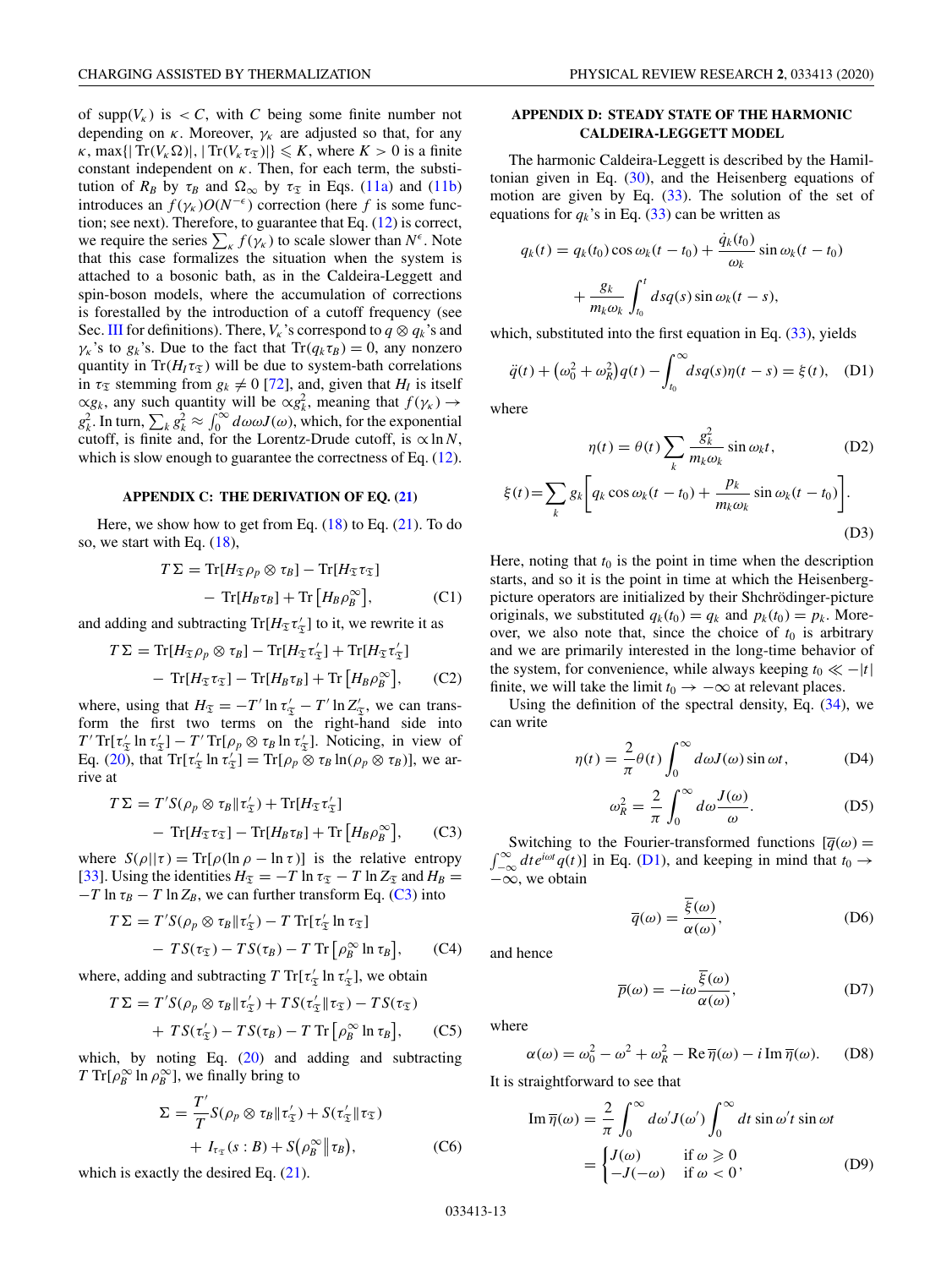<span id="page-13-0"></span>and, through the Sokhotski–Plemelj theorem [\[73\]](#page-22-0) (a.k.a., Kramers-Kronig relations),

$$
\chi(\omega) := \text{Re}\,\overline{\eta}(\omega) = \frac{1}{\pi}\mathcal{P}\int_{-\infty}^{\infty} d\omega' \frac{J(\omega')}{\omega' - \omega},\qquad(D10)
$$

where, and henceforth, it is understood that  $J(\omega)$  is extended to negative arguments as an odd function, in accordance with Eq. [\(D9\)](#page-12-0). The sign  $P$  signifies that one takes the Cauchy principal value of the integral, namely,  $\mathcal{P} \int_{-\infty}^{\infty} :=$  $\lim_{\epsilon \to 0} \int_{-\infty}^{\omega-\epsilon} + \int_{\omega+\epsilon}^{\infty}$ .

Note that, as long as  $t_0 \rightarrow -\infty$ , the only solution of the free equation [\(D1\)](#page-12-0), namely, one with  $\xi(t)$  put to zero, is  $q(t) \equiv$ 0, which is a consequence of  $\alpha(\omega) \neq 0$  for any value of  $\omega$ , provided that  $J(\omega) = 0$  only for  $\omega = 0$  and  $\omega_0 > 0$  (which is what we assume throughout this paper). Therefore, the unique solution of Eq.  $(D1)$  for any initial conditions is

$$
q(t) = \int_{-\infty}^{\infty} \frac{d\omega}{2\pi} e^{-i\omega t} \frac{\overline{\xi}(\omega)}{\alpha(\omega)},
$$
  

$$
p(t) = -i \int_{-\infty}^{\infty} \frac{d\omega}{2\pi} e^{-i\omega t} \frac{\omega \overline{\xi}(\omega)}{\alpha(\omega)}.
$$
 (D11)

Note that, since  $t_0 \rightarrow -\infty$ , these solutions are the steadystate solutions (the time-dependence is simply because  $[H_s^{(CL)}, q] \neq 0$ ). Now, since the initial state of the bath is a Gibbs state, and therefore  $\text{Tr}[p_k \tau_B] = \text{Tr}[q_k \tau_B] = 0$ , we have

$$
\langle q \rangle_{\infty} := \text{Tr}\big[q\Omega_{\infty}^{(\text{CL})}\big] = \text{Tr}\big[q(t)\rho_0^{(\text{CL})} \otimes \tau_B^{(\text{CL})}\big] = 0, \text{ (D12)}
$$

and, analogously,

$$
\langle p \rangle_{\infty} = 0. \tag{D13}
$$

Furthermore, taking into account that the initial state of the bath is a thermal state, and hence,

$$
\langle \overline{\xi}(\omega)\overline{\xi}(\omega')\rangle = 2\pi \delta(\omega + \omega')J(\omega)\coth\frac{\omega}{2T}, \quad (D14)
$$

it is easy to show that the steady-state covariance matrix  $\sigma^{\infty}$ of the oscillator [see Eq.  $(E2)$ ] is

$$
\sigma_{11}^{\infty} := \langle q(t)^2 \rangle_{t \to \infty} = \frac{1}{\pi} \int_0^{\infty} d\omega \frac{J(\omega)}{|\alpha(\omega)|^2} \coth \frac{\omega}{2T}, \quad (D15)
$$

$$
\sigma_{22}^{\infty} := \langle p(t)^2 \rangle_{t \to \infty} = \frac{1}{\pi} \int_0^{\infty} d\omega \frac{J(\omega)\omega^2}{|\alpha(\omega)|^2} \coth \frac{\omega}{2T}, \quad (D16)
$$

and  $\sigma_{12}^{\infty} = \sigma_{21}^{\infty} := \frac{1}{2} \langle \{q, p\} \rangle_{t \to \infty} = 0.$ 

Lastly, let us find  $\langle \ddot{q}q \rangle_{\infty}$  since we need it in Sec. [III A.](#page-6-0) Calculating  $\ddot{q}$  using Eq. (D11), multiplying it by  $q(t)$  from the same equation, and then using Eq.  $(D14)$ , we find that

$$
\langle \ddot{q}q \rangle_{\infty} = -\frac{1}{\pi} \int_0^{\infty} d\omega \frac{J(\omega)\omega^2}{|\alpha(\omega)|^2} \coth \frac{\omega}{2T} = -\sigma_{22}^{\infty}.
$$
 (D17)

## **APPENDIX E: GAUSSIAN ERGOTROPY**

Here we show how to calculate the maximal work cyclic Gaussian Hamiltonian processes can extract from a Gaussian state. We give this maximal amount of work the natural name of Gaussian ergotropy as all the involved states, Hamiltonians, and (therefore) unitaries are Gaussian.

### **1. Setting notation**

Suppose we are given a *d*-mode bosonic system described by *d* pairs of coordinates and momenta (*qi*, *pi*). All Hamiltonians are going to be quadratic, so, composing the column vector  $x = (q_1, p_1, \dots, q_d, p_d)^T$ , we introduce the symmetric matrix *M* via

$$
H = \frac{1}{2}x^T M x. \tag{E1}
$$

Note that *M* has to be positive-semidefinite because otherwise *H* will have a spectrum unbounded from below, which is unphysical.

Let us furthermore define the covariance matrix,  $\sigma$ , as

$$
\sigma_{ij} = \frac{1}{2} \operatorname{Tr}(\rho \{x_i, x_j\}),\tag{E2}
$$

where  $\rho$  is the state of the system [cf. Eq. [\(32\)](#page-5-0)]. Note that  $\sigma$ is a symmetric, positive-definite matrix. Thus, for the average energy, we obtain

$$
\langle H \rangle := \text{Tr}(\rho H) = \frac{1}{2} \text{Tr}(\sigma M). \tag{E3}
$$

In order to proceed, we need to keep in mind the following two facts:

(i) Any Gaussian unitary transformation of the state taking  $\rho$  to  $\rho' = U \rho U^{\dagger}$  amounts to the covariance matrix  $\sigma$  evolving into  $\sigma' = \Lambda_U \sigma \Lambda_U^T$ :

$$
\rho \to U \rho U^{\dagger} \quad \Longleftrightarrow \quad \sigma' \to \Lambda_U \sigma \Lambda_U^T, \tag{E4}
$$

where  $\Lambda_U$  is a real symplectic matrix; symplectic is any matrix satisfying  $\Lambda_U J \Lambda_U^T = J$ , where

$$
J = \bigoplus_{i=1}^{d} J_1,\tag{E5}
$$

with

$$
J_1 = \begin{pmatrix} 0 & 1 \\ -1 & 0 \end{pmatrix}, \tag{E6}
$$

is the symplectic identity; the real symplectic matrices constitute a group usually denoted by  $Sp(2d, \mathbb{R})$ . The statement in Eq. (E4) works in both directions: any symplectic transformation of  $\sigma$  can be generated by a Gaussian unitary evolution of ρ.

(ii) The Williamson's theorem [\[74\]](#page-22-0) holds. Namely, any  $2d \times 2d$  symmetric matrix  $\sigma \geq 0$  has *d* nonnegative symplectic eigenvalues  $s_1, \dots, s_d$  and there exits a symplectic matrix  $\Lambda_{\sigma}$  such that

$$
\sigma = \Lambda_{\sigma} s \Lambda_{\sigma}^T, \tag{E7}
$$

where

$$
s = \bigoplus_{i=1}^{d} s_i \mathbb{I}_2,\tag{E8}
$$

with  $\mathbb{I}_2$  denoting the  $2 \times 2$  identity matrix. If we want  $s_1 \leq \cdots \leq s_d$ , then we add a  $\uparrow$  superscript to  $\Lambda_{\sigma}$  and  $s: \sigma =$  $\Lambda_{\sigma}^{\uparrow} s^{\uparrow} (\Lambda_{\sigma}^{\uparrow})^T$ . If we want  $s_1 \geqslant \cdots \geqslant s_d$ , then  $\sigma = \Lambda_{\sigma}^{\downarrow} s^{\downarrow} (\Lambda_{\sigma}^{\downarrow})^T$ .

In Appendix  $E_4$  below we show how to obtain the Williamson decomposition from canonical Schur decomposition. The latter is built into most major packages (such as Mathematica, SciPy, ALGLIB, etc.), thus the method provides a ready protocol for numerically computing the Williamson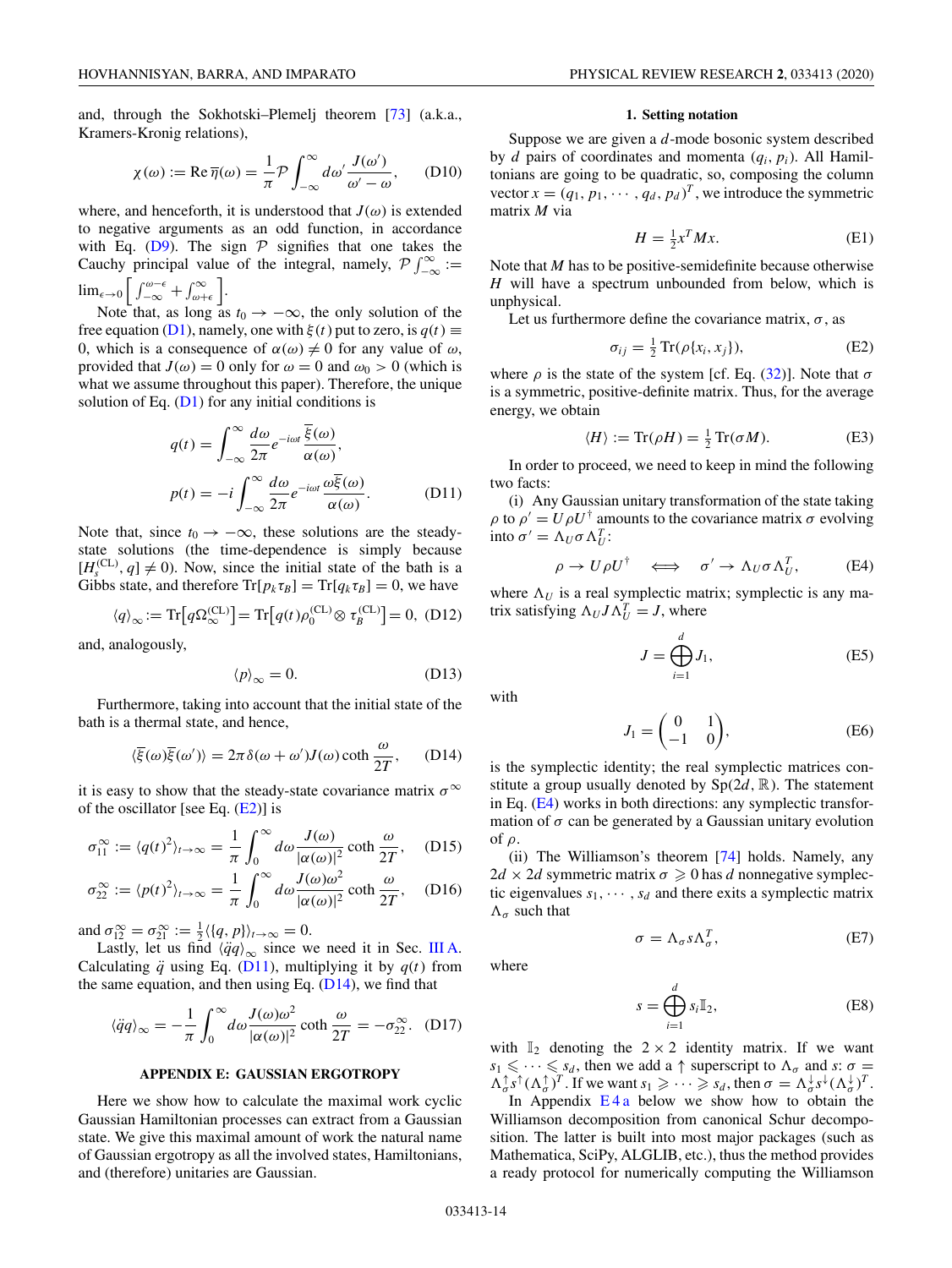<span id="page-14-0"></span>decomposition. Note that the presented method is a widely used one and is by no means an invention of ours.

### **2. The ergotropy**

Gaussian ergotropy is the maximal amount of work cyclic Gaussian Hamiltonian processes can extract from a Gaussian state. Keeping in mind that any Gaussian Hamiltonian process generates a Gaussian unitary evolution operator and, vice versa, any Gaussian unitary evolution operator can be generated by a Gaussian Hamiltonian process, we can write the Gaussian ergotropy,  $\mathcal{G}$ , as

$$
\mathcal{G} = \text{Tr}[\rho H] - \min_{U} \text{Tr}[U \rho U^{\dagger} H],\tag{E9}
$$

where the minimization is carried over the set of all Gaussian unitary operators. The state  $U \rho U^{\dagger}$  delivering the minimum is called Gaussian-passive and such states were fully characterized in Ref. [\[75\]](#page-23-0).

Now, recalling Eqs.  $(E3)$ ,  $(E4)$ , and  $(E7)$ , we can write

$$
\begin{split} \text{Tr}[U \rho U^{\dagger} H] &= \tfrac{1}{2} \text{Tr} \left[ \Lambda_U \Lambda_{\sigma}^{\dagger} s^{\dagger} (\Lambda_{\sigma}^{\dagger})^T \Lambda_U^T \Lambda_M^{\dagger} m^{\dagger} (\Lambda_M^{\dagger})^T \right] \\ &= \tfrac{1}{2} \text{Tr} \left[ \Lambda s^{\dagger} \Lambda^T m^{\dagger} \right], \end{split}
$$

where  $m^{\downarrow}$  is the symplectically diagonalized *M* (with correspondingly ordered elements) (namely, denoting the symplectic eigenvalues of *M* by  $m_i$ ,  $m^{\downarrow} = \bigoplus_{i=1}^d m_i^{\downarrow} \mathbb{I}_2$  and  $\Lambda =$  $(\Lambda_M^{\downarrow})^T \Lambda_U \Lambda_{\sigma}^{\uparrow}$  is a real symplectic matrix.

Thus, we can rewrite Eq. (E9) as

$$
\mathcal{G} = \frac{1}{2} \operatorname{Tr}[\sigma M] - \frac{1}{2} \min_{\Lambda J \Lambda^T = J} \operatorname{Tr}[\Lambda s^{\uparrow} \Lambda^T m^{\downarrow}]. \tag{E10}
$$

Introducing  $\{S_n(\Lambda)\}_{n=0}^d$  such that

$$
S_0(\Lambda) = 0, \quad S_k(\Lambda) = \sum_{i=1}^{2k} \left( \Lambda s^{\uparrow} \Lambda^T \right)_{ii}, \quad \text{for } k = \overline{1, d},
$$

*d*

we have

$$
\operatorname{Tr}\left[\Lambda s^{\uparrow} \Lambda^{T} m^{\downarrow}\right] = \sum_{k=1}^{a} m_{k}^{\downarrow} \left[S_{k}(\Lambda) - S_{k-1}(\Lambda)\right]
$$

$$
= \sum_{k=1}^{d-1} \left[m_{k}^{\downarrow} - m_{k+1}^{\downarrow}\right] S_{k}(\Lambda) + m_{d}^{\downarrow} S_{d}(\Lambda), \tag{E11}
$$

whence it immediately follows that

$$
\min_{\Lambda} \text{Tr}[\Lambda s^{\uparrow} \Lambda^T m^{\downarrow}] \geq \sum_{k=1}^{d-1} [m_k^{\downarrow} - m_{k+1}^{\downarrow}] \min_{\Lambda} S_k(\Lambda) + m_d^{\downarrow} \min_{\Lambda} S_d(\Lambda),
$$

where the minimization is carried over the whole group of real symplectic matrices, i.e.,  $\Lambda \in Sp(2d, \mathbb{R})$ . Note that there is no *a priori* guarantee that a single  $\Lambda$  will minimize all  $S_k(\Lambda)$ 's; however, invoking Lemma 1 of Ref. [\[76\]](#page-23-0), stating that

$$
\min_{\Lambda} S_k(\Lambda) = 2 \sum_{i=1}^k s_i^{\uparrow},
$$
 (E12)

we see that  $\Lambda = \mathbb{I}_{2d}$  simultaneously minimizes all  $S_k(\Lambda)$ 's, thereby showing that

$$
\min_{\Lambda} \text{Tr}[\Lambda s^{\uparrow} \Lambda^T m^{\downarrow}] = 2 \sum_{k=1}^d s_k^{\uparrow} m_k^{\downarrow}.
$$
 (E13)

We have thus just proven the main result of this section, namely, that

$$
\mathcal{G} = \frac{1}{2} \operatorname{Tr}[\sigma M] - \frac{1}{2} \operatorname{Tr}[s^{\dagger} m^{\downarrow}] = \frac{1}{2} \operatorname{Tr}[\sigma M] - \sum_{k=1}^{d} s_k^{\dagger} m_k^{\downarrow},
$$
(E14)

and the maximum is delivered by the unitary *U* that generates the real symplectic transformation,

$$
\Lambda_U = -J \Lambda_M^{\downarrow} (\Lambda_\sigma^{\uparrow})^T J. \tag{E15}
$$

To the best of our knowledge, Eq.  $(E14)$  in this general form has never been reported in the literature. An analog of Eq. (E14) for free-fermionic systems is reported in Ref. [\[77\]](#page-23-0).

It is a trivial consequence of Eq.  $(E14)$  that, when the system consists of *d* noninteracting modes, the Gaussian operation extracting maximal work is the one that evolves the initial state into  $s^{\uparrow}$ , if  $M = m^{\downarrow}$ , or  $s^{\downarrow}$ , if  $M = m^{\uparrow}$ . Note that, although the maximal work is always delivered by the symplectic transformation in Eq. (E15), in some cases, it will not be unique. Indeed, as can be observed by inspecting Eq.  $(E11)$ , when some of the normal frequencies coincide, the symplectic transformation of the state delivering the minimal final energy might not be unique. In fact, for  $d = 2$  and  $m_1 = m_2$  (i.e.,  $m^{\downarrow} = m^{\uparrow} = m$ , it was shown in Ref. [\[75\]](#page-23-0) that the minimum of  $T = mT = m_1$ , it was shown in Fig. ( $C_1$  and  $m_2$  must  $T = \text{Tr}[\Lambda \sigma \Lambda^T m]$  is delivered by both  $\Lambda \sigma \Lambda^T = \sigma^{\uparrow}$  and  $\Lambda \sigma \Lambda^T =$ *s*canon, where *s*canon is in the "canonical" form [\[78,79\]](#page-23-0):

$$
s_{\text{canon}} = \begin{pmatrix} a\mathbb{I}_2 & c\mathbb{I}_2 \\ c\mathbb{I}_2 & b\mathbb{I}_2 \end{pmatrix} . \tag{E16}
$$

Importantly, in the canonical form, the nondiagonal block matrices are generally of the form diag( $c_1, c_2$ ), whereas for *s*canon above to deliver the minimum of energy it is necessary that  $c_1 = c_2$  [\[75\]](#page-23-0). We elaborate on this in Sec.  $E$  4 b below.

### **3. Ergotropy of a single oscillator**

Let us illustrate the above theory on the simple example of a single oscillator with Hamiltonian

$$
H = \frac{p^2}{2} + \frac{\omega_0^2 q^2}{2} = \frac{1}{2} x^{\mathrm{T}} M_1 x,\tag{E17}
$$

where  $x = \begin{pmatrix} q \\ r \end{pmatrix}$ *p* ) and

$$
M_1 = \begin{pmatrix} \omega_0^2 & 0 \\ 0 & 1 \end{pmatrix}, \tag{E18}
$$

 $\begin{pmatrix} \sigma_{11} & \sigma_{12} \\ \sigma_{12} & \sigma_{22} \end{pmatrix}$  (note that here we explicitly take into account that starts in a Gaussian state  $\rho$  described by some  $\sigma =$ that  $\sigma$  is a symmetric matrix).

Now, in order to use Eq. (E14), let us find the symplectic eigenvalues of  $\sigma$  and  $M_1$ . Using the observation below Eq. [\(E28\)](#page-15-0), we immediately find the (only one) symplectic

 $\overline{)}$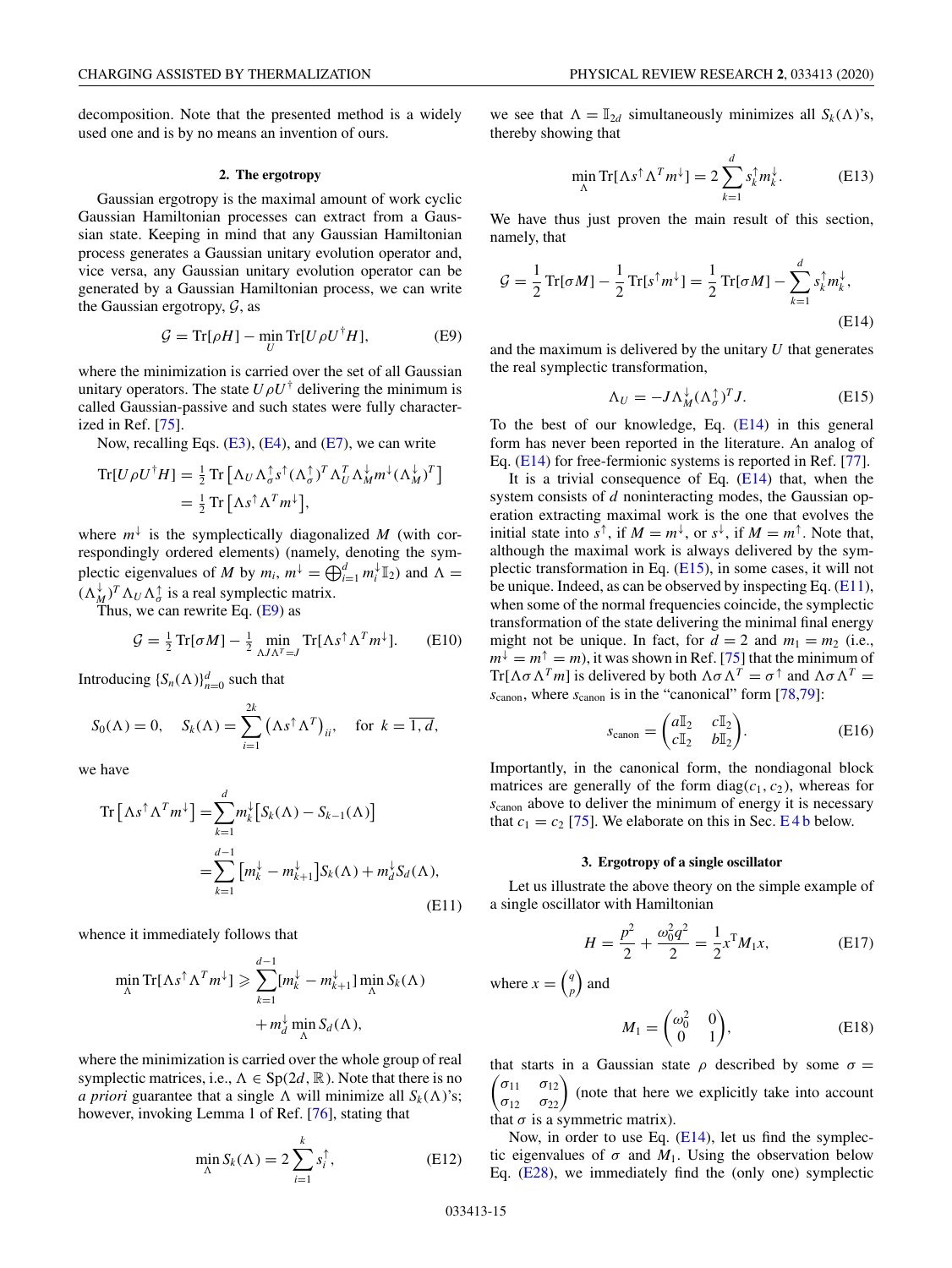<span id="page-15-0"></span>eigenvalue of  $\sigma$  to be  $s_1 = \sqrt{\det \sigma}$  and that of  $M_1: m_1 = \omega_0$ . Eq. [\(E14\)](#page-14-0) then implies

$$
G_1 = \frac{1}{2} (\sigma_{11} \omega_0^2 + \sigma_{22}) - \omega_0 \sqrt{\sigma_{11} \sigma_{22} - \sigma_{12}^2}.
$$
 (E19)

Note that the passive state in which the system ends up, as a result of the ergotropy extraction, is the state which, when  $H =$  $\frac{\omega_0 P^2}{2} + \frac{\omega_0 Q^2}{2}$ , has a covariance matrix  $s^{\uparrow} = \begin{pmatrix} s_1 & 0 \\ 0 & s_1 \end{pmatrix}$ , which means that the final passive state,  $\rho_p$ , is a Gibbs state at some temperature:  $\rho_p \propto e^{-\beta_p H}$ , where the temperature can be determined from  $S(\rho_p) = S(\rho)$ . It obviously follows from this that the Gaussian ergotropy coincides with the full ergotropy (i.e., one found by optimizing over all—not only Gaussian unitary operations), as the Gibbs state has the lowest energy for a given value of entropy. We note that the Eq.  $(E19)$  can be deduced from the analysis in Ref. [\[75\]](#page-23-0); see also Ref. [\[80\]](#page-23-0).

Note also that, upon bringing *H* back to the  $\frac{p^2}{2} + \frac{\omega_0^2 q^2}{2}$  form, i.e., switching to

$$
\begin{pmatrix} q \\ p \end{pmatrix} = \begin{pmatrix} \frac{1}{\sqrt{\omega_0}} & 0 \\ 0 & \sqrt{\omega_0} \end{pmatrix} \begin{pmatrix} Q \\ P \end{pmatrix},
$$
 (E20)

the covariance matrix of the final (Gaussian-)passive state will take the form

$$
\sigma_p = \sqrt{\sigma_{11}\sigma_{22} - \sigma_{12}^2} \begin{pmatrix} \frac{1}{\omega_0} & 0\\ 0 & \omega_0 \end{pmatrix} .
$$
 (E21)

The temperature  $T_p = \beta_p^{-1}$  can be determined by noting that the covariance matrix elements of a free harmonic oscillator in a Gibbs state are given by Eq. [\(39\)](#page-6-0), therefore, comparing with Eq. (E21), we find

$$
\frac{1}{\omega_0} \sqrt{\sigma_{11} \sigma_{22} - \sigma_{12}^2} = \frac{1}{2\omega_0} \coth \frac{\omega_0}{2T_p},
$$
  

$$
\Downarrow
$$
  

$$
\beta_p = \frac{2}{\omega_0} \operatorname{arccoth} \left( 2\sqrt{\sigma_{11} \sigma_{22} - \sigma_{12}^2} \right).
$$
 (E22)

#### **4. Technical nuances**

#### *a. Williamson decomposition from Schur decomposition*

Let us describe how, given a  $\sigma$ , to obtain the  $\Lambda$  and the *s* in Eq. [\(E7\)](#page-13-0) numerically. To that end, we are going to make use of the standard Schur decomposition for skew-symmetric matrices: Say, *A* is a  $2d \times 2d$  real skew-symmetric matrix (i.e.,  $A<sup>T</sup> = -A$ ), then there exists a real orthogonal matrix *O* such that

$$
A = O\alpha O^T, \tag{E23}
$$

with

$$
\alpha = \bigoplus_{i=1}^{d} a_i J_1 = a^{1/2} J a^{1/2}, \tag{E24}
$$

where  $a_i$  are real, nonnegative numbers and

$$
a = \bigoplus_{i=1}^{d} a_i \mathbb{I}_2. \tag{E25}
$$

This decomposition is a built-in function in most numerical software packages. Notice that, as Eqs.  $(E23)$  and  $(E24)$  readily suggest,  $\pm i a_i$  are the eigenvalues of A.

Now, noticing that the matrix  $\sigma^{1/2}J\sigma^{1/2}$  is skewsymmetric, let us write its Schur decomposition as

$$
\sigma^{1/2} J \sigma^{1/2} = O s^{1/2} J s^{1/2} O^T.
$$
 (E26)

From there, we immediately see that  $\bar{\Lambda} = \sigma^{-1/2} O s^{1/2}$  is a symplectic matrix and that  $\overline{\Lambda}^T \sigma \overline{\Lambda} = s$ . Introducing the symplectic matrix

$$
\Lambda_{\sigma} = (\bar{\Lambda}^{T})^{-1} = -J\bar{\Lambda}J = -J\sigma^{-1/2}Os^{1/2}J, \quad (E27)
$$

we observe that

$$
\sigma = \Lambda_{\sigma} s \Lambda_{\sigma}^T. \tag{E28}
$$

Moreover,  $\pm$ is<sub>i</sub> are the eigenvalues of  $\sigma^{1/2} J \sigma^{1/2}$ , or, equivalently, of  $\sigma J$ .

#### *b. Canonical form versus Williamson form*

Say, we have two noninteracting modes with both frequencies equal to some  $\omega_0$  (i.e.,  $m_1 = m_2 = \omega_0$ ). Let us now see how

$$
E_{\text{canon}} = \frac{1}{2} \operatorname{Tr}(s_{\text{canon}} m) = \omega_0 (a + b), \tag{E29}
$$

where we keep  $c_1$  and  $c_2$  general, compares to

$$
E_{\min} = \frac{1}{2} \operatorname{Tr}(s^{\uparrow} m) = \omega_0 (s_1 + s_2). \tag{E30}
$$

First of all, we note that the covariance matrix is a positivesemidefinite matrix, which is equivalent to

$$
c_1^2 \le ab
$$
 and  $c_2^2 \le ab$ . (E31)

Next, it is easy to calculate the symplectic eigenvalues of  $s_{\text{canon}}$ , thereby relating  $s_1$  and  $s_2$  with *a*, *b*,  $c_1$ , and  $c_2$ :

$$
s_1 = \sqrt{\frac{a^2 + b^2 + 2c_1c_2 - \kappa}{2}},
$$
 (E32)

$$
s_2 = \sqrt{\frac{a^2 + b^2 + 2c_1c_2 + \kappa}{2}},
$$
 (E33)

where

$$
\kappa = \sqrt{(a^2 - b^2)^2 + 4(a^2 + b^2)c_1c_2 + 4ab(c_1^2 + c_2^2)}.
$$

Now, it is straightforward to see that

$$
(s_1 + s_2)^2 = a^2 + b^2 + 2c_1c_2 + 2\sqrt{(ab - c_1^2)(ab - c_2^2)},
$$

where, using the inequality  $2\sqrt{xy} \leq x + y$  on the square-root term, we obtain

$$
s_1 + s_2 \leqslant \sqrt{(a+b)^2 - (c_1 - c_2)^2},
$$
 (E34)

with an equality if and only if  $c_1 = c_2$ , in which case one obtains  $s_1 + s_2 = a + b$ , which, in turn [cf. Eqs. (E29) and  $(E30)$ ] implies  $E_{\text{canon}} = E_{\text{min}}$ , meaning that the canonical form with (and only with)  $c_1 = c_2$  does indeed have minimal energy, corroborating Theorem 1 of Ref. [\[75\]](#page-23-0).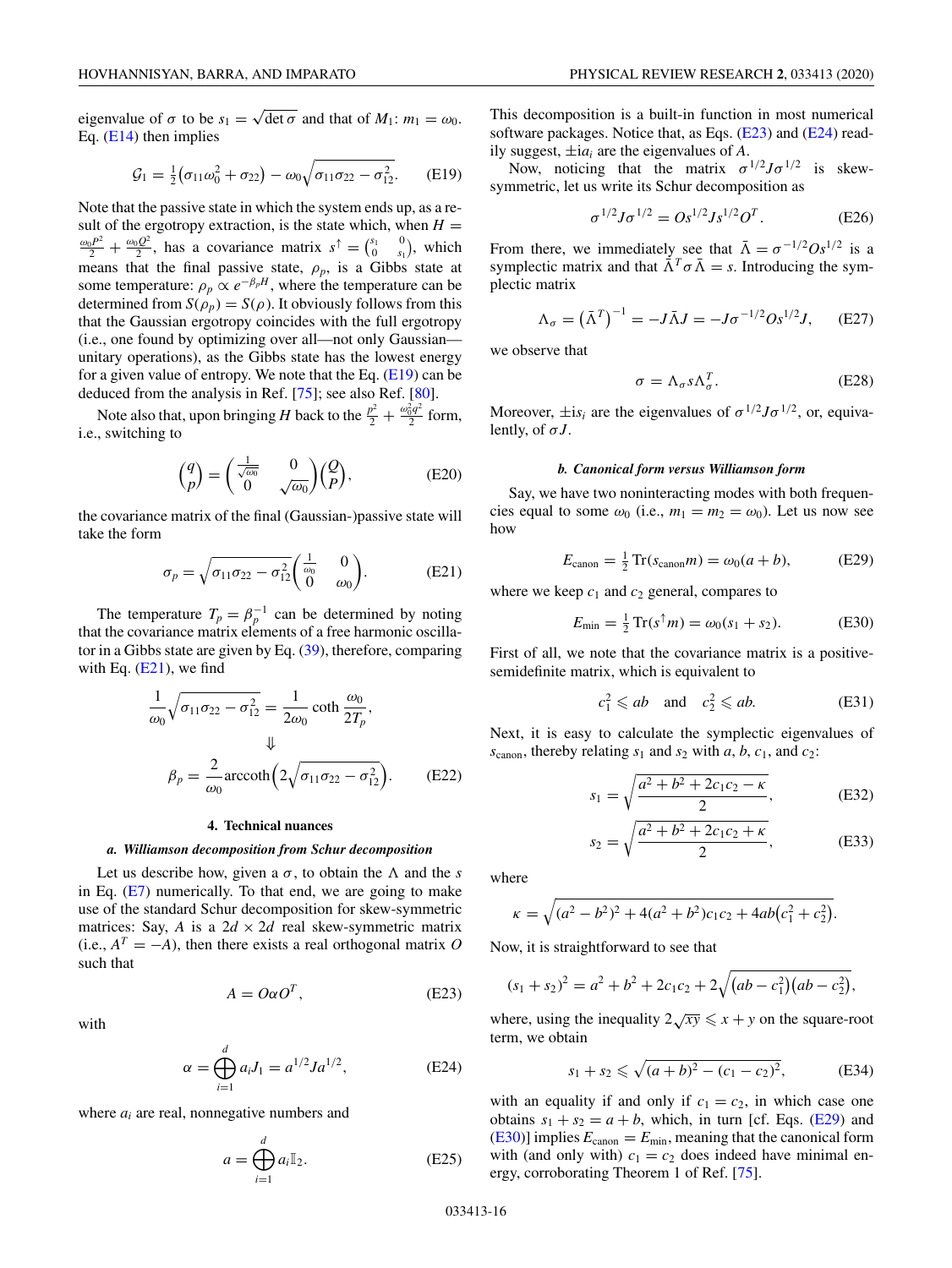# <span id="page-16-0"></span>**APPENDIX F: HIGH-TEMPERATURE LIMIT IN THE CALDEIRA-LEGGETT MODEL: ASYMPTOTIC EQUIPARTITION**

Here we analyze the behavior of  $\sigma^{\infty}$  when  $T \gg \omega_0$ . Inspecting Eq.  $(35)$ , we immediately notice that, to the integrals, only those  $\omega$ 's contribute for which  $\omega/T < 1$ , as for  $\omega > T$ the integrand is suppressed by strongly decaying  $f(\omega/\omega_c)$ and large  $\alpha(\omega)$ . With this and the expansion coth  $x = \frac{1}{x} + \frac{x}{3} + \frac{y}{3}$  $O(x^3)$ ,  $x \gg 1$  in mind, in the  $T \gg \omega_0$  limit, we can write

$$
\sigma_{11}^{\infty} = T\iota_1 + O(1/T),\tag{F1}
$$

$$
\sigma_{22}^{\infty} = T \iota_2 + O(\omega_0^2/T), \tag{F2}
$$

where

$$
u_1 = \frac{2}{\pi} \int_0^\infty d\omega \frac{J(\omega)}{\omega |\alpha(\omega)|^2},
$$
 (F3)

$$
t_2 = \frac{2}{\pi} \int_0^\infty d\omega \frac{\omega J(\omega)}{|\alpha(\omega)|^2}.
$$
 (F4)

To calculate  $\iota_1$ , keeping in mind Eqs. [\(D8\)](#page-12-0) and [\(D9\)](#page-12-0), we observe that

$$
\frac{J(\omega)}{|\alpha(\omega)|^2} = \text{Im}\frac{1}{\alpha(\omega)}\tag{F5}
$$

and note that, as long as  $J(\omega)$  is analytic in the closed upper half plane, so is  $\frac{1}{\alpha(\omega)}$ . Moreover, in the upper half plane,  $\alpha(\omega)$  decays faster than  $1/|\omega|$  (it is  $\alpha|\omega|^{-2}$ ) for  $|\omega| \gg \omega_0$ . Therefore, the Kramers-Kronig formulas hold for  $1/\alpha(\omega)$ :

$$
\text{Re}\frac{1}{\alpha(\omega)} = \frac{1}{\pi} \mathcal{P} \int_{-\infty}^{\infty} d\omega' \frac{1}{\omega' - \omega} \text{Im}\frac{1}{\alpha(\omega')}.
$$
 (F6)

Here, choosing  $\omega = 0$ , noting that  $\alpha(-\omega) = \alpha(\omega)$ , using the identity (F5), and further noting that the antiderivative of  $J(\omega)/\omega$  is regular as  $\omega \to 0$  (which is the case as long as, for  $\omega \to 0$ ,  $J(\omega) \propto \omega^{\varsigma}$ , with some  $\varsigma > 0$ , which is the case in this paper), we find

$$
\text{Re}\frac{1}{\alpha(0)} = \frac{2}{\pi} \int_0^\infty d\omega \frac{J(\omega)}{\omega |\alpha(\omega)|^2}.
$$
 (F7)

Finally, noting that  $\alpha(0) = \omega_0^2 + \omega_R^2 - \chi(0)$ , and, remember-ing Eqs. [\(D10\)](#page-13-0) and [\(37\)](#page-5-0), which tell us that  $\chi(0) = \omega_R^2$ , we find that  $\alpha(0) = \omega_0^2$ . In other words,

$$
\frac{2}{\pi} \int_0^\infty d\omega \frac{J(\omega)}{\omega |\alpha(\omega)|^2} = \frac{1}{\omega_0^2}.
$$
 (F8)

With the other integral,  $\iota_2$ , the same argument using the Kramers-Kronig relations will not work. Indeed, the integrand in Eq. (F4) is  $\omega/\alpha(\omega)$ , which, albeit analytic in the closed upper half plane, is  $\alpha 1/|\omega|$  for  $\omega \gg \omega_0$ , where, for the Kramers-Kronig relations to work, it should have decayed strictly faster than  $1/|\omega|$  [\[73\]](#page-22-0). Instead, by an explicit calculation, we will show that  $i_2$  is equal to  $\frac{1}{i}[q(t), p(t)] = 1$ . (That  $[q(t), p(t)] = i$ , for any *t*, is a trivial consequence of the fact that the global system-bath evolution, generated by  $H_{\mathcal{I}}^{(\text{CL})}$ , is unitary.) Indeed, using Eq.  $(D11)$ , it is a simple exercise to arrive to

$$
[q(t), p(t)] = \frac{1}{4\pi^2} \int_{-\infty}^{\infty} d\omega_1 d\omega_2(-i\omega_2) \frac{[\overline{\xi}(\omega_1), \overline{\xi}(\omega_2)]}{\alpha(\omega_1)\alpha(\omega_2)}.
$$
 (F9)

Next, using Eq.  $(D3)$ , it is easy to show that

$$
[\xi(t_2), \xi(t_1)] = \frac{2i}{\pi} \int_0^\infty d\omega J(\omega) \sin \omega(t_1 - t_2), \quad \text{(F10)}
$$

therefore,

$$
\begin{aligned} [\overline{\xi}(\omega_2), \overline{\xi}(\omega_1)] &= \int_{-\infty}^{\infty} dt_1 dt_2 \, e^{i\omega_2 t_2 + i\omega_1 t_1} [\xi(t_2), \xi(t_1)] \\ &= 4\pi \delta(\omega_1 + \omega_2) \int_0^{\infty} d\omega J(\omega) \\ &\times [\delta(\omega - \omega_2) - \delta(\omega - \omega_1)], \end{aligned}
$$

which, substituted into Eq.  $(F9)$ , gives

$$
[q(t), p(t)] = \frac{2i}{\pi} \int_0^\infty d\omega \frac{\omega J(\omega)}{|\alpha(\omega)|^2}.
$$
 (F11)

Taking  $[q(t), p(t)] = i$  into account, we thus find that

$$
\frac{2}{\pi} \int_0^\infty d\omega \frac{\omega J(\omega)}{|\alpha(\omega)|^2} = 1.
$$
 (F12)

The obtained formulas can be cast in the form

$$
\left\langle \frac{\omega_0^2 q^2}{2} \right\rangle_{t \to \infty} = \frac{T}{2} + O\left(\frac{\omega_0^2}{T}\right),
$$
 (F13)

$$
\left\langle \frac{p^2}{2} \right\rangle_{t \to \infty} = \frac{T}{2} + O\left(\frac{\omega_0^2}{T}\right),\tag{F14}
$$

which clearly shows that, in the high-temperature limit, the energy per each canonical variable is  $\approx T/2$ . This situation is met in classical statistical mechanics, where it is referred to as equipartition theorem [\[52\]](#page-22-0). Obviously, Eqs.  $(F13)$  and  $(F14)$ also hold for a free oscillator (i.e., one that is not coupled to an environment, but  $\omega_0 > 0$ ).

See Ref. [\[70\]](#page-22-0) for an alternative proof of Eqs. (F8) and (F12). See also Ref. [\[81\]](#page-23-0) where a similar result, albeit in a slightly different setting, was obtained.

# **APPENDIX G: ASYMPTOTIC EXPANSION OF THE COVARIANCE MATRIX WITH RESPECT TO THE COUPLING CONSTANT**

In the subsequent subsections, we will derive the weak coupling expansion of the covariance matrix of an oscillator coupled to a Caldeira-Leggett bath and use that expansion to calculate the figures of merit of the device. We will also explore the low-temperature limit.

In the weak coupling limit, one expects the steady state of the system to be close to the thermal equilibrium state  $(\tau_s^{\text{(CL)}})$ , characterized by the covariance matrix comprised by  $\sigma_{11}^{(\text{free})}$ and  $\sigma_{22}^{(\text{free})}$  in Eq. [\(39\)](#page-6-0). Below, we will see that this is indeed the case and, moreover, will find the  $O(\gamma)$  correction to  $\sigma_{11}^{\text{(free)}}$ and  $\sigma_{22}^{\text{(free)}}$  for  $\gamma \ll 1$ .

# **1.** Asymptotic expansion of  $\sigma_{11}$  with respect to  $\gamma \ll 1$

Performing the following change of variable in the integral in Eq. [\(35\)](#page-5-0) for  $\sigma_{11}^{\infty}$ ,

$$
x = 1 - \left(\frac{\omega}{\omega_0}\right)^2, \quad x \in (-\infty, 1],\tag{G1}
$$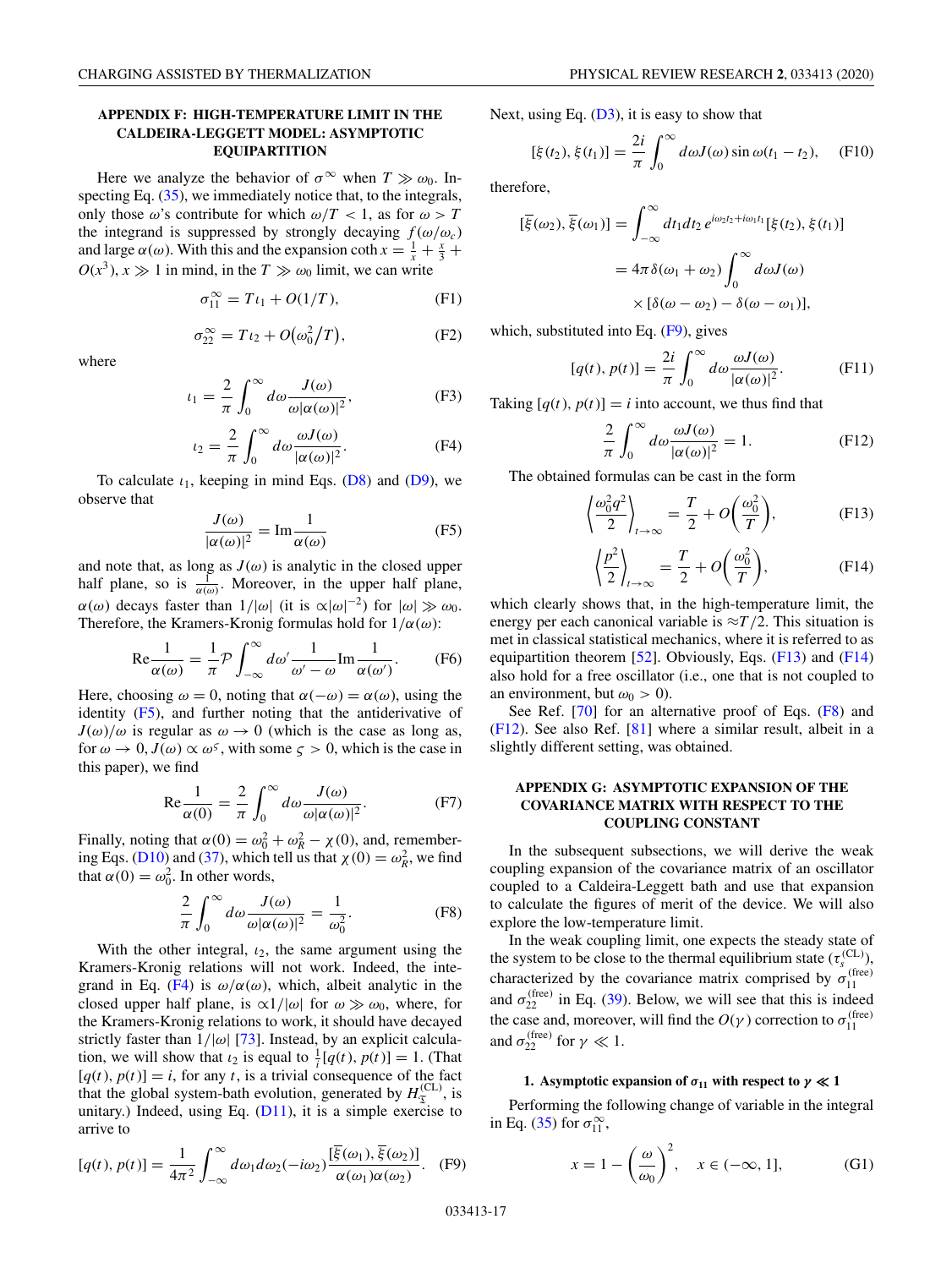<span id="page-17-0"></span>invoking Eq. [\(36\)](#page-5-0), and noticing that  $\omega_R^2 - \chi(\omega)$  is linearly proportional to  $\gamma$ , and therefore

$$
g(x) = \frac{\omega_R^2 - \chi(\omega_0 \sqrt{1 - x})}{\gamma \omega_0^2}
$$
 (G2)

is independent on  $\nu$ , we find

$$
\sigma_{11} = \frac{1}{2\omega_0 \pi \gamma} \int_{-\infty}^1 dx \frac{F(x) \coth\left(\frac{\omega_0}{2T}\sqrt{1-x}\right)}{\left[\frac{x}{\gamma} + g(x)\right]^2 + (1-x)F(x)^2}, \quad (G3)
$$

where, for convenience, we have introduced

$$
F(x) = f\left(\omega_0 \omega_c^{-1} \sqrt{1 - x}\right). \tag{G4}
$$

In Eq. (G3), the dependence of  $\sigma_{11}$  on  $\gamma$  is localized in one place. Inspecting the part of the integrand without the coth, we immediately recognize a similarity to the

$$
\lim_{\gamma \to 0} \frac{1}{\pi} \frac{\gamma}{z^2 + \gamma^2} = \delta(z) \tag{G5}
$$

representation of Dirac's  $\delta$  function, and thus expect the leading term in Eq. (G3) to be  $\propto \frac{1}{2\omega_0} \coth \frac{\omega_0}{2T}$ , which is what one should indeed obtain [cf. Eq.  $(39)$ ]. However, we are going to need the higher-order terms in the expansion of  $\sigma_{11}$  around  $\gamma = 0$ , and to make further progress, we note that the behavior of the integrand in Eq. (G3) behaves differently when  $x \propto \gamma$ (it is finite) and when  $x \propto 1$  (it tends to zero with  $\gamma \to 0$ ). To isolate different behaviors, we divide the integration region as

$$
\int_{-\infty}^{1} = \underbrace{\int_{-\infty}^{-\gamma^{1/3}}}_{I_1} + \underbrace{\int_{-\gamma^{1/3}}^{\gamma^{1/3}}}_{I_2} + \underbrace{\int_{\gamma^{1/3}}^{1}}_{I_3}.
$$
 (G6)

Let us first deal with  $I_1$ . Introducing, for convenience,

$$
K(x) = F(x) \coth\left(\frac{\omega_0}{2T}\sqrt{1-x}\right),\tag{G7}
$$

and further denoting *F*

$$
\widetilde{F}(x) = F(-x)
$$
 and  $\widetilde{K}(x) = K(-x)$ , (G8)

we obtain

$$
I_1 = \int_{\gamma^{1/3}}^{\infty} dx \frac{\widetilde{K}(x)}{\left[\frac{x}{\gamma} - g(-x)\right]^2 + (1+x)\widetilde{F}(x)^2}.
$$
 (G9)

Keeping in mind that  $F(x)$  and  $K(x)$  are quickly decaying functions for  $x > (\omega_c/\omega_0)^2$ , we do not concern ourselves with the large-*x* behavior of  $g(x)$  (which, for some generic choices of *f* , is a low-degree polynomial of *x*) and consider it small ("finite") as compared to  $x/\gamma$  in the asymptotic limit of  $\gamma \rightarrow$ 0. Expanding the integrand in Eq. (G9) around  $\gamma = 0$ , we find

$$
I_1 = \gamma^2 \int_{\gamma^{1/3}}^{\infty} dx \frac{\widetilde{K}(x)}{x^2} + 2\gamma^3 \int_{\gamma^{1/3}}^{\infty} dx \frac{\widetilde{K}(x)g(-x)}{x^3}, \quad \text{(G10)}
$$

plus higher-order terms. Noting that, for  $k > 1$ ,

$$
\int_{\gamma^{1/3}} dx \frac{\text{regular function}}{x^k} \propto \gamma^{-\frac{k-1}{3}},\tag{G11}
$$

we see that the first term in Eq. (G10) scales as  $\gamma^{5/3}$  and the second term scales as  $\gamma^{7/3}$ , meaning that, to  $\sigma_{11}$ , these contribute as  $\gamma^{2/3}$  and  $\gamma^{4/3}$ , and, since we are interested in the next to the leading order term in the expansion of  $\sigma_{11}$  with respect to  $\gamma$ , we will discard the second term and focus on the first one:

$$
I_1 = \gamma^2 \int_{\gamma^{1/3}}^A dx \frac{\widetilde{K}(x)}{x^2} + \gamma^2 \int_A^\infty dx \frac{\widetilde{K}(x)}{x^2} + O(\gamma^{7/3}).
$$

Now, since  $K(x)$  is a regular, analytic function, we can write

$$
\frac{\widetilde{K}(x)}{x^2} = \frac{\widetilde{K}(0)}{x^2} + \frac{\widetilde{K}'(0)}{x} + \sum_{k=2}^{\infty} \frac{\widetilde{K}^{(k)}(0)}{k!} x^{k-2}.
$$

Hence,

$$
I_1 = \gamma^{5/3} \widetilde{K}(0) + \gamma^2 \ln \left( \frac{A}{\gamma^{1/3}} \right) \widetilde{K}'(0) + \gamma^2 \int_A^\infty dx \frac{\widetilde{K}(x)}{x^2} - \gamma^2 \frac{\widetilde{K}(0)}{A} + \gamma^2 \sum_{k=2}^\infty \frac{\widetilde{K}^{(k)}(0)}{k!} \frac{A^{k-1}}{k-1} + O(\gamma^{7/3}).
$$

We further notice that

$$
\sum_{k=2}^{\infty} \frac{\widetilde{K}^{(k)}(0)}{k!} \frac{A^{k-1}}{k-1} = \frac{1}{A} \sum_{k=2}^{\infty} \frac{k \widetilde{K}^{(k)}(0)}{(k-1)k!} \frac{A^k}{k}
$$
  

$$
= \frac{1}{A} \sum_{k=2}^{\infty} \frac{\widetilde{K}^{(k)}(0)}{(k-1)(k-1)!} \int_0^A da a^{k-1}
$$
  

$$
= \frac{1}{A} \sum_{k=1}^{\infty} \frac{\widetilde{K}^{(k+1)}(0)}{k!} \int_0^A da \int_0^a dbb^{k-1}
$$
  

$$
= \frac{1}{A} \int_0^A da \int_0^a \frac{db}{b} \sum_{k=1}^{\infty} \frac{\widetilde{K}^{(k+1)}(0)}{k!} b^k
$$
  

$$
= \frac{1}{A} \int_0^A da \int_0^a db \frac{\widetilde{K}'(b) - \widetilde{K}'(0)}{b}.
$$

So, setting  $A = 1$ , and noticing that  $\widetilde{K}(0) = K(0)$  and  $\widetilde{K}'(x) =$  $-K'(-x)$ , we obtain

$$
I_1 = \gamma^{5/3} K(0) - \gamma^2 \ln\left(\frac{1}{\gamma}\right) \frac{K'(0)}{3}
$$
  
+ 
$$
\gamma^2 \int_{-\infty}^{-1} dx \frac{K(x)}{x^2} - \gamma^2 K(0)
$$
  
+ 
$$
\gamma^2 \int_0^1 da \int_0^a db \frac{K'(0) - K'(-b)}{b} + O(\gamma^{7/3}).
$$

By taking identical steps for *I*3, we can immediately write

$$
I_3 = \gamma^{5/3} K(0) + \gamma^2 \ln\left(\frac{1}{\gamma}\right) \frac{K'(0)}{3} - \gamma^2 K(0)
$$
  
+ 
$$
\gamma^2 \int_0^1 da \int_0^a db \frac{K'(b) - K'(0)}{b} + O(\gamma^{7/3}),
$$

to finally arrive at

$$
I_1 + I_3 = 2\gamma^{5/3} K(0) - 2\gamma^2 K(0) + \gamma^2 \int_{-\infty}^{-1} dx \frac{K(x)}{x^2} + \gamma^2 \int_0^1 da \int_0^a db \frac{K'(b) - K'(-b)}{b} + O(\gamma^{7/3}).
$$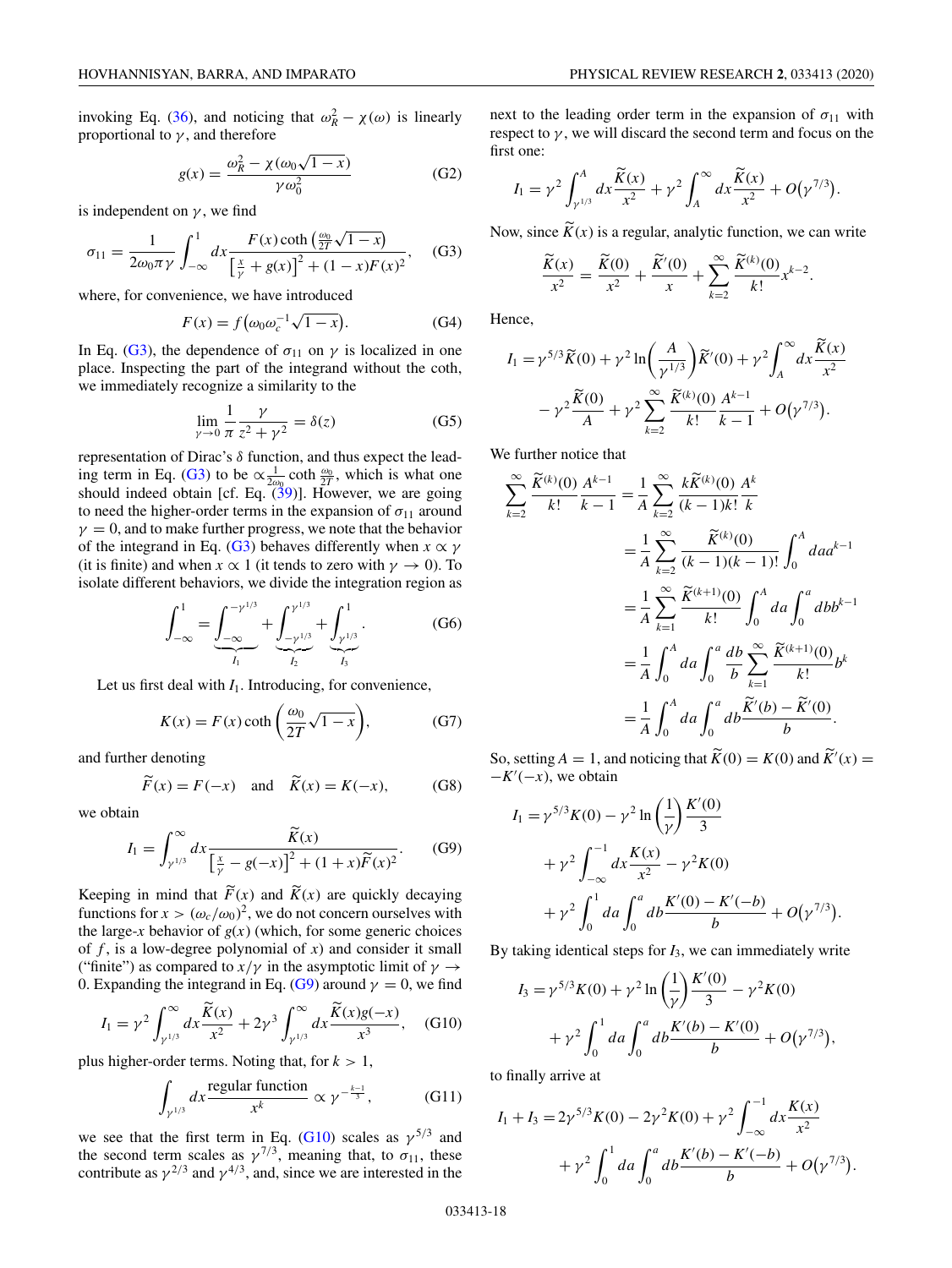<span id="page-18-0"></span>Turning to  $I_2$ ,

$$
I_2 = \int_{-\gamma^{1/3}}^{\gamma^{1/3}} dx \frac{K(x)}{\left[\frac{x}{\gamma} + g(x)\right]^2 + (1 - x)F(x)^2},
$$
 (G12)

let us switch the integration variable to  $x/\gamma$ , so that

$$
I_2 = \gamma \int_{-\gamma^{-2/3}}^{\gamma^{-2/3}} dx \frac{K(\gamma x)}{[x + g(\gamma x)]^2 + (1 - \gamma x)F(\gamma x)^2}
$$
  
 :=  $\gamma \int_{-\gamma^{-2/3}}^{\gamma^{-2/3}} dx \nu_\gamma(x),$  (G13)

and notice that  $\gamma x \ll 1$  in the whole integration interval, which allows us to Taylor-expand the integrand around  $\gamma x$ (while not touching *x*):

$$
\nu_{\gamma}(x) = \frac{K_0}{[x + g_0]^2 + F_0^2} + \left(\frac{xK_0'}{[x + g_0]^2 + F_0^2}\right)
$$

$$
-\frac{xK_0(2xg_0' + 2F_0F_0' + 2g_0g_0' - F_0^2)}{([x + g_0]^2 + F_0^2)^2}\gamma + O(\gamma^2),
$$

where, for simplicity, we denoted

$$
F_0 := F(0), \quad K_0 := K(0), \quad g_0 := g(0),
$$
  
\n $F'_0 := F'(0), \quad K'_0 := K'(0), \quad g'_0 := g'(0).$ 

Now, performing the integration in Eq. (G13) and denoting

$$
L := \gamma^{-2/3},\tag{G14}
$$

and keeping in mind that  $L \gg 1$ , we obtain

λ := *F*<sup>2</sup>

$$
\frac{I_2}{\gamma} = \frac{K_0}{F_0} \left[ \pi - \arctan \frac{2LF_0}{L^2 - \lambda} \right] + \left( K_0' \operatorname{arctanh} \frac{2Lg_0}{L^2 + \lambda} + \frac{LK_0}{F_0} \frac{2F_0g_0'(L^2 + \lambda) - g_0(F_0 - 2F_0')(L^2 - \lambda)}{L^4 + 2L^2(F_0^2 - g_0^2) + \lambda^2} - \left[ \pi - \arctan \frac{2LF_0}{L^2 - \lambda} \right] \cdot \left[ \frac{Y_0}{2} + Y_0' \right] \gamma + O(\gamma^2),
$$

where we have introduced

$$
:= F_0^2 + g_0^2 \tag{G15}
$$

and

$$
Y(x) = \frac{K(x)g(x)}{F(x)}, \quad \text{with} \quad Y_0 := Y(0), \quad Y'_0 := Y'(0).
$$
\n(G16)

Next, Taylor-expanding these expressions around  $\frac{1}{L} = 0$ , we obtain

$$
\frac{I_2}{\gamma} = \pi \frac{K(0)}{F(0)} - 2K(0)\gamma^{2/3} - \frac{\pi}{2} [Y(0) + 2Y'(0)]\gamma
$$
  
+ 4[K'(0)g(0) + K(0)g'(0)]\gamma^{5/3} + O(\gamma^2), (G17)

which means that

$$
I_1 + I_2 + I_3 = \gamma \pi \frac{K(0)}{F(0)} + \gamma^2 \int_0^1 da \int_0^a db \frac{K'(b) - K'(-b)}{b}
$$
  

$$
-2\gamma^2 K(0) - \gamma^2 \frac{\pi}{2} [Y(0) + 2Y'(0)]
$$
  

$$
+ \gamma^2 \int_{-\infty}^{-1} dx \frac{K(x)}{x^2} + O(\gamma^{7/3}),
$$

and hence, keeping in mind Eqs.  $(G4)$ ,  $(G7)$ , and  $(G8)$ , we find that

$$
\sigma_{11} = \frac{1}{2\omega_0} \coth \frac{\omega_0}{2T} + \frac{\Phi_T}{2\pi \omega_0} \gamma + \frac{1}{\omega_0} \circ (\gamma), \quad \text{(G18)}
$$

where

$$
\Phi_T = \int_{-\infty}^{-1} dx \frac{K(x)}{x^2} - 2K(0) - \frac{\pi}{2} Y(0) - \pi Y'(0) \n+ \int_0^1 da \int_0^a db \frac{K'(b) - K'(-b)}{b}.
$$
\n(G19)

Recall that  $F(x)$ ,  $K(x)$ ,  $Y(x)$ , and  $g(x)$  are defined in Eqs.  $(G4)$ ,  $(G7)$ ,  $(G16)$ , and  $(G2)$ . From these equations, we find

$$
K(0) = f(\omega_0/\omega_c) \coth \frac{\omega_0}{2T},
$$
  
\n
$$
Y(0) = \frac{\omega_R^2 - \chi(\omega_0)}{\gamma \omega_0^2} \coth \frac{\omega_0}{2T},
$$
  
\n
$$
Y'(0) = \frac{\chi'(\omega_0)}{2\gamma \omega_0} \coth \frac{\omega_0}{2T} + \frac{\omega_R^2 - \chi(\omega_0)}{4\gamma \omega_0 T} \frac{1}{\sinh^2 \frac{\omega_0}{2T}}.
$$
 (G20)

# **2.** Asymptotic expansion of  $\sigma_{22}$  with respect to  $\gamma \ll 1$

Turning to  $\sigma_{22}$  [see Eq. [\(35\)](#page-5-0)], we immediately see that its analysis is identical to that for  $\sigma_{11}$ , only multiplied by  $ω_0^2$  and with *K*(*x*) substituted by  $\overline{K}(x) = (1 - x)K(x)$  [since  $\omega^2 = \omega_0^2(1-x)$ . Thus, from Eqs. (G18) and (G19), we read

$$
\sigma_{22} = \frac{\omega_0}{2} \coth \frac{\omega_0}{2T} + \frac{\omega_0 \Psi_T}{2\pi} \gamma + \omega_0 \circ (\gamma), \quad \text{(G21)}
$$

where

$$
\Psi_T = \int_{-\infty}^{-1} dx \frac{\overline{K}(x)}{x^2} - 2\overline{K}(0) - \frac{\pi}{2} \overline{Y}(0) - \pi \overline{Y}'(0) \n+ \int_0^1 da \int_0^a db \frac{\overline{K}'(b) - \overline{K}'(-b)}{b}.
$$

Substituting  $\overline{K}(x) = (1 - x)K(x)$  here and in Eq. (G16), we obtain

$$
\Psi_T = \int_{-\infty}^{-1} dx \frac{(1-x)K(x)}{x^2} - 2K(0) + \frac{\pi}{2} Y(0)
$$

$$
- \pi Y'(0) - \int_0^1 da[K(a) - K(-a)]
$$

$$
+ \int_0^1 da \int_0^a db \frac{K'(b) - K(b) - K'(-b) + K(-b)}{b}.
$$
(G22)

# **3.** The low temperature limit:  $\sigma$  for  $\gamma \ll 1$  and  $T \ll \omega_0$

To find the simultaneous low- $\gamma$  and low-T expansion of σ, we will combine our results above with the low-*T* results obtained in Ref. [\[53\]](#page-22-0):

$$
\sigma_{11} = \sigma_{11}^{(T=0)} + \frac{\pi}{3\omega_0} \left[\frac{T}{\omega_0}\right]^2 \gamma + \frac{1}{\omega_0} \circ \left(\left[\frac{T}{\omega_0}\right]^2\right),
$$
  

$$
\sigma_{22} = \sigma_{22}^{(T=0)} + \frac{2\pi^2 \omega_0}{15} \left[\frac{T}{\omega_0}\right]^4 \gamma + \omega_0 \circ \left(\left[\frac{T}{\omega_0}\right]^4\right), \quad (G23)
$$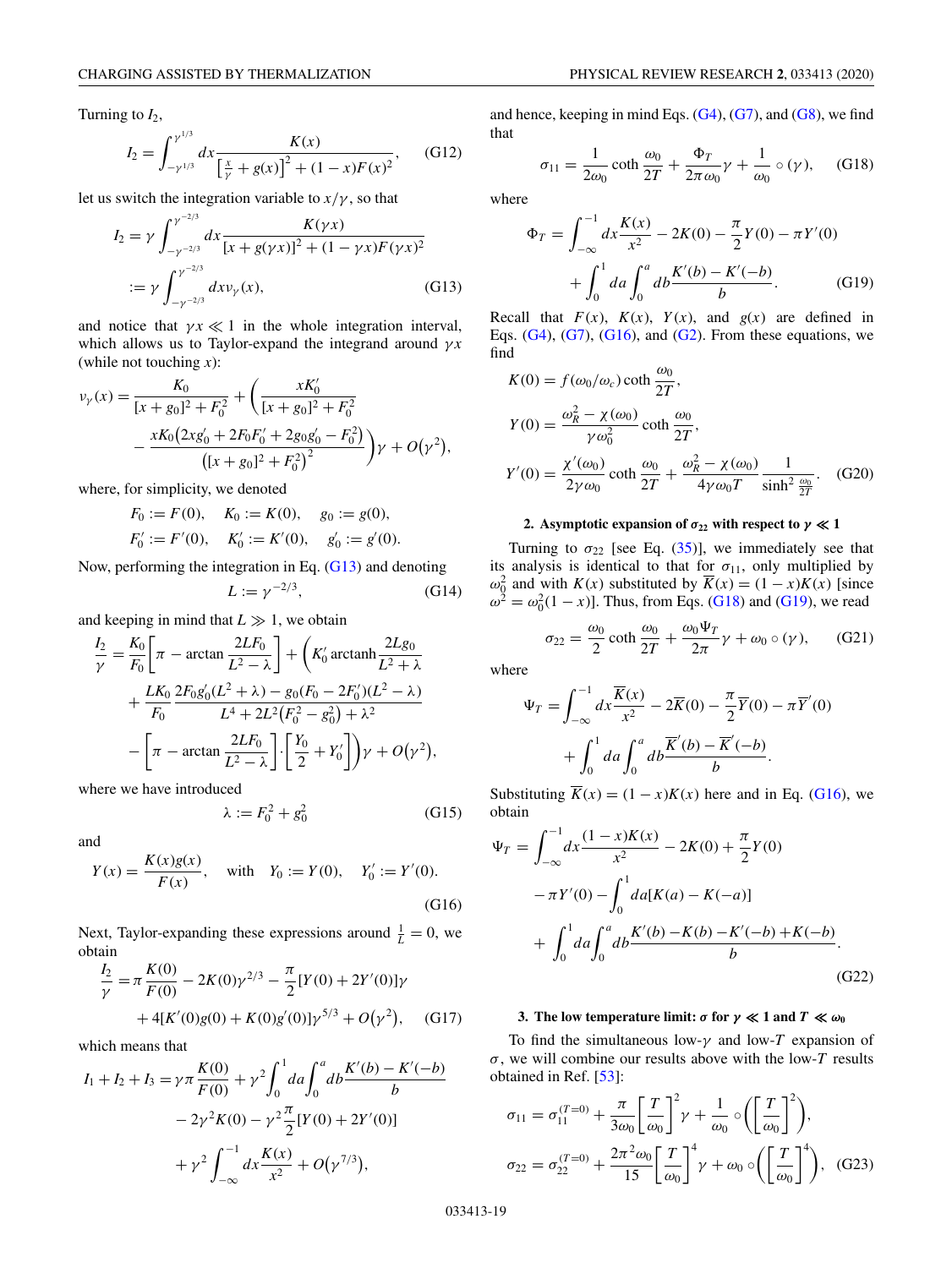<span id="page-19-0"></span>where

$$
\sigma_{11}^{(T=0)} = \frac{1}{\pi} \int_0^\infty d\omega \frac{J(\omega)}{|\alpha(\omega)|^2},
$$
  

$$
\sigma_{22}^{(T=0)} = \frac{1}{\pi} \int_0^\infty d\omega \frac{J(\omega)\omega^2}{|\alpha(\omega)|^2}.
$$
 (G24)

We immediately notice that  $\sigma_{11}^{(T=0)}$  and  $\sigma_{22}^{(T=0)}$  are the same as, respectively,  $\sigma_{11}$  and  $\sigma_{22}$  but with *K*(*x*) substituted by *F*(*x*). Therefore, reading from Eqs.  $(G18)$ ,  $(G19)$ ,  $(G20)$ ,  $(G21)$ , and [\(G22\)](#page-18-0),

$$
\sigma_{11}^{(T=0)} = \frac{1}{2\omega_0} + \frac{\Phi_0}{2\pi \omega_0} \gamma + o(\gamma),
$$
  
\n
$$
\sigma_{22}^{(T=0)} = \frac{\omega_0}{2} + \frac{\omega_0 \Psi_0}{2\pi} \gamma + o(\gamma),
$$
 (G25)

where

$$
\Phi_0 = \int_{-\infty}^{-1} dx \frac{F(x)}{x^2} - 2F(0) - \frac{\pi}{2}g(0) - \pi g'(0)
$$
  
+ 
$$
\int_0^1 da \int_0^a db \frac{F'(b) - F'(-b)}{b},
$$
  

$$
\Psi_0 = \int_{-\infty}^{-1} dx \frac{(1 - x)F(x)}{x^2} - 2F(0) - \pi g'(0)
$$
  
+ 
$$
\frac{\pi}{2}g(0) - \int_0^1 da[F(a) - F(-a)]
$$
  
+ 
$$
\int_0^1 da \int_0^a db \frac{F'(b) - F(b) - F'(-b) + F(-b)}{b},
$$
(G26)

with

$$
g(0) = \frac{\omega_R^2 - \chi(\omega_0)}{\gamma \omega_0^2}
$$
 and  $g'(0) = \frac{\chi'(\omega_0)}{2\gamma \omega_0}$ . (G27)

With these, we can finally write

$$
\sigma_{11} = \frac{1}{2\omega_0} + \frac{\Phi_0}{2\pi\omega_0} \gamma + \frac{\pi}{3\omega_0} \left[\frac{T}{\omega_0}\right]^2 \gamma + \frac{1}{\omega_0} \alpha_2,
$$
  

$$
\sigma_{22} = \frac{\omega_0}{2} + \frac{\omega_0 \Psi_0}{2\pi} \gamma + \frac{2\pi^2 \omega_0}{15} \left[\frac{T}{\omega_0}\right]^4 \gamma + \omega_0 \alpha_4, \quad (G28)
$$

where

$$
\alpha_m = \circ \left( \left[ 1 + \frac{T^m}{\omega_0^m} \right] \gamma \right); \tag{G29}
$$

in other words,

$$
\Phi_T = \Phi_0 + \frac{2\pi^2}{3} \left[ \frac{T}{\omega_0} \right]^2 + \left( \left[ \frac{T}{\omega_0} \right]^2 \right),
$$
  

$$
\Psi_T = \Psi_0 + \frac{4\pi^3}{15} \left[ \frac{T}{\omega_0} \right]^4 + \left( \left[ \frac{T}{\omega_0} \right]^4 \right).
$$
 (G30)

Last, since  $T/\omega_0 \ll 1$ , we will write the  $\circ$  terms as  $O(\gamma^{1+\zeta_m})$ , with some  $\zeta_m > 0$ ; note that  $\zeta_2$  and  $\zeta_4$  will generally be different.

To illustrate the above formulas on concrete examples, it is useful to write explicitly

$$
\chi(\omega) = \frac{\gamma \omega_0 \omega_c}{\pi} \bigg[ \int_0^\infty dz \frac{zf(z)}{z + \frac{\omega}{\omega_c}} + \mathcal{P} \int_0^\infty dz \frac{zf(z)}{z - \frac{\omega}{\omega_c}} \bigg].
$$

Recalling Eqs.  $(G2)$  and  $(D5)$ , we also have

$$
g(x) = \frac{\sqrt{1-x}}{\pi} \left[ \int_0^\infty dz \frac{f(z)}{z + \widetilde{\omega}_0 \sqrt{1-x}} - \mathcal{P} \int_0^\infty dz \frac{f(z)}{z - \widetilde{\omega}_0 \sqrt{1-x}} \right],
$$

where, for simplicity, we have introduced

$$
\widetilde{\omega}_0 = \frac{\omega_0}{\omega_c}.\tag{G31}
$$

For a generic Lorentz-Drude spectral density,  $J^{(L)}(\omega) =$  $2\gamma\omega_0\omega \frac{\omega_c^2}{\omega_c^2+\omega^2}$ , the cutoff function will be [cf. Eq. [\(38\)](#page-6-0)]

$$
f^{(L)}(z) = \frac{2}{1 + z^2},
$$
 (G32)

for which, it is a simple exercise to show that

$$
\chi^{(L)}(\omega) = \frac{2\gamma\omega_0\omega_c}{1 + \frac{\omega^2}{\omega_c^2}}\tag{G33}
$$

and

$$
g^{(L)}(x) = \frac{2\tilde{\omega}_0(1-x)}{1 + \tilde{\omega}_0^2(1-x)}.
$$
 (G34)

Taking into account that

$$
F^{(L)}(x) = \frac{2}{1 + \tilde{\omega}_0^2 (1 - x)},
$$
 (G35)

it is also easy to calculate the integrals in Eq.  $(G26)$ , which brings us to

$$
\Phi_0^{(\text{L})} = \frac{\pi \widetilde{\omega}_0 \left(1 - \widetilde{\omega}_0^2\right) - 2\left(1 + \widetilde{\omega}_0^2\right) + 4\widetilde{\omega}_0^2 \ln \widetilde{\omega}_0}{(1 + \widetilde{\omega}_0)^2},
$$
\n
$$
\Psi_0^{(\text{L})} = \frac{\pi \widetilde{\omega}_0 \left(3 + \widetilde{\omega}_0^2\right) - 2\left(1 + \widetilde{\omega}_0^2\right) - 4 \ln \widetilde{\omega}_0}{\left(1 + \widetilde{\omega}_0^2\right)^2}.
$$
\n(G36)

# **4. The output ergotropy and connection-disconnection work for**  $\gamma \ll 1$

Let us now use Eqs. [\(G18\)](#page-18-0) and [\(G21\)](#page-18-0) in Eqs. [\(40\)](#page-6-0) and  $(44)$ to obtain the corresponding expansions of  $\mathcal{E}^{(CL)}$  and  $W_{\text{cd}}^{(CL)}$ with respect to  $\gamma$ . In order to do so, we first note that, since the high-temperature limit is already covered by Eqs.  $(F13)$ and  $(F14)$ , the pertinent regime to explore is temperatures bounded from above by a constant  $not \gg \omega_0$ . For such temperatures, coth  $\frac{\omega_0}{2T}$  is a number close to 1, therefore,  $\gamma \ll 1$  is equivalent to  $\gamma \ll \coth \frac{\omega_0}{2T}$ . Therefore, for  $\mathcal{E}^{(CL)}$ , we can use the  $\sqrt{a+x} = \sqrt{a} + \frac{x}{2\sqrt{a}} + O(x^2)$ , where  $a > 0$  and  $x \ll a$ ,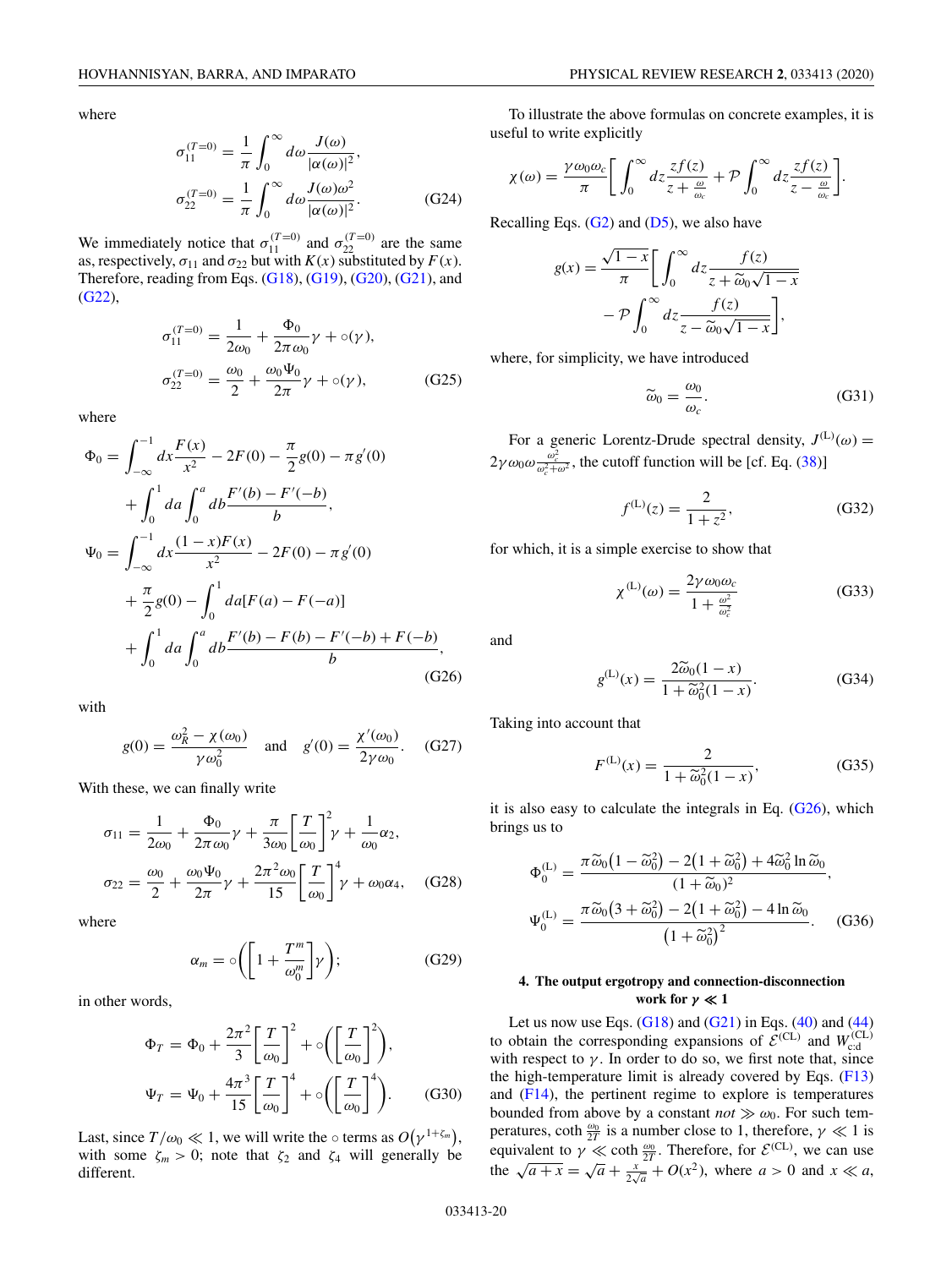<span id="page-20-0"></span>expansion to straightforwardly arrive at

$$
\frac{\mathcal{E}^{(CL)}}{\omega_0 \gamma^2} = \frac{(\Phi_T - \Psi_T)^2}{16\pi^2 \coth \frac{\omega_0}{2T}} + o(1).
$$
 (G37)

Turning to  $W_{\text{cd}}^{(\text{CL})}$ , let us remind Eq. [\(37\)](#page-5-0), namely, that

$$
\frac{\omega_R^2}{\omega_0} = 2\gamma \omega_c \hat{f},\qquad(G38)
$$

where

$$
\hat{f} = \int_0^\infty dz f(z) \tag{G39}
$$

is a number of the order of 1 (it is exactly 1 for Lorentz-Drude and exponential cutoff functions). Typically,  $\omega_c$  is of the order of  $\omega_0$ , therefore,  $\frac{\omega_R^2}{\omega_0^2} = O(\gamma)$ . However, in certain situations, it may happen that  $\omega_c \gg \omega_0$ , so that  $\gamma \omega_c \geq O(\omega_0)$ , in which case  $\omega_R$  will not be small anymore. Therefore, although  $\gamma \omega_R^2 / \omega_o^2$  will typically be  $\circ(\gamma)$ , we will keep the term proportional to in the expression for  $W_{\text{c:d}}^{(\text{CL})}$ . So,

$$
\frac{W_{\text{cd}}^{(\text{CL})}}{\omega_0 \gamma} = 2 \frac{\omega_c}{\omega_0} \hat{f} \coth \frac{\omega_0}{2T} + \frac{\Phi_T - \Psi_T}{2\pi} \n+ \gamma \frac{\omega_c}{\omega_0} \hat{f} \frac{2\Phi_T + \Psi_T}{2\pi} + o(1).
$$
\n(G40)

In the low-temperature limit, which we described in Appendix  $G_3$  above, for the formulas below, we will absorb the  $O(\gamma \omega_c/\omega_0)$  and  $O(T^4/\omega_0^4)$  terms into the  $\circ(1)$ :

$$
\frac{\mathcal{E}^{(\text{CL})}}{\omega_0 \gamma^2} = \frac{(\Phi_0 - \Psi_0)^2}{16\pi^2} + \frac{\Phi_0 - \Psi_0}{12} \left[ \frac{T}{\omega_0} \right]^2 + o(1),
$$
\n
$$
\frac{W_{\text{cd}}^{(\text{CL})}}{\omega_0 \gamma} = 2 \frac{\omega_c}{\omega_0} \hat{f} + \frac{\Phi_0 - \Psi_0}{2\pi} + \frac{\pi}{3} \left[ \frac{T}{\omega_0} \right]^2 + o(1), \quad \text{(G41)}
$$

where  $\Phi_0$  and  $\Psi_0$  are given in Eq. [\(G26\)](#page-19-0) and their values in the specific case of Lorentz-Drude cutoff are given in Eq. [\(G36\)](#page-19-0).

### **APPENDIX H: THE SCALING OF THE COVARIANCE MATRIX IN THE ULTRASTRONG-COUPLING LIMIT**

Let us now study  $\sigma_{11}^{\infty}$  and  $\sigma_{22}^{\infty}$  in the  $\gamma \to \infty$  limit. Switching the integration variable in Eq. [\(35\)](#page-5-0) to

$$
\overline{\omega} = \frac{\omega}{\omega_0 \sqrt{\gamma}},\tag{H1}
$$

we transform the expressions for  $\sigma_{11}^{\infty}$  and  $\sigma_{22}^{\infty}$  into

$$
\sigma_{11}^{\infty} = \frac{1}{\omega_0 \sqrt{\gamma}} \frac{1}{\pi} \int_0^{\infty} d\overline{\omega} \frac{\tilde{f}_\gamma(\overline{\omega}) \coth \frac{\overline{\omega_0} \sqrt{\gamma}}{2T}}{\left[\overline{\omega}^2 - \frac{1}{\gamma} - \tilde{g}_\gamma(\overline{\omega})\right]^2 + \tilde{f}_\gamma(\overline{\omega})^2},
$$
  

$$
\sigma_{22}^{\infty} = \omega_0 \sqrt{\gamma} \frac{1}{\pi} \int_0^{\infty} d\overline{\omega} \frac{\tilde{f}_\gamma(\overline{\omega}) \overline{\omega}^2 \coth \frac{\overline{\omega_0} \sqrt{\gamma}}{2T}}{\left[\overline{\omega}^2 - \frac{1}{\gamma} - \tilde{g}_\gamma(\overline{\omega})\right]^2 + \tilde{f}_\gamma(\overline{\omega})^2},
$$
(H2)

where we have introduced

$$
\widetilde{f}_{\gamma}(\overline{\omega}) := \sqrt{\gamma} \,\overline{\omega} f(\widetilde{\omega}_0 \overline{\omega} \sqrt{\gamma}), \tag{H3}
$$

where the function *f* is defined in Eq. [\(36\)](#page-5-0),  $\tilde{\omega}_0$  is given in Eq. [\(G31\)](#page-19-0), and  $\tilde{g}$ , an analog of *g*, is defined as

$$
\widetilde{g}_{\gamma}(\overline{\omega}) = \frac{\omega_R^2 - \chi(\overline{\omega}\omega_0\sqrt{\gamma})}{\gamma\omega_0^2}.
$$
 (H4)

Now, suppose that

$$
\lim_{z \to \infty} z f(z) = 0; \tag{H5}
$$

this is the case for the standard exponential  $[f^{(exp)}(z) = \pi e^{-z}]$ and Lorentz-Drude  $[f^{(L)}(z) = 2/(1 + z^2)]$  cutoff functions. Note that this condition is essentially equivalent to requiring that  $\omega_R^2 = 2\omega_0 \omega_c \gamma \frac{1}{\pi} \int_0^\infty dz f(z)$  is finite.

Furthermore, it is also the case for the standard Lorentz-Drude and exponential cutoff functions that

$$
\exists \lim_{\overline{\omega} \to \infty} \widetilde{g}_{\gamma}(\overline{\omega}) := g_{\infty} < \infty,\tag{H6}
$$

and we will, in this section, work under this assumption.

Finally, since Eq. (H5) tells us that  $f_{\gamma}(\overline{\omega}) \to 0$  as  $\gamma \to \infty$ , we recall the Dirac's  $\delta$  function's representation in Eq. [\(G5\)](#page-17-0) and use it in Eqs. (H2) to conclude that, as  $\gamma \to \infty$ ,

$$
\sigma_{11}^{\infty} \approx \frac{1}{\omega_0 \sqrt{\gamma}} \int_0^{\infty} d\overline{\omega} \, \delta \left[ \overline{\omega}^2 - \frac{1}{\gamma} - \widetilde{g}_{\gamma}(\overline{\omega}) \right] \coth \frac{\overline{\omega} \omega_0 \sqrt{\gamma}}{2T},
$$
  

$$
\sigma_{22}^{\infty} \approx \omega_0 \sqrt{\gamma} \int_0^{\infty} d\overline{\omega} \, \delta \left[ \overline{\omega}^2 - \frac{1}{\gamma} - \widetilde{g}_{\gamma}(\overline{\omega}) \right] \overline{\omega}^2 \coth \frac{\overline{\omega} \omega_0 \sqrt{\gamma}}{2T}.
$$

Here, since we are interested in only zero-order terms, we can neglect the  $\frac{1}{\gamma}$  inside the  $\delta$  functions, substitute the coth's with 1 and  $\widetilde{g}_{\gamma}(\overline{\omega})$  with  $g_{\infty}$ , according to Eq. (H6). Hence,

$$
\sigma_{11}^{\infty} \approx \frac{1}{\omega_0 \sqrt{\gamma}} \int_0^{\infty} d\overline{\omega} \delta(\overline{\omega}^2 - g_{\infty}) = \frac{1}{2\omega_0 \sqrt{g_{\infty} \gamma}},
$$
  

$$
\sigma_{22}^{\infty} \approx \omega_0 \sqrt{\gamma} \int_0^{\infty} d\overline{\omega} \delta(\overline{\omega}^2 - g_{\infty}) \overline{\omega}^2 = \frac{1}{2} \omega_0 \sqrt{g_{\infty} \gamma}. \quad (H7)
$$

Coming back to  $g_{\infty}$ , it is easy to see from Eq. [\(G33\)](#page-19-0) that, for the Lorentz-Drude cutoff function,

$$
\widetilde{g}^{(\text{L})}(\omega) = \frac{2\omega_c}{\omega_0} \frac{\omega^2}{\omega^2 + \omega_c^2} \xrightarrow{\omega \to \infty} \frac{2\omega_c}{\omega_0} = g_{\infty}^{(\text{L})}. \quad (H8)
$$

For the exponential cutoff function,  $f^{(exp)}(z) = \pi e^{-z}$ , it is a straightforward exercise to show, starting from the definition of  $\chi$  [Eq. [\(D10\)](#page-13-0)], that

$$
\widetilde{g}^{(\exp)}(\omega) = \frac{2\omega_c}{\omega_0} \mathcal{P} \int_0^\infty dt \, e^{-t} \frac{\omega^2}{\omega^2 - \omega_c^2 t^2} = \frac{2\omega_c}{\omega_0} \Xi, \quad (H9)
$$

where

$$
\Xi = \frac{\omega}{\omega_c} e^{-\frac{\omega}{\omega_c}} \left[ \int_0^1 \frac{2 dt}{4 - t^2} \left( \frac{2}{t} \sinh \frac{\omega t}{\omega_c} + \cosh \frac{\omega t}{\omega_c} \right) - \int_1^\infty \frac{dt}{t} \frac{e^{-\frac{\omega t}{\omega_c}}}{2 + t} \right].
$$
\n(H10)

We immediately notice that, in the  $\omega/\omega_c \rightarrow \infty$  limit, the second integral in Eq. (H10) is damped at least as fast as  $e^{-\frac{\omega}{\omega_c}}$ . The first integral is clearly dominated by the values at  $t = 1$ .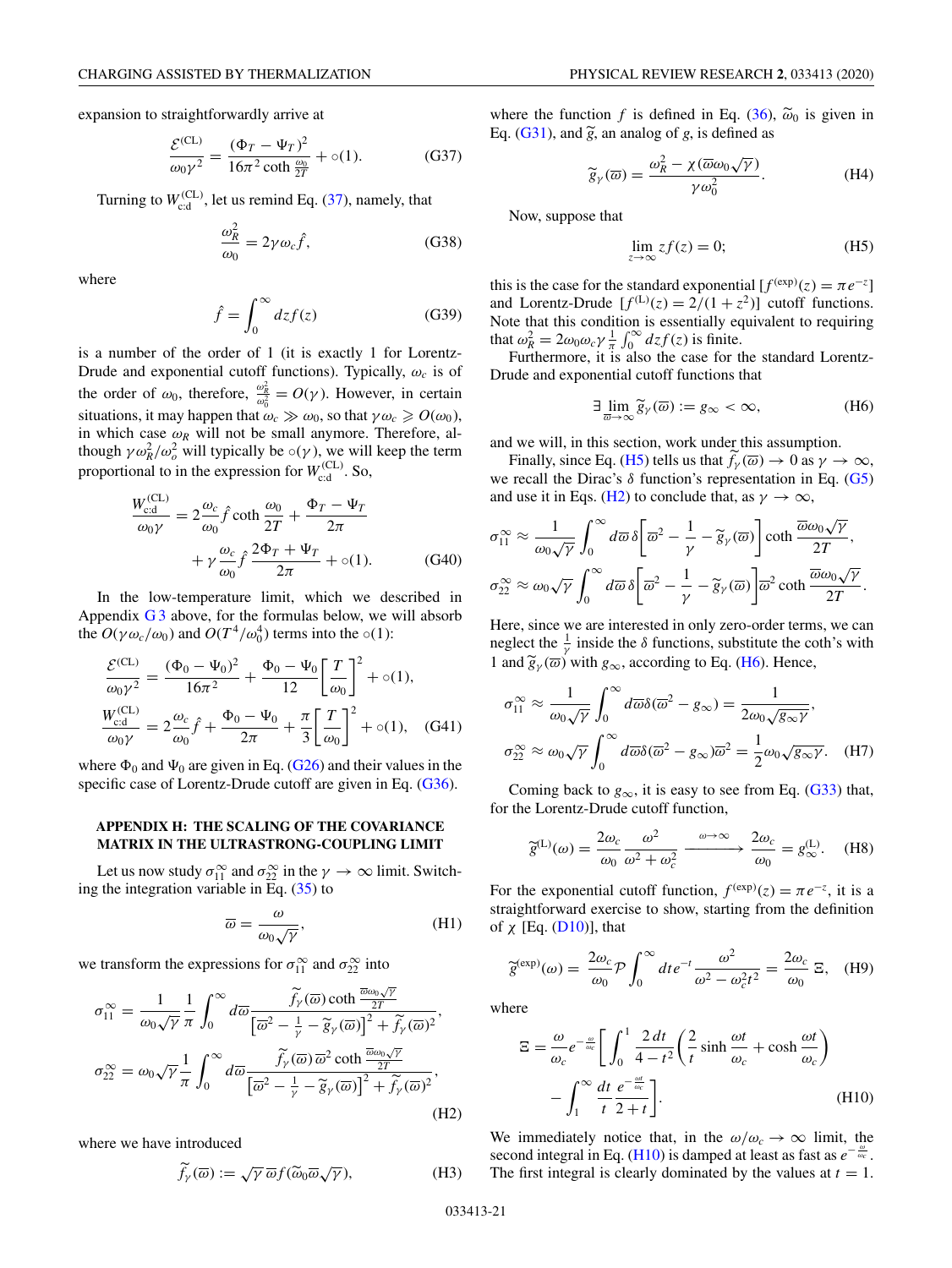<span id="page-21-0"></span>Therefore, switching the integration variable to  $z = \frac{\omega}{\omega_c}(1 - t)$ , we find that

$$
\int_0^1 \frac{2 dt}{4 - t^2} \left[ \frac{2}{t} \sinh \frac{\omega t}{\omega_c} + \cosh \frac{\omega t}{\omega_c} \right]
$$
  
=  $e^{\frac{\omega}{\omega_c}} \frac{\omega_c}{\omega} \int_0^{\frac{\omega}{\omega_c}} dz e^{-z} \left[ 1 + \frac{z^2 \omega_c^2}{\omega^2} + O\left(\frac{z^3 \omega_c^3}{\omega^3}\right) \right],$ 

which means that

$$
\int_0^1 \frac{2 dt}{4-t^2} \left[ \frac{2}{t} \sinh \frac{\omega t}{\omega_c} + \cosh \frac{\omega t}{\omega_c} \right] = e^{\frac{\omega}{\omega_c}} \frac{\omega_c}{\omega} \left[ 1 + O\left( \frac{\omega_c^2}{\omega^2} \right) \right].
$$

Plugging this into Eq. [\(H10\)](#page-20-0), we finally find that

$$
\Xi = 1 + O\left(\frac{\omega_c^2}{\omega^2}\right); \tag{H11}
$$

- [1] E. Fermi, *Thermodynamics* (Prentice-Hall, Englewood Cliffs, NJ, 1937).
- [2] G. W. Ford, M. Kac, and P. Mazur, Statistical mechanics of assemblies of coupled oscillators, [J. Math. Phys.](https://doi.org/10.1063/1.1704304) **6**, 504 (1965).
- [3] F. Haake and R. Reibold, Strong damping and low-temperature [anomalies for the harmonic oscillator,](https://doi.org/10.1103/PhysRevA.32.2462) Phys. Rev. A **32**, 2462 (1985).
- [4] A. E. Allahverdyan and T. M. Nieuwenhuizen, Extraction of Work from a Single Thermal Bath in the Quantum Regime, [Phys. Rev. Lett.](https://doi.org/10.1103/PhysRevLett.85.1799) **85**, 1799 (2000).
- [5] T. M. Nieuwenhuizen and A. E. Allahverdyan, Statistical thermodynamics of quantum brownian motion: Construction of [perpetuum mobile of the second kind,](https://doi.org/10.1103/PhysRevE.66.036102) Phys. Rev. E **66**, 036102 (2002).
- [6] A. E. Allahverdyan, R. Balian, and T. M. Nieuwenhuizen, Max[imal work extraction from finite quantum systems,](https://doi.org/10.1209/epl/i2004-10101-2) Europhys. Lett. **67**, 565 (2004).
- [7] W. Pusz and S. L. Woronowicz, Passive states and KMS states [for general quantum systems,](https://doi.org/10.1007/BF01614224) Commun. Math. Phys. **58**, 273 (1978).
- [8] A. Lenard, Thermodynamical proof of the Gibbs formula for elementary quantum systems, [J. Stat. Phys.](https://doi.org/10.1007/BF01011769) **19**, 575.
- [9] [F. Barra, Dissipative Charging of a Quantum Battery,](https://doi.org/10.1103/PhysRevLett.122.210601) Phys. Rev. Lett. **122**, 210601 (2019).
- [10] G. W. Ford and R. F. O'Connell, A Quantum Violation of the Second Law? Phys. Rev. Lett. **96**[, 020402 \(2006\).](https://doi.org/10.1103/PhysRevLett.96.020402)
- [11] F. Campaioli, F. A. Pollock, and S. Vinjanampathy, Quantum batteries, in *Thermodynamics in the Quantum Regime: Fundamental Aspects and New Directions*, edited by F. Binder, L. A. Correa, C. Gogolin, J. Anders, and G. Adesso (Springer International Publishing, Cham, 2018) pp. 207–225.
- [12] A. C. Santos, B. Çakmak, S. Campbell, and N. T. Zinner, Stable adiabatic quantum batteries, Phys. Rev. E **100**[, 032107 \(2019\).](https://doi.org/10.1103/PhysRevE.100.032107)
- [13] J. Liu, D. Segal, and G. Hanna, Loss-free excitonic quantum battery, [J. Phys. Chem. C](https://doi.org/10.1021/acs.jpcc.9b06373) **123**, 18303 (2019).
- [14] K. V. Hovhannisyan and A. Imparato, Quantum current in dissipative systems, New J. Phys. **21**[, 052001 \(2019\).](https://doi.org/10.1088/1367-2630/ab1731)
- [15] F. Pirmoradian and K. Mølmer, Aging of a quantum battery, Phys. Rev. A **100**[, 043833 \(2019\).](https://doi.org/10.1103/PhysRevA.100.043833)

in other words,

$$
g_{\infty}^{(\exp)} = \lim_{\omega \to \infty} \widetilde{g}^{(\exp)}(\omega) = \frac{2\omega_c}{\omega_0} \quad (=\mathbf{g}_{\infty}^{(\mathbf{L})}). \tag{H12}
$$

Lastly, let us mention that, since the asymptotic analysis here Lastry, for us infinition that, since the asymptotic analysis liete<br>relies on  $\tilde{\omega}_0 \overline{\omega} \sqrt{\gamma} \gg 1$  [cf. Eqs. [\(H3\)](#page-20-0) and [\(H5\)](#page-20-0)], the  $\gamma \to \infty$ limit is to be understood as

$$
\gamma \gg \left(\frac{\omega_c}{\omega_0}\right)^2. \tag{H13}
$$

We would also like to emphasize that the scalings in Eq.  $(H7)$ are not limited to Lorentz-Drude and exponential cutoff functions: they hold whenever the conditions  $(H5)$  and  $(H6)$  are satisfied [although note that the scalings in Eq. [\(H7\)](#page-20-0) will hold also when the condition [\(H6\)](#page-20-0) is weakened to  $0 < \lim_{\omega \to \infty} \widetilde{g}(\omega) \le$ 

 $\lim_{\omega \to \infty} \tilde{g}(\omega) < \infty$ , which, we believe, is what happens generically.

- [16] S. Gherardini, F. Campaioli, F. Caruso, and F. C. Binder, Stabilizing open quantum batteries by sequential measurements, Phys. Rev. Res. **2**[, 013095 \(2020\).](https://doi.org/10.1103/PhysRevResearch.2.013095)
- [17] F. H. Kamin, F. T. Tabesh, S. Salimi, and F. Kheirandish, Non-[Markovian effects on charging of quantum batteries,](https://doi.org/10.1088/1367-2630/ab9ee2) New J. Phys. **22**, 083007 (2020).
- [18] A. E. Allahverdyan and K. V. Hovhannisyan, Work extraction from microcanonical bath, [Europhys. Lett.](https://doi.org/10.1209/0295-5075/95/60004) **95**, 60004 (2011).
- [19] A. Riera, C. Gogolin, and J. Eisert, Thermalization in Nature [and on a Quantum Computer,](https://doi.org/10.1103/PhysRevLett.108.080402) Phys. Rev. Lett. **108**, 080402 (2012).
- [20] M. P. Müller, E. Adlam, L. Masanes, and N. Wiebe, Thermalization and canonical typicality in translation-invariant quantum lattice systems, [Commun. Math. Phys.](https://doi.org/10.1007/s00220-015-2473-y) **340**, 499 (2015).
- [21] F. G. S. L. Brandão and M. Cramer, Equivalence of statistical mechanical ensembles for noncritical quantum systems, [arXiv:1502.03263.](http://arxiv.org/abs/arXiv:1502.03263)
- [22] U. Weiss, *Quantum Dissipative Systems*, 2nd ed. (World Scientific, Singapore, 1999).
- [23] C. Bustamante, D. Keller, and G. Oster, The physics of molecular motors, [Acc. Chem. Res.](https://doi.org/10.1021/ar0001719) **34**, 412 (2001).
- [24] U. Seifert, Efficiency of Autonomous Soft Nanomachines at Maximum Power, Phys. Rev. Lett. **106**[, 020601 \(2011\).](https://doi.org/10.1103/PhysRevLett.106.020601)
- [25] N. Golubeva, A. Imparato, and L. Peliti, Efficiency of molecular [machines with continuous phase space,](https://doi.org/10.1209/0295-5075/97/60005) Europhys. Lett. **97**, 60005 (2012).
- [26] N. Golubeva and A. Imparato, Efficiency at Maximum Power of [Interacting Molecular Machines,](https://doi.org/10.1103/PhysRevLett.109.190602) Phys. Rev. Lett. **109**, 190602 (2012).
- [27] A. Imparato, Stochastic thermodynamics in many-particle systems, New J. Phys. **17**[, 125004 \(2015\).](https://doi.org/10.1088/1367-2630/17/12/125004)
- [28] M. Suñé and A. Imparato, Efficiency fluctuations in steady-state machines, J. Phys. A **52**[, 045003 \(2019\).](https://doi.org/10.1088/1751-8121/aaf2f8)
- [29] N. Linden, S. Popescu, A. J. Short, and A. Winter, Quantum [mechanical evolution toward thermal equilibrium,](https://doi.org/10.1103/PhysRevE.79.061103) Phys. Rev. E **79**, 061103 (2009).
- [30] S. Goldstein, T. Hara, and H. Tasaki, Timescales in the Ap[proach to Equilibrium of Macroscopic Quantum Systems,](https://doi.org/10.1103/PhysRevLett.111.140401) Phys. Rev. Lett. **111**, 140401 (2013).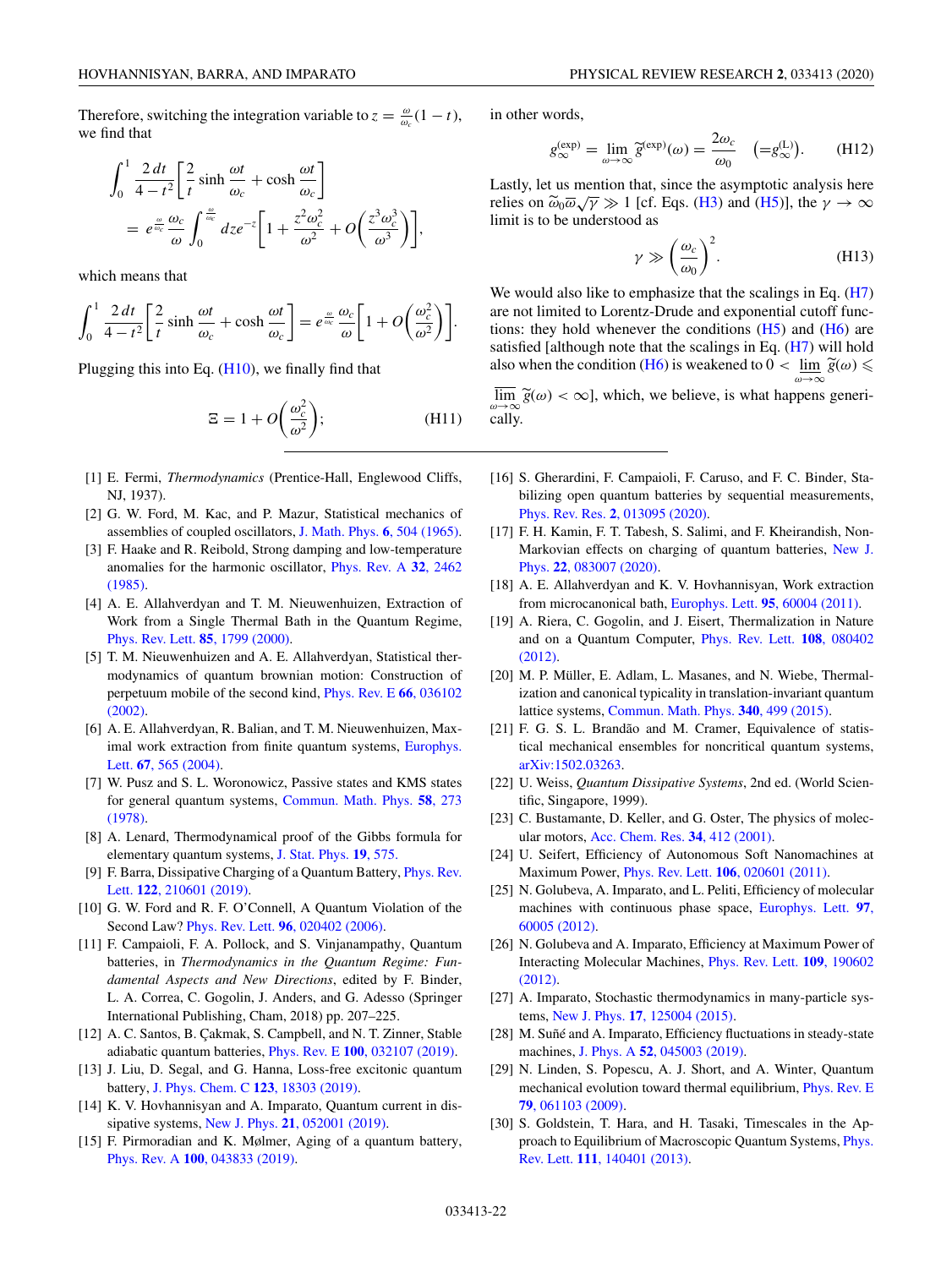- <span id="page-22-0"></span>[31] L. P. García-Pintos, N. Linden, A. S. L. Malabarba, A. J. Short, and A. Winter, Equilibration Timescales of Physically Relevant Observables, Phys. Rev. X **7**[, 031027 \(2017\).](https://doi.org/10.1103/PhysRevX.7.031027)
- [32] M. Perarnau-Llobet, H. Wilming, A. Riera, R. Gallego, and J. Eisert, Strong Coupling Corrections in Quantum Thermodynamics, Phys. Rev. Lett. **120**[, 120602 \(2018\).](https://doi.org/10.1103/PhysRevLett.120.120602)
- [33] M. A. Nielsen and I. L. Chuang, *Quantum Computation and Quantum Information* (Cambridge University Press, Cambridge, 2010).
- [34] A. J. Short and T. C. Farrelly, Quantum equilibration in finite time, New J. Phys. **14**[, 013063 \(2012\).](https://doi.org/10.1088/1367-2630/14/1/013063)
- [35] T. Farrelly, F. G. S. L. Brandão, and M. Cramer, Thermalization and Return to Equilibrium on Finite Quantum Lattice Systems, Phys. Rev. Lett. **118**[, 140601 \(2017\).](https://doi.org/10.1103/PhysRevLett.118.140601)
- [36] [D. W. Robinson, Return to equilibrium,](https://doi.org/10.1007/BF01646264) Commun. Math. Phys. **31**, 171 (1973).
- [37] [V. Bach, J. Fröhlich, and I. M. Sigal, Return to equilibrium,](https://doi.org/10.1063/1.533334) J. Math. Phys. **41**, 3985 (2000).
- [38] P. Reimann, Foundation of Statistical Mechanics Under Exper[imentally Realistic Conditions,](https://doi.org/10.1103/PhysRevLett.101.190403) Phys. Rev. Lett. **101**, 190403 (2008).
- [39] C. Gogolin and J. Eisert, Equilibration, thermalisation, and the emergence of statistical mechanics in closed quantum systems, [Rep. Prog. Phys.](https://doi.org/10.1088/0034-4885/79/5/056001) **79**, 056001 (2016).
- [40] T. Mori and S. Miyashita, Dynamics of the density matrix in [contact with a thermal bath and the quantum master equation,](https://doi.org/10.1143/JPSJ.77.124005) J. Phys. Soc. Jpn. **77**, 124005 (2008).
- [41] Y. Subaşı, C. H. Fleming, J. M. Taylor, and B. L. Hu, Equilibrium states of open quantum systems in the strong coupling regime, Phys. Rev. E **86**[, 061132 \(2012\).](https://doi.org/10.1103/PhysRevE.86.061132)
- [42] A. J. Leggett, S. Chakravarty, A. T. Dorsey, M. P. A. Fisher, A. Garg, and W. Zwerger, Dynamics of the dissipative two-state system, [Rev. Mod. Phys.](https://doi.org/10.1103/RevModPhys.59.1) **59**, 1 (1987).
- [43] M. Könenberg and M. Merkli, On the irreversible dynamics [emerging from quantum resonances,](https://doi.org/10.1063/1.4944614) J. Math. Phys. **57**, 033302 (2016).
- [44] B. Nachtergaele and R. Sims, Lieb-Robinson bounds in quantum many-body physics, [Contemp. Math.](https://doi.org/10.1090/conm/529/10429) **529**, 141 (2010).
- [45] M. B. Hastings, Decay of Correlations in Fermi Systems at Nonzero Temperature, Phys. Rev. Lett. **93**[, 126402 \(2004\).](https://doi.org/10.1103/PhysRevLett.93.126402)
- [46] M. B. Hastings and T. Koma, Spectral gap and exponen[tial decay of correlations,](https://doi.org/10.1007/s00220-006-0030-4) Commun. Math. Phys. **265**, 781 (2006).
- [47] M. Kliesch, C. Gogolin, M. J. Kastoryano, A. Riera, and J. Eisert, Locality of Temperature, Phys. Rev. X **4**[, 031019 \(2014\).](https://doi.org/10.1103/PhysRevX.4.031019)
- [48] [K. Fredenhagen, A remark on the cluster theorem,](https://doi.org/10.1007/BF01213409) Commun. Math. Phys. **97**, 461 (1985).
- [49] M. B. Hastings, Locality in Quantum and Markov Dynamics on Lattices and Networks, Phys. Rev. Lett. **93**[, 140402 \(2004\).](https://doi.org/10.1103/PhysRevLett.93.140402)
- [50] B. Nachtergaele and R. Sims, Lieb-Robinson bounds and the [exponential clustering theorem,](https://doi.org/10.1007/s00220-006-1556-1) Commun. Math. Phys. **265**, 119 (2006).
- [51] H. Tasaki, On the local equivalence between the canonical and the microcanonical ensembles for quantum spin systems, J. Stat. Phys. **172**, 905 (2018).
- [52] L. D. Landau and E. M. Lifshitz, *Statistical Physics* (GITTL, Leningrad, 1951).
- [53] K. V. Hovhannisyan and L. A. Correa, Measuring the temper[ature of cold many-body quantum systems,](https://doi.org/10.1103/PhysRevB.98.045101) Phys. Rev. B **98**, 045101 (2018).
- [54] S. Friedli and Y. Velenik, *Statistical Mechanics of Lattice Systems: A Concrete Mathematical Introduction* (Cambridge University Press, Cambridge, 2017).
- [55] E. Lieb, T. Schultz, and D. Mattis, Two soluble models of an antiferromagnetic chain, Ann. Phys. **16**[, 407 \(1961\).](https://doi.org/10.1016/0003-4916(61)90115-4)
- [56] M. Esposito, K. Lindenberg, and C. Van den Broeck, Entropy [production as correlation between system and reservoir,](https://doi.org/10.1088/1367-2630/12/1/013013) New J. Phys. **12**, 013013 (2010).
- [57] A. Pozas-Kerstjens, E. G. Brown, and K. V. Hovhannisyan, A quantum Otto engine with finite heat baths: Energy, correlations, and degradation, New J. Phys. **20**[, 043034 \(2018\).](https://doi.org/10.1088/1367-2630/aaba02)
- [58] G. Lindblad, *Non-Equilibrium Entropy and Irreversibility* (Reidel, Dordrecht, 1983).
- [59] J. Åberg, Truly work-like work extraction via a single-shot analysis, [Nat. Commun.](https://doi.org/10.1038/ncomms2712) **4**, 1925 (2013).
- [60] K. Sekimoto, F. Takagi, and T. Hondou, Carnot's cycle for small [systems: Irreversibility and cost of operations,](https://doi.org/10.1103/PhysRevE.62.7759) Phys. Rev. E **62**, 7759 (2000).
- [61] A. E. Allahverdyan, K. V. Hovhannisyan, A. V. Melkikh, and S. G. Gevorkian, Carnot Cycle at Finite Power: Attain[ability of Maximal Efficiency,](https://doi.org/10.1103/PhysRevLett.111.050601) Phys. Rev. Lett. **111**, 050601 (2013).
- [62] N. Shiraishi, K. Saito, and H. Tasaki, Universal Tradeoff Re[lation Between Power and Efficiency for Heat Engines,](https://doi.org/10.1103/PhysRevLett.117.190601) Phys. Rev. Lett. **117**, 190601 (2016).
- [63] The problem of dissipationlessly extracting the work stored in the battery is a separate, non-trivial issue, actively studied in the literature [\[82,83\]](#page-23-0).
- [64] M. Campisi and R. Fazio, The power of a critical heat engine, Nat. Commun. **7**[, 11895 \(2016\).](https://doi.org/10.1038/ncomms11895)
- [65] M. Suñé and A. Imparato, Out-Of-Equilibrium Clock Model at the Verge of Criticality, Phys. Rev. Lett. **123**[, 070601 \(2019\).](https://doi.org/10.1103/PhysRevLett.123.070601)
- [66] A. F. Kockum, A. Miranowicz, S. De Liberato, S. Savasta, and [F. Nori, Ultrastrong coupling between light and matter,](https://doi.org/10.1038/s42254-018-0006-2) Nat. Rev. Phys. **1**, 19 (2019).
- [67] S. Felicetti and A. Le Boité, Universal Spectral Features of [Ultrastrongly Coupled Systems,](https://doi.org/10.1103/PhysRevLett.124.040404) Phys. Rev. Lett. **124**, 040404 (2020).
- [68] T. Niemczyk, F. Deppe, H. Huebl, E. P. Menzel, F. Hocke, M. J. Schwarz, J. J. Garcia-Ripoll, D. Zueco, T. Hümmer, E. Solano, A. Marx, and R. Gross, Circuit quantum electrody[namics in the ultrastrong-coupling regime,](https://doi.org/10.1038/nphys1730) Nat. Phys. **6**, 772 (2010).
- [69] P. Forn-Díaz, J. J. García-Ripoll, B. Peropadre, J.-L. Orgiazzi, M. A. Yurtalan, R. Belyansky, C. M. Wilson, and A. Lupascu, Ultrastrong coupling of a single artificial atom to an electro[magnetic continuum in the nonperturbative regime,](https://doi.org/10.1038/nphys3905) Nat. Phys. **13**, 39 (2017).
- [70] P. Bialas, J. Spiechowicz, and J. Łuczka, Partition of energy for a dissipative quantum oscillator, Sci. Rep. **8**[, 16080 \(2018\).](https://doi.org/10.1038/s41598-018-34385-9)
- [71] [A. Wehrl, General properties of entropy,](https://doi.org/10.1103/RevModPhys.50.221) Rev. Mod. Phys. **50**, 221 (1978).
- [72] Except for the system renormalization term, which however is a fixed quantity and therefore does not alter the scaling of the total correction.
- [73] A. V. Bitsadze, *Fundamentals of the Theory of Analytic Functions of a Complex Variable* (Nauka, Moscow, 1984).
- [74] J. Williamson, On the algebraic problem concerning the nor[mal forms of linear dynamical systems,](https://doi.org/10.2307/2371062) Am. J. Math. **58**, 141 (1936).